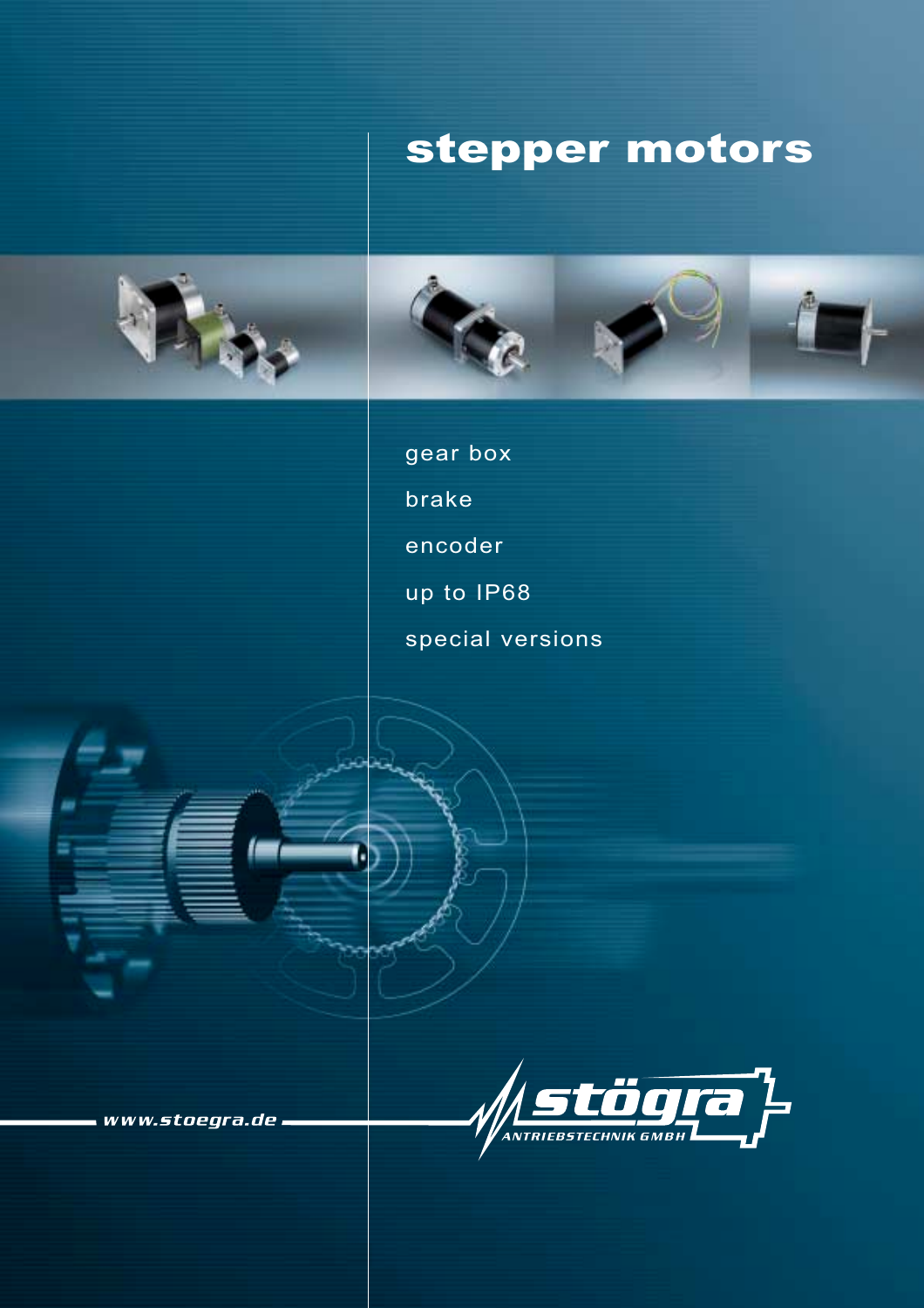

driving

a ma



motion control

### **STÖGRA Antriebstechnik GmbH**

Blieskastelstraße 5 D-81379 München Tel: +49 89 15 90 40 00 Fax: +49 89 15 90 40 09

E-Mail: info@stoegra.de Internet:http://www.stoegra.de

All rights reserved

r

Without written approval we don't allow reprint or partial copying.

We reserve the right to make engineering changes, refinements and improvements to all products described herein.

Mechanical and electrical ratings and dimensions are, therefore, subject to change without notice.

No liability whatsoever is accepted.

Edition January 2016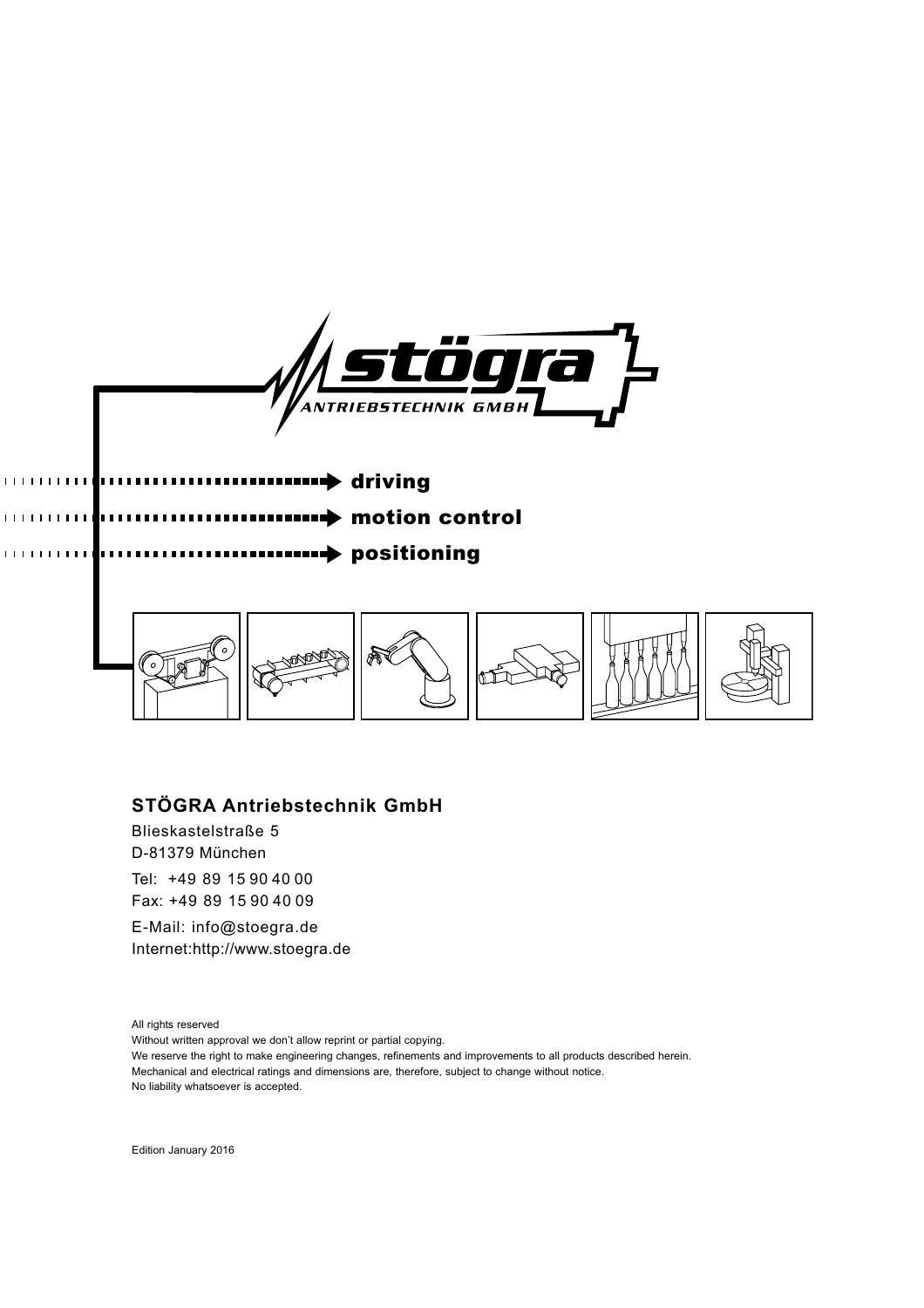### index  $\vert$  3

- ordering key 4
- dimensions standard type 5
	- keyways and woodruffs 6
- overview electrical and mechanical specifications 7

#### max. operating torque

- series SM 56
- series SM 87 10

8

- series SM 88 12
- series SM 107 14
- series SM 87 with WSE xx.230AC 320VDC (230VAC) 16
- series SM 88 with WSE xx.230AC 320VDC (230VAC) 17
- serie SM 107 with WSE xx.230AC 320VDC (230VAC) 18
	- series SM 168 19
	- stepper motor phase current characteristics 20

#### hollow shaft motors

- series SMH 88 21
- series SMH 107  $2<sub>1</sub>$

#### stepper motor connections

- standard stepper motor connections SM 87, SM 88, SM 107 22
- standard stepper motor connections SM 56 and H200/H500 23

#### stepper motors with connectors

- stepper motor with connections via circular connectors M23 series SM ...X and SM ...Y  $24$ 
	- stepper motor with connections via connector Mil-C-5015 option Z257 26
	- stepper motor with connections via D-Sub connector options Z154, Z159 and Z182 26

#### stepper motors – special versions

- stepper motor with extended operating temperature options Z80 and Z240 27
	- shaft diameter options for SM 87 and SM 88 options Z8 and Z200 27
		- metalic back cover for SM 87, SM 88 and SM 107 option Z48 27
	- vacuum compatible stepper motors serie SM ...V and SM ...V Z138 27
		- stepper motors with protection class IP68 Z9 and Z177 **28** 
			- stepper motors with special coating Z119 and Z177 28
				- table step motors controls / drives  $29$

#### stepper motor equipment

overview: stepper motor with gear, encoder and brake 30

#### **planetary gear head**

- stepper motor with planetary gear head series SM 56 PE 31
- stepper motor with planetary gear head series SM 56 PRA 32
	- stepper motor with planetary gear head series SM 56 PR 33
- stepper motor with planetary gear head series SM 87 PE / SM 88 PE 34
- stepper motor with planetary gear head series SM 87 PR / SM 88 PR 35
	- stepper motor with planetary gear head series SM107 PE 36
	- stepper motor with planetary gear head series SM107 PR 37

#### **integrated encoder**

- stepper motor with integrated encoder E50 38
- stepper motor with integrated encoder H200 und H500 39
	- stepper motor with brake 40
- dimensions stepper motor with gear, encoder and brake 41
	- cable glands 41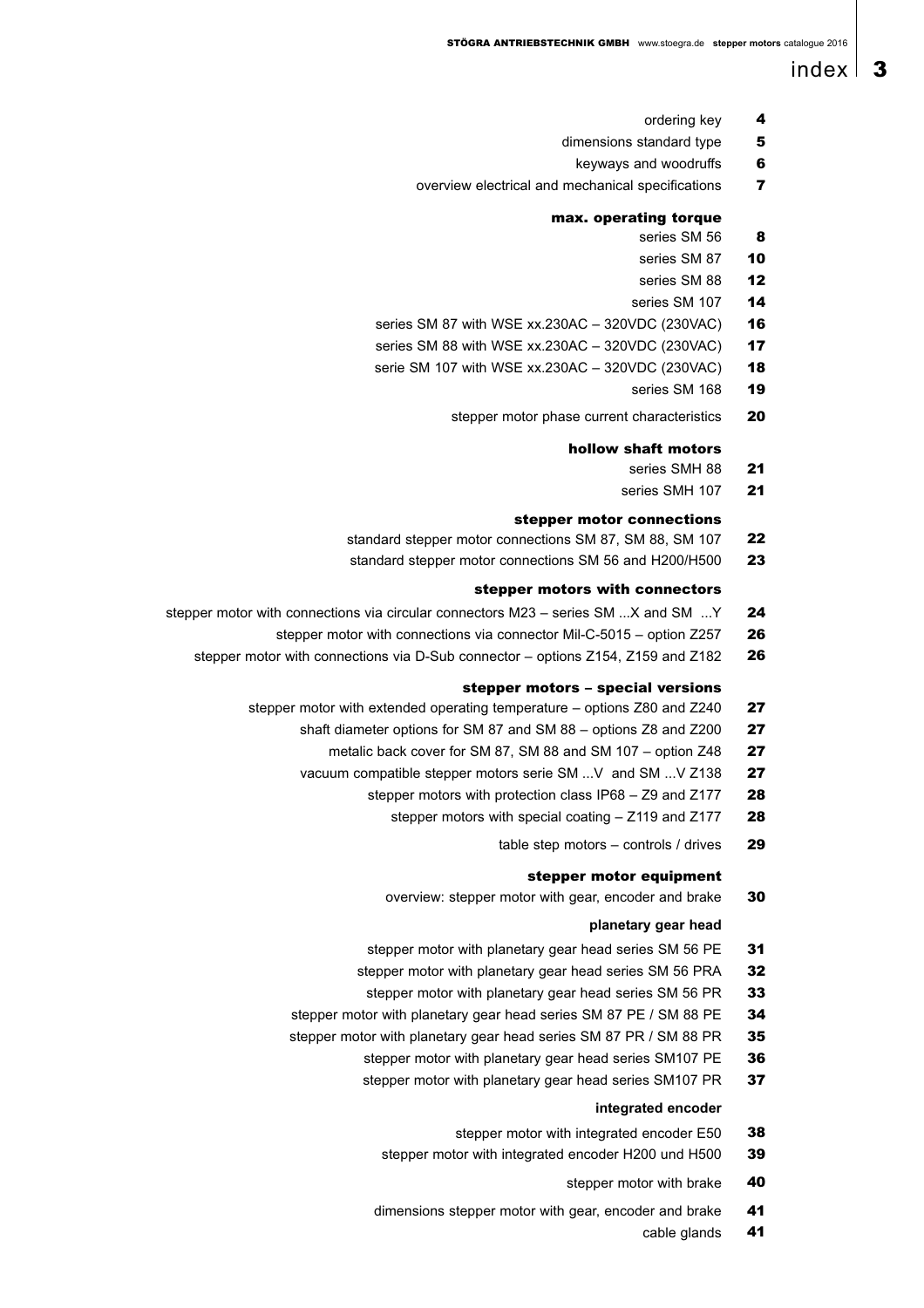### 4  $\vert$  ordering Key

**STÖGRA Stepper motors** are designed as modular system. This enables us to provide a great variety of standard motor types and a high flexibility for customer specific solutions.



**1)** not for series 56 **2)** not for series 168

 $\Gamma$ 

**Please note, not all options can be combined!**

SM 86 series is replaced by SM 87 series, SM 108 and SM 109 series is replaced by SM 107 series.

**Cable glands are not included in standard motor deliveries!** Cable glands must be ordered seperately. (See page 39)

**Counter connectors are not included for motors with connectors!** Counter connectors must be ordered seperately. (See page 22)

| general STÖGRA motor specifications:                                                                                                                                                                                                                                                                                                                                                                                                                                      | order examples:                                                                                        |
|---------------------------------------------------------------------------------------------------------------------------------------------------------------------------------------------------------------------------------------------------------------------------------------------------------------------------------------------------------------------------------------------------------------------------------------------------------------------------|--------------------------------------------------------------------------------------------------------|
| $\bullet$ ± 3% accuracy based on 1.8° motor step angle (non cumulative)<br>• operating temperature -30°C until 80°C (short time until 100°C) for standard types<br>• insulation class F according to VDE 0530<br>dielectric motor strength 1800 vrms (series 56: 1000 vrms)<br>• high bearing thrust and overhang loads<br>■ RoHs conform directive to 2002/95/EC<br>• Protection class:<br>IP55: with cast connection box / IP41: with leads / IP68: in special versions | SM 56.2.18J3E50 PE8<br>SM 87.1.18ML3<br>SM 88.3.18MX8BH200<br>SM 107.2.18M12BE50 PE4<br>SM 168.2.18M12 |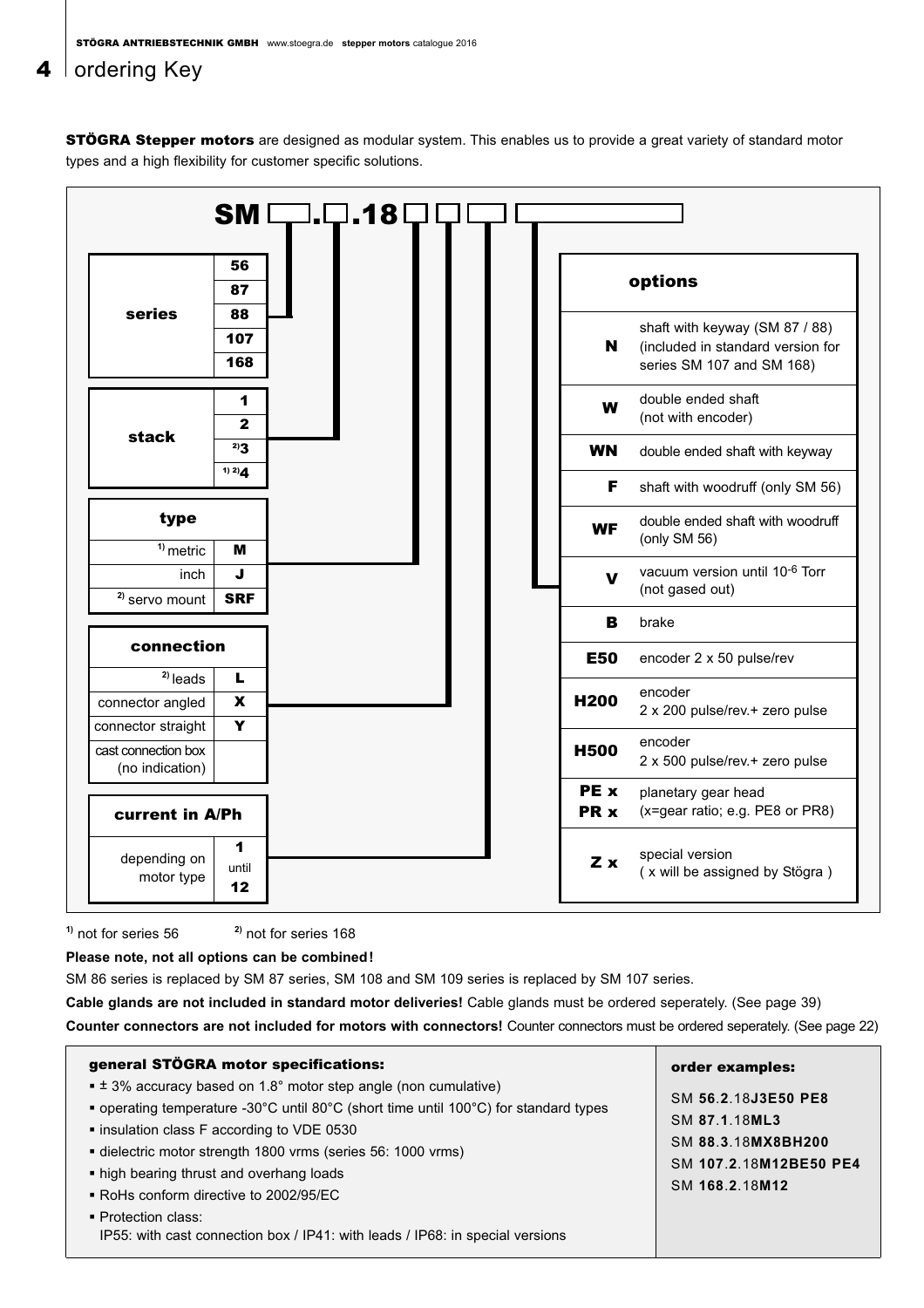### dimensions  $\vert 5$







|        | stepping motor |     | D1 -0.05 | D <sub>2</sub> -0.02 |       |            | D3 -0.02 |       | D <sub>4</sub> | D <sub>5</sub> | D <sub>6</sub> | L1  | L2     | L3    | L4  | L5    | L <sub>6</sub> | L7             | thread of<br>cable entry |
|--------|----------------|-----|----------|----------------------|-------|------------|----------|-------|----------------|----------------|----------------|-----|--------|-------|-----|-------|----------------|----------------|--------------------------|
| series | type           | M   | J        | M                    | J     | M          | J        | M     | J              |                |                |     | $+0.5$ | ±0.5  |     | ±0.5  |                |                |                          |
|        | SM 56.1.18     |     |          |                      |       |            |          |       |                |                |                | 108 |        | 76    | 90  | 50    |                |                | M20                      |
| 56     | SM 56.2.18     |     | 38.1     |                      | 6.35  |            | 6.35     |       | 66.5           | 5.3            | 56.5           | 134 | 21     | 102   | 116 | 76    | 56.5           | 5              | X<br>1.5                 |
|        | SM 56.3.18     |     |          |                      |       |            |          |       |                |                |                | 162 |        | 130   | 144 | 104   |                |                |                          |
|        | SM 87.1.18     |     |          |                      |       |            |          |       |                |                |                | 137 |        | 85.5  | 137 | 60.5  |                |                |                          |
| 87     | SM 87.2.18     |     | 73       | 10                   | 9.52  | 10         | 9.52     |       | 99             | 6.5            | 86             | 169 | 31.5   | 117.5 | 169 | 92.5  | 86             | 5.5            | M20<br>X                 |
|        | SM 87.3.18     |     |          | $(12)^{1}$           |       | $(12)^{1}$ |          |       |                |                |                | 201 |        | 149.5 | 201 | 124.5 |                |                | 1.5                      |
|        | SM 87.4.18     |     |          |                      |       |            |          |       |                |                |                | 233 |        | 181.5 | 233 | 156.5 |                |                |                          |
|        | SM 88.1.18     |     |          |                      | 9.52  |            |          |       |                |                |                | 145 |        | 93.5  | 145 | 68.5  |                |                |                          |
| 88     | SM 88.2.18     |     | 73       | 12                   |       | 12         | 9.52     |       | 99             | 6.5            | 86             | 177 | 31.5   | 125.5 | 177 | 100.5 | 86             | $\overline{7}$ | M20<br>X                 |
|        | SM 88.3.18     |     |          | $(10)^{1}$           |       | $(10)^{1}$ |          |       |                |                |                | 209 |        | 157.5 | 209 | 132.5 |                |                | 1.5                      |
|        | SM 88.4.18     |     |          |                      |       |            |          |       |                |                |                | 241 |        | 189.5 | 241 | 164.5 |                |                |                          |
|        | SM 107.1.18    |     |          | 12                   | 12.7  | 10         |          |       |                |                |                | 170 | 32     | 111   |     | 89.5  |                |                |                          |
| 107    | SM 107.2.18    | 60  | 55.54    |                      |       |            | 12.7     | 127.5 | 125.5          | 8.5            | 108            | 238 |        | 161   |     | 139.5 | 108            | 9              | M20<br>X                 |
|        | SM 107.3.18    |     |          | 16                   | 15.87 | 12         |          |       |                |                |                | 288 | 50     | 211   |     | 189.5 |                |                | 1.5                      |
|        | SM 107.4.18    |     |          |                      |       |            |          |       |                |                |                | 338 |        | 261   |     | 239.5 |                |                |                          |
| 168    | SM 168.1.18    | 180 |          | 24                   |       | 19         |          | 215   |                | 15             | 168            | 268 | 50.5   | 179   |     |       | 192            | 17             | M20                      |
|        | SM 168.2.18    |     |          |                      |       |            |          |       |                |                |                | 343 |        | 254   |     |       |                |                | x<br>1.5                 |

all dimensions in mm

 $1)$  series SM87 also available as special version with 12 mm shaft and series SM88 also available with 10 mm shaft

M = metric

 $J = inch$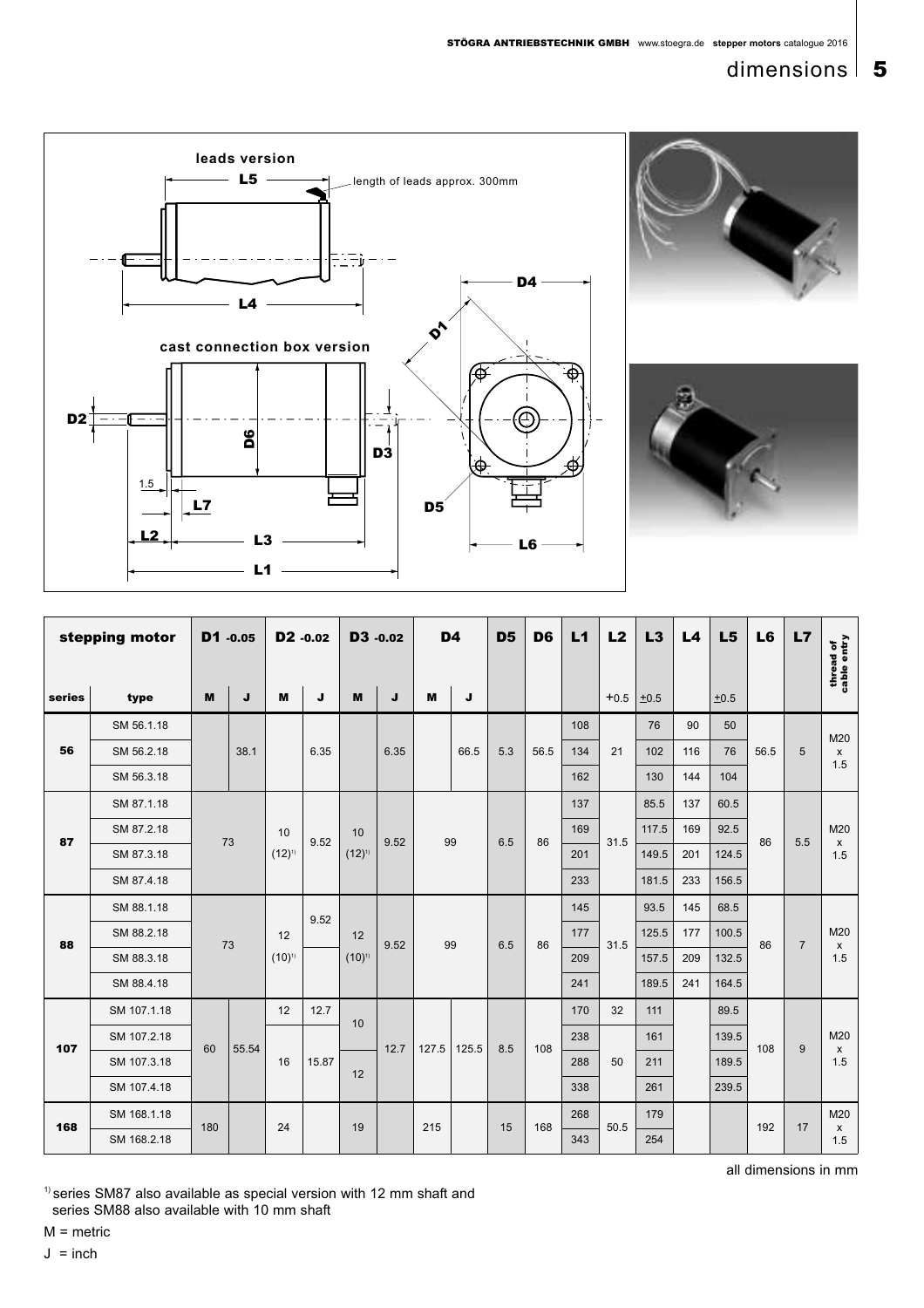### **6** keyways and woodruffs

#### keyways:

Series SM 107 and SM 168 are delivered in standard version with keyway (but not on double ended shaft). At series SM 87 the keyway is an option, which has to be indicated at the ordering key.

| keyway DIN 6885 T1 |        | stepping motor |              |              |              | keyway<br>DIN 6885 T1           |                 |                 |
|--------------------|--------|----------------|--------------|--------------|--------------|---------------------------------|-----------------|-----------------|
|                    | series | type           | M            | J            | <b>SRF</b>   | type A<br>$b \times h \times I$ | $\mathbf{a}$    | $1)$ a          |
|                    |        | SM 56.1.18     |              |              |              |                                 |                 |                 |
|                    | 56     | SM 56.2.18     | $\prime$     | $\mathbf{0}$ | $\mathbf{0}$ | A2 x 2 x 12                     | $\mathbf{3}$    | $\mathbf{3}$    |
| b<br>ш<br>a        |        | SM 56.3.18     |              |              |              |                                 |                 |                 |
|                    |        | SM 87.1.18     |              |              |              | until $\varnothing$ 10          |                 |                 |
|                    | 87     | SM 87.2.18     | $\mathbf{0}$ | $\mathbf{0}$ | $\mathbf{0}$ | A3 x 3 x 15                     | 6               | 1.5             |
| $\bm{h}$           |        | SM 87.3.18     |              |              |              | from $\varnothing$ 12           |                 |                 |
|                    |        | SM 87.4.18     |              |              |              | A4 x 4 x 15                     |                 |                 |
|                    |        | SM 88.1.18     |              |              |              | until $\varnothing$ 10          |                 |                 |
|                    | 88     | SM 88.2.18     | $\mathbf 0$  | $\mathbf{0}$ | $\mathbf{0}$ | A3 x 3 x 15                     | 6               | 1.5             |
|                    |        | SM 88.3.18     |              |              |              | from $\varnothing$ 12           |                 |                 |
|                    |        | SM 88.4.18     |              |              |              | A4 x 4 x 15                     |                 |                 |
|                    |        | SM 107.1.18    |              |              |              |                                 |                 |                 |
|                    | 107    | SM 107.2.18    | S            | $\mathbb S$  | $\prime$     | A5 x 5 x 20                     | $5\phantom{.0}$ | $5\phantom{1}$  |
|                    |        | SM 107.3.18    |              |              |              |                                 |                 |                 |
|                    |        | SM 107.4.18    |              |              |              |                                 |                 |                 |
|                    | 168    | SM 168.1.18    | S            | $\prime$     | $\prime$     | A8 x 7 x 25                     | $5\phantom{.0}$ | $5\overline{5}$ |
|                    |        | SM 168.2.18    |              |              |              |                                 |                 |                 |

<sup>1)</sup> double ended shaft

| s            | woodruff DIN 6888<br>$\mathbf{c}$ |        | stepping motor                 |             |             |                | woodruff<br><b>DIN 6888</b> |                |     |
|--------------|-----------------------------------|--------|--------------------------------|-------------|-------------|----------------|-----------------------------|----------------|-----|
| $\mathbf{h}$ | d                                 | series | type                           | J           | <b>SRF</b>  | type<br>sxh    | d                           | c              |     |
|              |                                   |        | SM 56.1.18                     |             |             |                |                             |                |     |
|              |                                   | 56     | SM 56.2.18                     | $\mathbf 0$ | $\mathbf 0$ | $2 \times 2.6$ | $\overline{7}$              | $\overline{7}$ | 1.8 |
|              |                                   |        | SM 56.3.18                     |             |             |                |                             |                |     |
|              |                                   |        | $=$ no standard stepping motor |             |             |                |                             |                |     |

no standard stepping motor

S = standard – stepping motor is delivered with keyway in standard version

 $O =$  option – stepping motor is delivered without keyway or woodruff in standard version

| order examples:                    |                                                              |
|------------------------------------|--------------------------------------------------------------|
| <b>SM 56.2.18J3F</b> with woodruff |                                                              |
|                                    | <b>SM 87.2.18M6N</b> with keyway at front shaft              |
|                                    | <b>SM 87.2.18M6WN</b> with keyway only at double ended shaft |
| <b>SM 87.2.18M6NWN</b>             | with keyway at front and double ended shaft                  |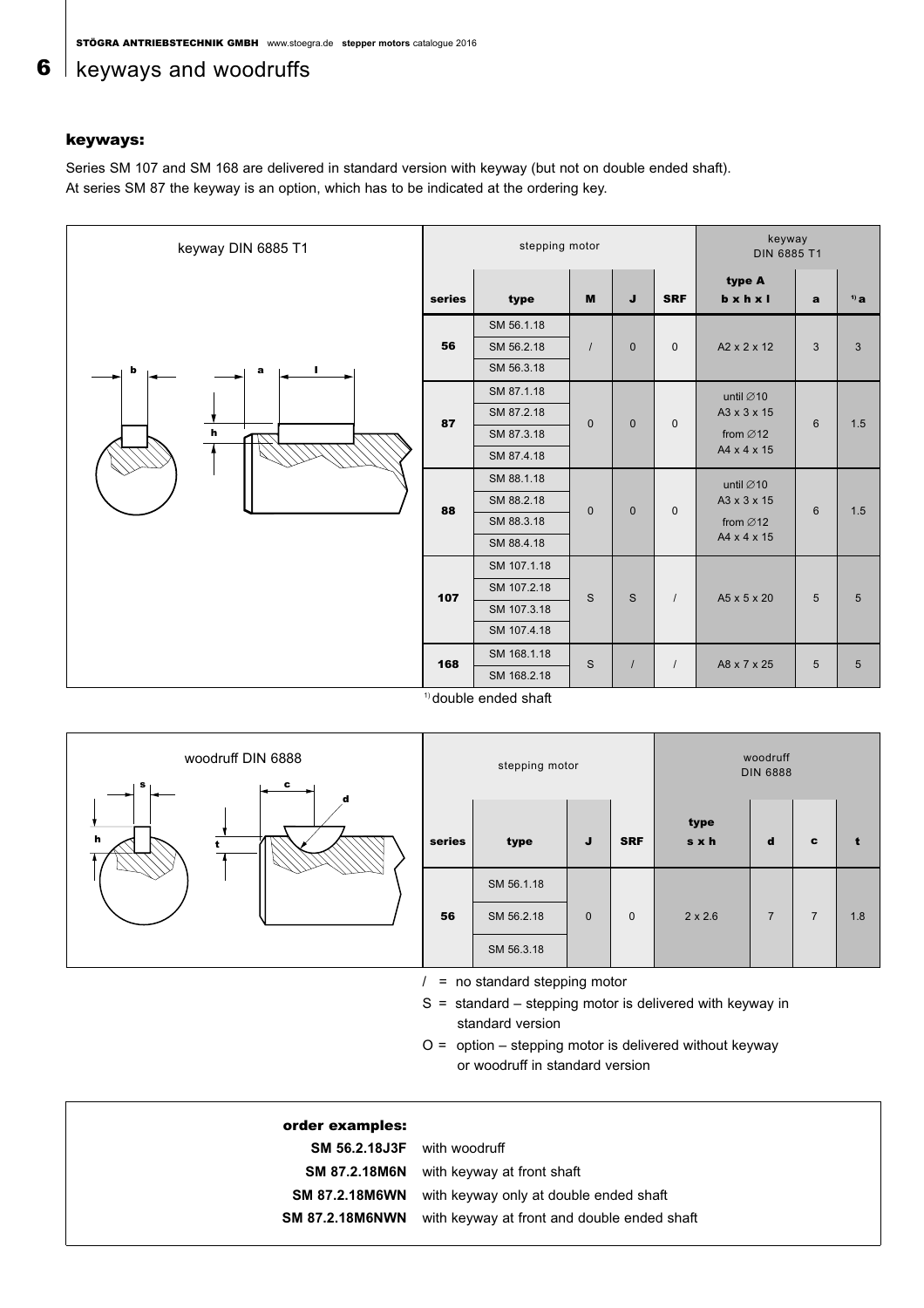## overview electrical and mechanical specifications  $\vert$  7

|          |                                                                                                                 |                         |                       | electrical specifications   |                            |                              |                | mechanical specifications |                   |                        |                               |              |
|----------|-----------------------------------------------------------------------------------------------------------------|-------------------------|-----------------------|-----------------------------|----------------------------|------------------------------|----------------|---------------------------|-------------------|------------------------|-------------------------------|--------------|
|          | weight and rotor inertia<br>are for standard versions<br>with cast connection box<br>without double ended shaft | resistance per<br>phase | inductance /<br>phase | current / phase<br>unipolar | current / phase<br>bipolar | step angle<br>(at full step) | holding torque | detent torque             | rotor inertia     | bearing thrust<br>load | bearing over-<br>hang<br>load | weight       |
| series   | motor type                                                                                                      | Ohm                     | mH                    | A                           | A                          | $\bullet$                    | Nm             | Nm                        | kgcm <sup>2</sup> | N                      | N                             | kg           |
|          | SM 56.1.18 J1                                                                                                   | 4.75                    | $9\,$                 | $\mathbf{1}$                | 1.4                        |                              |                |                           |                   |                        |                               |              |
|          | SM 56.1.18 J3                                                                                                   | 0.72                    | $\mathbf{1}$          | 3                           | 4.2                        | 1.8                          | 0.45           | 0.04                      | 0.125             | 80                     | 150                           | 0.6          |
|          | SM 56.1.18 J3.9                                                                                                 | 0.42                    | 0.64                  | 3.9                         | 5.5                        |                              |                |                           |                   |                        |                               |              |
|          | SM 56.2.18 J1.5                                                                                                 | 3.9                     | 9                     | 1.5                         | 2.1                        |                              |                |                           |                   |                        |                               |              |
| 56       | SM 56.2.18 J2                                                                                                   | 2.6                     | $\sqrt{5}$            | $\overline{2}$              | 2.8                        | 1.8                          | 0.85           | 0.08                      | 0.25              | 80                     | 150                           | $\mathbf{1}$ |
|          | SM 56.2.18 J3                                                                                                   | 1.2                     | 2.6                   | 3                           | 4.2                        |                              |                |                           |                   |                        |                               |              |
|          | SM 56.3.18 J1.5                                                                                                 | 4.3                     | $\boldsymbol{9}$      | 1.5                         | 2.1                        |                              |                |                           |                   |                        |                               |              |
|          | SM 56.3.18 J3                                                                                                   | 1.46                    | 3                     | $\mathbf{3}$                | 4.2                        | 1.8                          | 1.25           | 0.12                      | 0.375             | 80                     | 150                           | 1.35         |
|          | SM 56.3.18 J4.6                                                                                                 | 0.72                    | 1.2                   | 4.6                         | 6.5                        |                              |                |                           |                   |                        |                               |              |
|          | SM 87.1.18 M1.6                                                                                                 | 2.9                     | 6                     | 1.6                         | 2.3                        |                              |                |                           |                   |                        |                               |              |
|          | SM 87.1.18 M3                                                                                                   | 0.72                    | 1.6                   | 3                           | 4.2                        | 1.8                          | 1.8            | 0.08                      | 0.65              | 180                    | 280                           | 1.7          |
|          | SM 87.1.18 M5                                                                                                   | 0.28                    | 0.7                   | 5                           | $\overline{7}$             |                              |                |                           |                   |                        |                               |              |
|          | SM 87.2.18 M3.5                                                                                                 | 0.74                    | 3                     | 3.5                         | 5                          |                              |                |                           |                   |                        |                               |              |
|          | SM 87.2.18 M4.6                                                                                                 | 0.48                    | 1.5                   | 4.6                         | 6.5                        | 1.8                          | 3.6            | 0.16                      | 1.3               | 180                    | 280                           | 2.65         |
| 87       | SM 87.2.18 M6                                                                                                   | 0.38                    | $\mathbf{1}$          | 6                           | 8.4                        |                              |                |                           |                   |                        |                               |              |
|          | SM 87.3.18 M3.5                                                                                                 | 1.1                     | 5                     | 3.5                         | 5                          |                              |                |                           |                   |                        |                               |              |
|          | SM 87.3.18 M6                                                                                                   | 0.43                    | 1.7                   | 6                           | 8.4                        | 1.8                          | 5.4            | 0.24                      | 1.95              | 180                    | 280                           | 3.65         |
|          | SM 87.3.18 M7                                                                                                   | 0.33                    | $\mathbf{1}$          | $\overline{7}$              | 10                         |                              |                |                           |                   |                        |                               |              |
|          | SM 87.4.18 M6                                                                                                   | 0.55                    | 2.3                   | 6                           | 8.4                        | 1.8                          | 7.2            | 0.32                      | 2.6               | 180                    | 280                           | 4.6          |
|          | SM 87.4.18 M7                                                                                                   | 0.42                    | 1.8                   | $\overline{7}$              | 10                         |                              |                |                           |                   |                        |                               |              |
|          | SM 88.1.18 M2                                                                                                   | 1.88                    | 11.1                  | $\qquad \qquad -$           | $\overline{2}$             |                              |                |                           |                   |                        |                               |              |
|          | SM 88.1.18 M4                                                                                                   | 0.5                     | 2.5                   | $\overline{\phantom{a}}$    | 4                          | 1.8                          | $\sqrt{3}$     | 0.12                      | 1.35              | 180                    | 280                           | 1.9          |
|          | SM 88.1.18 M8                                                                                                   | 0.13                    | 0.75                  | $\overline{\phantom{a}}$    | 8                          |                              |                |                           |                   |                        |                               |              |
|          | SM 88.2.18 M2                                                                                                   | 3.61                    | 26                    | $\qquad \qquad -$           | $\overline{2}$             |                              |                |                           |                   |                        |                               |              |
|          | SM 88.2.18 M4                                                                                                   | 0.74                    | 5.5                   | $\qquad \qquad -$           | 4                          | 1.8                          | $\,6$          | 0.24                      | 2.7               | 180                    | 280                           | 2.85         |
| $88^{1}$ | SM 88.2.18 M8                                                                                                   | 0.21                    | 1.5                   | $\qquad \qquad -$           | 8                          |                              |                |                           |                   |                        |                               |              |
|          | SM 88.3.18 M4                                                                                                   | 1.14                    | 10.9                  |                             | 4                          |                              |                |                           |                   |                        |                               |              |
|          | SM 88.3.18 M8                                                                                                   | 0.29                    | 2.6                   | $\overline{\phantom{a}}$    | 8                          | 1.8                          | 9              | 0.36                      | 4.05              | 180                    | 280                           | 3.85         |
|          | SM 88.3.18 M12                                                                                                  | 0.14                    | 1                     | $\qquad \qquad -$           | 12                         |                              |                |                           |                   |                        |                               |              |
|          | SM 88.4.18 M4                                                                                                   |                         |                       |                             |                            |                              |                |                           |                   |                        |                               |              |
|          | SM 88.4.18 M8                                                                                                   | 0.37                    | 3.55                  | $\overline{\phantom{0}}$    | 8                          | 1.8                          | 12             | 0.48                      | 5.4               | 180                    | 280                           | 4.8          |
|          | SM 88.4.18 M12                                                                                                  | 0.12                    | 1.75                  | $\overline{\phantom{a}}$    | 12                         |                              |                |                           |                   |                        |                               |              |
|          | SM 107.1.18 M4 1)                                                                                               | 0.45                    | 4.8                   | $\qquad \qquad -$           | 4                          |                              |                |                           |                   |                        |                               |              |
|          | SM 107.1.18 M6                                                                                                  | 0.3                     | 1.6                   | 5                           | $\overline{7}$             | 1.8                          | 5              | 0.2                       | $\overline{4}$    | 400                    | 650                           | 4.3          |
|          | SM 107.1.18 M8                                                                                                  | 0.225                   | 1.2                   | 5.7                         | 8                          |                              |                |                           |                   |                        |                               |              |
|          | SM 107.1.18 M12                                                                                                 | 0.1                     | 0.55                  | 8.8                         | 12.5                       |                              |                |                           |                   |                        |                               |              |
|          | SM 107.2.18 M4 <sup>1)</sup>                                                                                    | 0.76                    | 9.6                   | $\overline{\phantom{a}}$    | 4                          |                              |                |                           |                   |                        |                               |              |
|          | SM 107.2.18 M8                                                                                                  | 0.38                    | 2.4                   | 5.7                         | 8                          | 1.8                          | 9              | 0.4                       | $\bf 8$           | 400                    | 650                           | 7.2          |
| 107      | SM 107.2.18 M10                                                                                                 | 0.25                    | 1.6                   | 7.1                         | 10                         |                              |                |                           |                   |                        |                               |              |
|          | SM 107.2.18 M12                                                                                                 | 0.175                   | 1.15                  | 8.8                         | 12.5                       |                              |                |                           |                   |                        |                               |              |
|          | SM 107.3.18 M6 <sup>1)</sup>                                                                                    | 0.56                    | 7.6                   | $\overline{\phantom{a}}$    | 6                          |                              |                |                           |                   |                        |                               |              |
|          | SM 107.3.18 M10                                                                                                 | 0.38                    | 2.7                   | 7.1                         | 10                         | 1.8                          | 13             | 0.6                       | 12                | 400                    | 650                           | 9.8          |
|          | SM 107.3.18 M12                                                                                                 | 0.28                    | 1.9                   | 8.8                         | 12.5                       |                              |                |                           |                   |                        |                               |              |
|          | SM 107.4.18 M6 <sup>1)</sup>                                                                                    | 0.68                    | 10.8                  | $\overline{\phantom{a}}$    | 6                          | 1.8                          | 17             | 0.8                       | 16                | 400                    | 650                           | 12.5         |
|          | SM 107.4.18 M12                                                                                                 | 0.34                    | 2.7                   | 8.8                         | 12.5                       |                              |                |                           |                   |                        |                               |              |
| 168      | SM 168.1.18 M12                                                                                                 | 0.18                    | 2.5                   | 8.8                         | 12.5                       | 1.8                          | 19             | 0.3                       | 31.2              | 660                    | 1000                          | 18           |
|          | SM 168.2.18 M12                                                                                                 | 0.28                    | 5 <sup>5</sup>        | 8.8                         | 12.5                       | 1.8                          | 38             | 0.6                       | 64.4              | 660                    | 1000                          | 23           |

typical values of the standard version that the standard version that we have a standard version typical values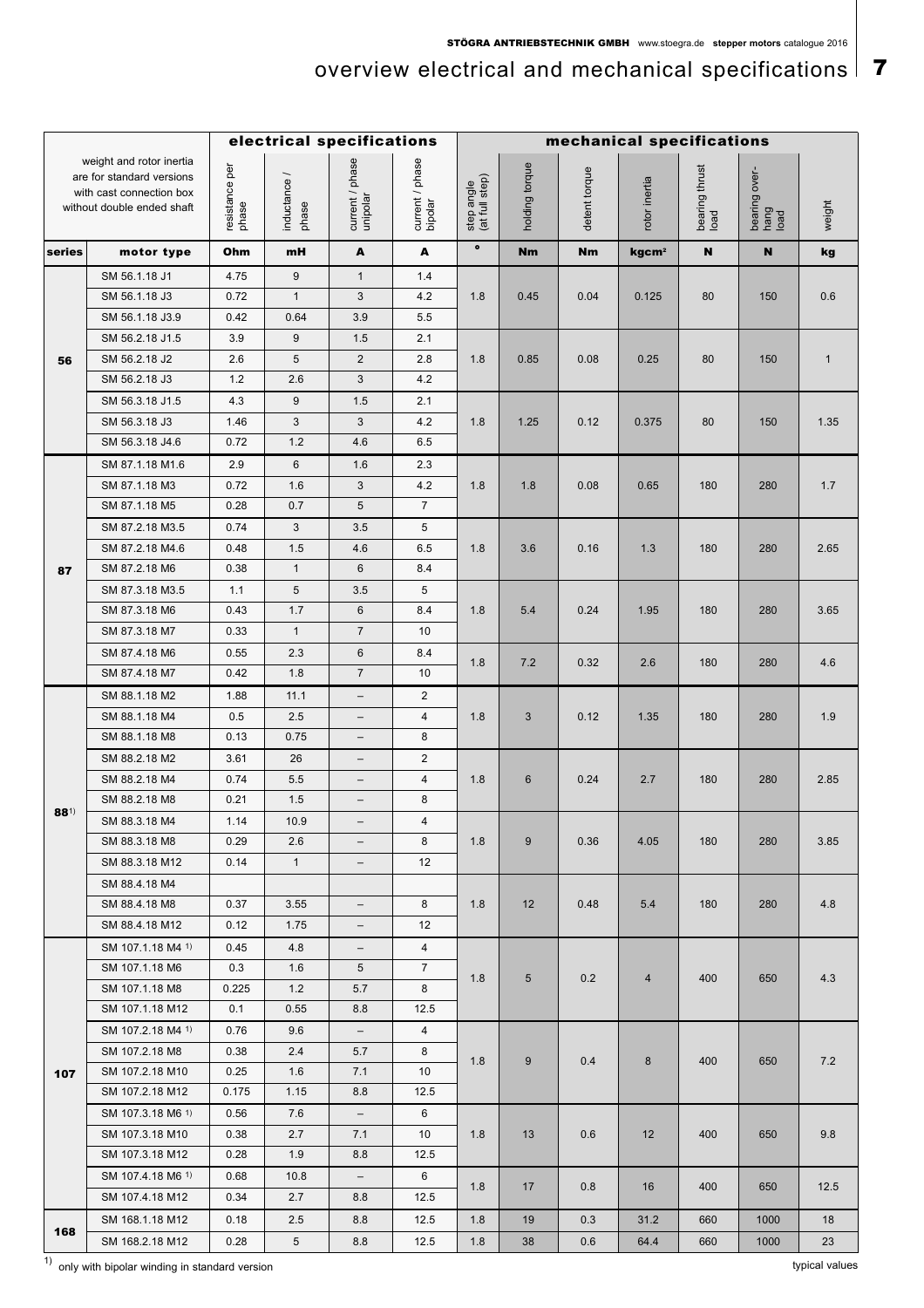### 8 | max. operating torque series SM 56



All printed torque performance curves are measured with STÖGRA drives.

|                                                                                                                                                                                                                                                                                                                                                                                                                                                                                            | measured with 30 VDC |
|--------------------------------------------------------------------------------------------------------------------------------------------------------------------------------------------------------------------------------------------------------------------------------------------------------------------------------------------------------------------------------------------------------------------------------------------------------------------------------------------|----------------------|
| $\blacksquare$ $\blacksquare$ $\blacksquare$ $\blacksquare$ $\blacksquare$ $\blacksquare$ $\blacksquare$ $\blacksquare$ $\blacksquare$ $\blacksquare$ $\blacksquare$ $\blacksquare$ $\blacksquare$ $\blacksquare$ $\blacksquare$ $\blacksquare$ $\blacksquare$ $\blacksquare$ $\blacksquare$ $\blacksquare$ $\blacksquare$ $\blacksquare$ $\blacksquare$ $\blacksquare$ $\blacksquare$ $\blacksquare$ $\blacksquare$ $\blacksquare$ $\blacksquare$ $\blacksquare$ $\blacksquare$ $\blacks$ |                      |
| without boost                                                                                                                                                                                                                                                                                                                                                                                                                                                                              |                      |

SM 56.1.18J1







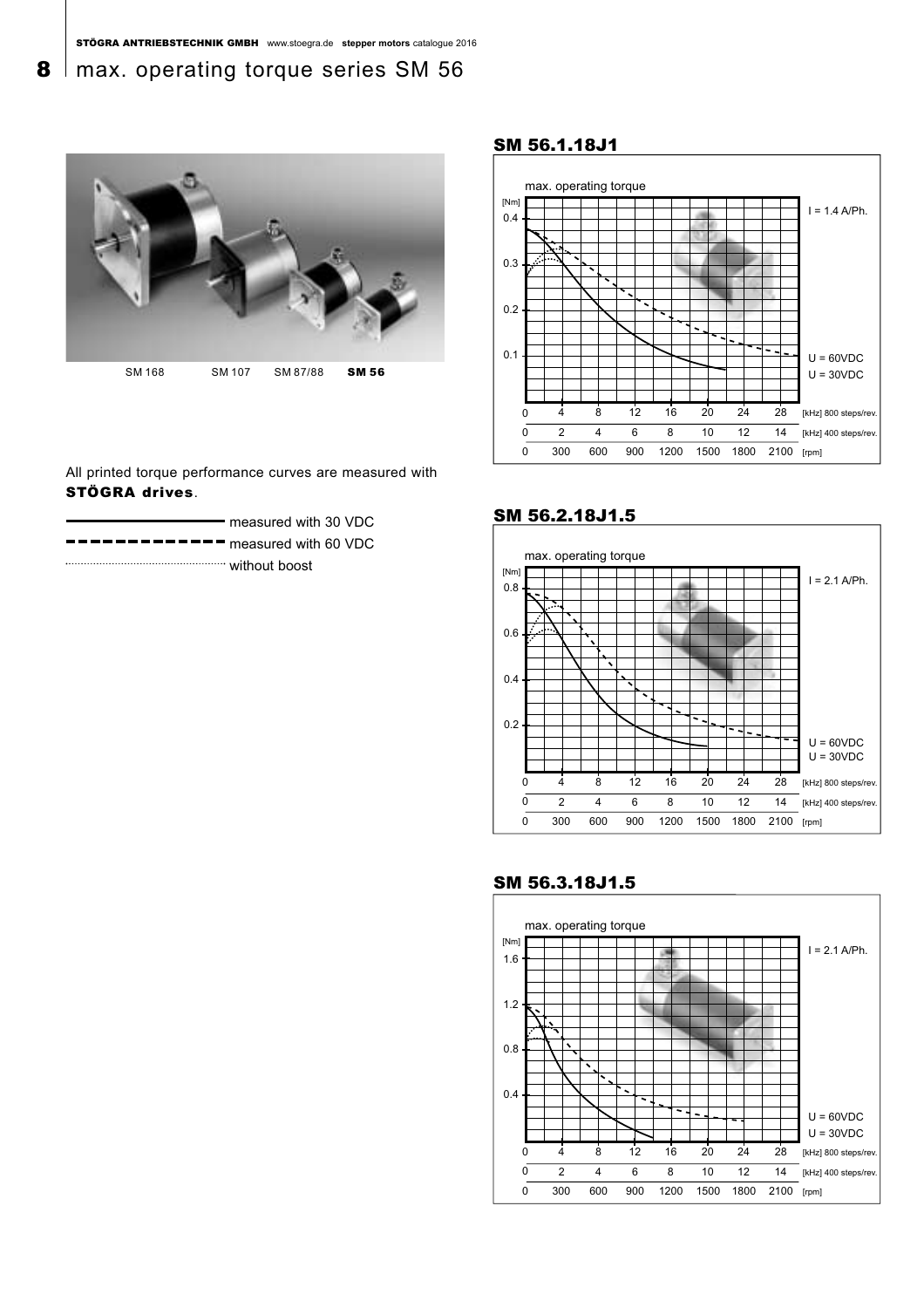### max. operating torque series SM 56  $\vert$  9



### SM 56.1.18J3

#### SM 56.2.18J2



SM 56.3.18J3



#### SM 56.1.18J3.9









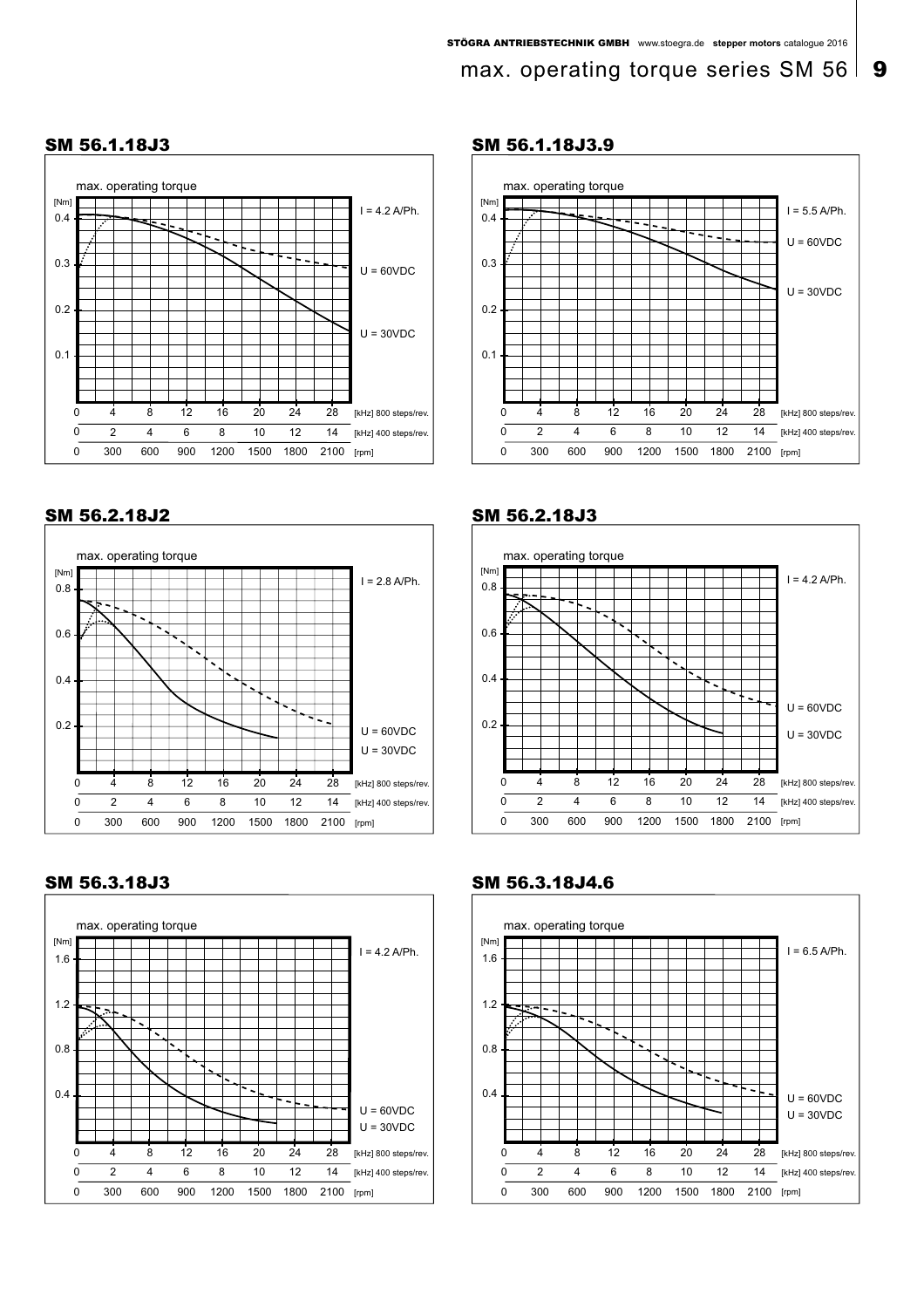### 10 max. operating torque series SM 87



All printed torque performance curves are measured with STÖGRA drives.

|                                                                                                                                                                                                                                                                                                                                                                                                                                                                                            | — measured with 60 VDC |  |
|--------------------------------------------------------------------------------------------------------------------------------------------------------------------------------------------------------------------------------------------------------------------------------------------------------------------------------------------------------------------------------------------------------------------------------------------------------------------------------------------|------------------------|--|
| $\blacksquare$ $\blacksquare$ $\blacksquare$ $\blacksquare$ $\blacksquare$ $\blacksquare$ $\blacksquare$ $\blacksquare$ $\blacksquare$ $\blacksquare$ $\blacksquare$ $\blacksquare$ $\blacksquare$ $\blacksquare$ $\blacksquare$ $\blacksquare$ $\blacksquare$ $\blacksquare$ $\blacksquare$ $\blacksquare$ $\blacksquare$ $\blacksquare$ $\blacksquare$ $\blacksquare$ $\blacksquare$ $\blacksquare$ $\blacksquare$ $\blacksquare$ $\blacksquare$ $\blacksquare$ $\blacksquare$ $\blacks$ |                        |  |
|                                                                                                                                                                                                                                                                                                                                                                                                                                                                                            |                        |  |



SM 87.3.18M3.5 SM 87.3.18M6



#### SM 87.1.18M1.6



#### SM 87.2.18M3.5 SM 87.2.18M4.6





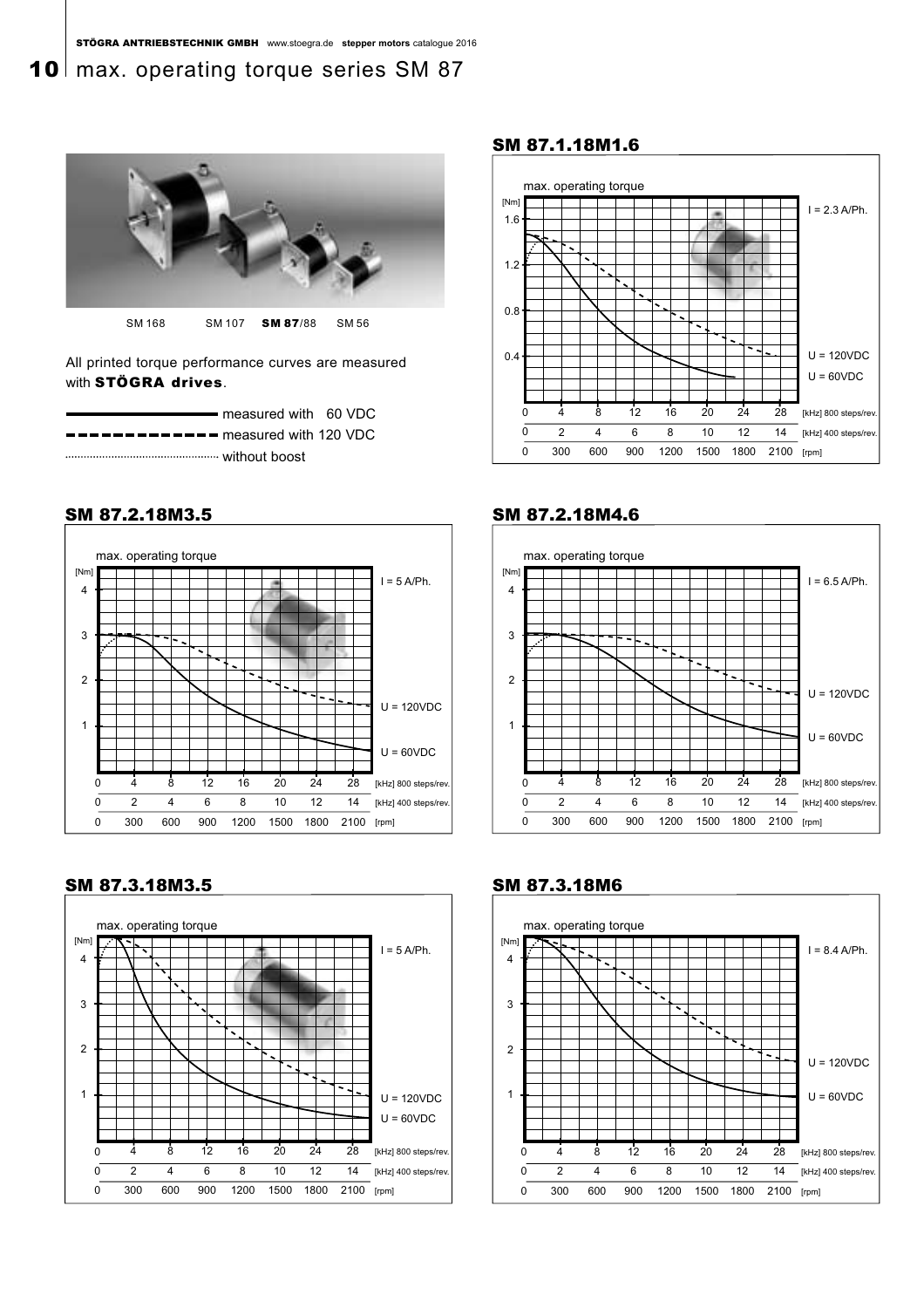### max. operating torque series SM 87 | 11



### SM 87.1.18M3

### SM 87.2.18M6



SM 87.3.18M7



### SM 87.1.18M5



#### SM 87.4.18M6





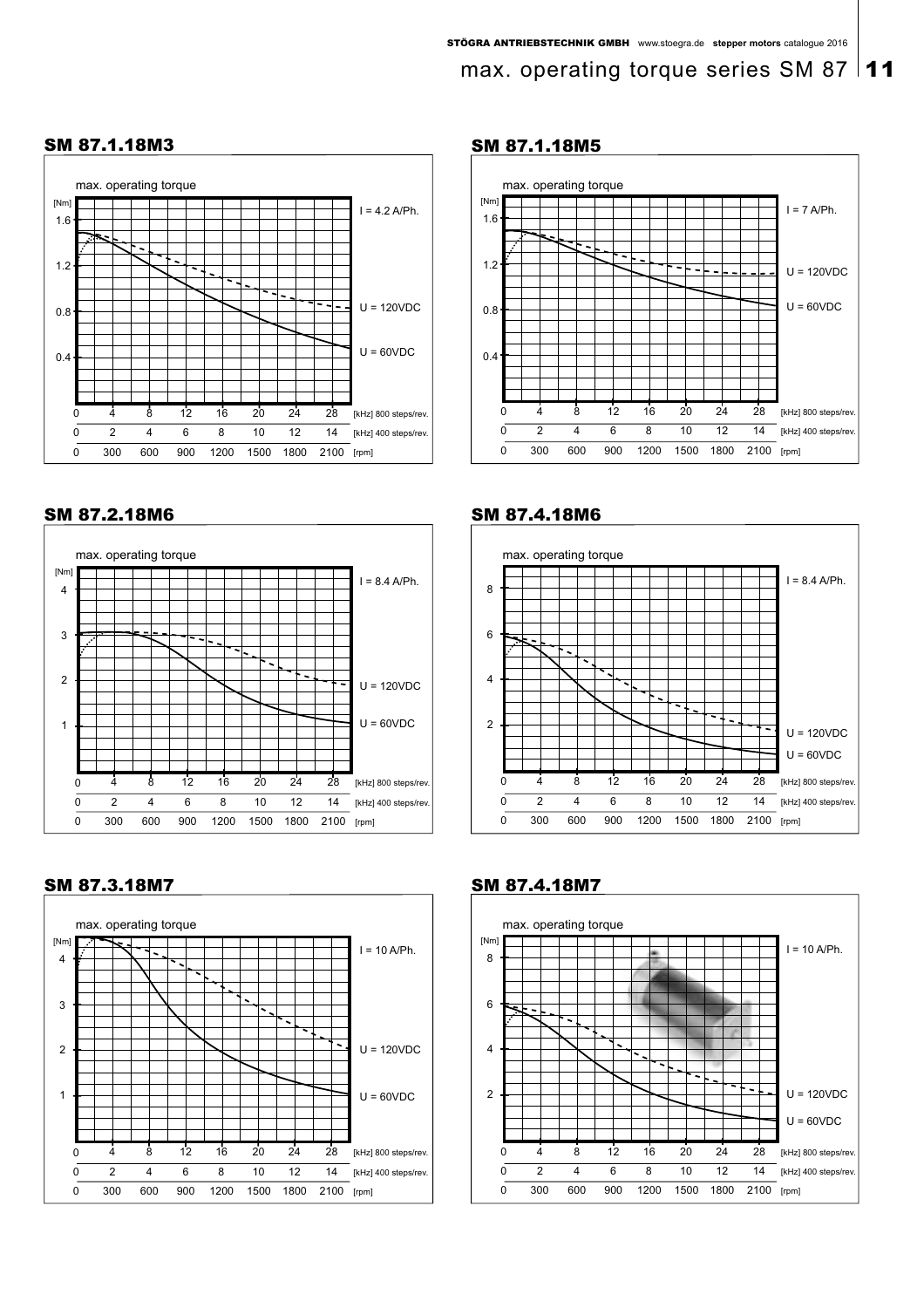### **12** max. operating torque series SM 88



All printed torque performance curves are measured with STÖGRA drives.

rectangular current characteristics

 $\frac{1}{r}$   $\frac{1}{r}$   $\frac{1}{r}$  =  $\frac{1}{r}$  rectangular current characteristics

............. sinus current characteristics



SM 88.3.18M4 SM 88.3.18M8



#### SM 88.1.18M2







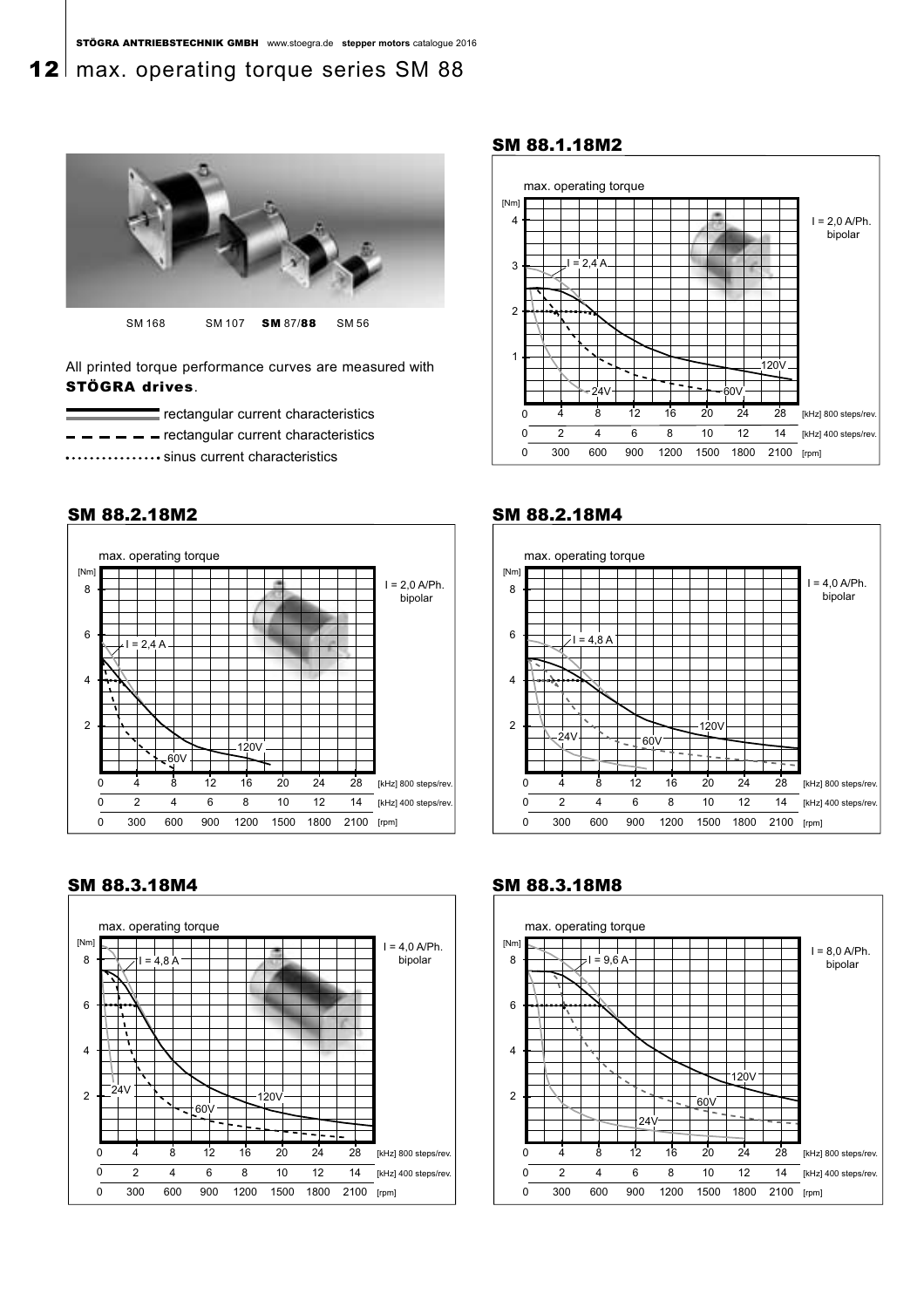### max. operating torque series SM 88 | **13**



#### SM 88.2.18M8





#### SM 88.1.18M4 SM 88.1.18M8









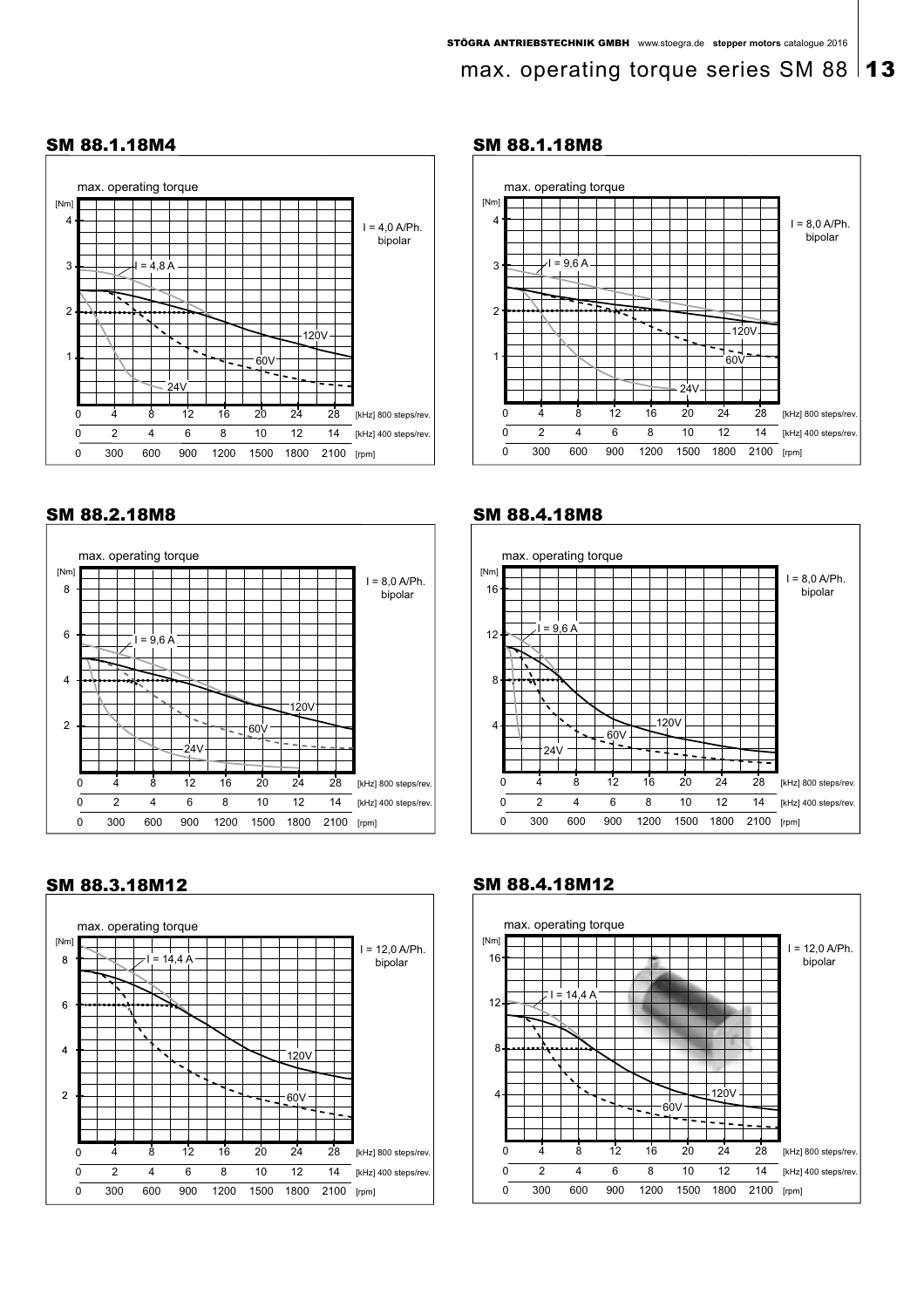### 14 max. operating torque series SM 107



### All printed torque performance curves are measured with STÖGRA drives.

| measured with 60 VDC                                                                                                                                                                                                                                                                                                                                                                                                                                                                       |  |
|--------------------------------------------------------------------------------------------------------------------------------------------------------------------------------------------------------------------------------------------------------------------------------------------------------------------------------------------------------------------------------------------------------------------------------------------------------------------------------------------|--|
| $\blacksquare$ $\blacksquare$ $\blacksquare$ $\blacksquare$ $\blacksquare$ $\blacksquare$ $\blacksquare$ $\blacksquare$ $\blacksquare$ $\blacksquare$ $\blacksquare$ $\blacksquare$ $\blacksquare$ $\blacksquare$ $\blacksquare$ $\blacksquare$ $\blacksquare$ $\blacksquare$ $\blacksquare$ $\blacksquare$ $\blacksquare$ $\blacksquare$ $\blacksquare$ $\blacksquare$ $\blacksquare$ $\blacksquare$ $\blacksquare$ $\blacksquare$ $\blacksquare$ $\blacksquare$ $\blacksquare$ $\blacks$ |  |
| without boost                                                                                                                                                                                                                                                                                                                                                                                                                                                                              |  |

#### SM 107.1.18M6



#### SM 107.2.18M8





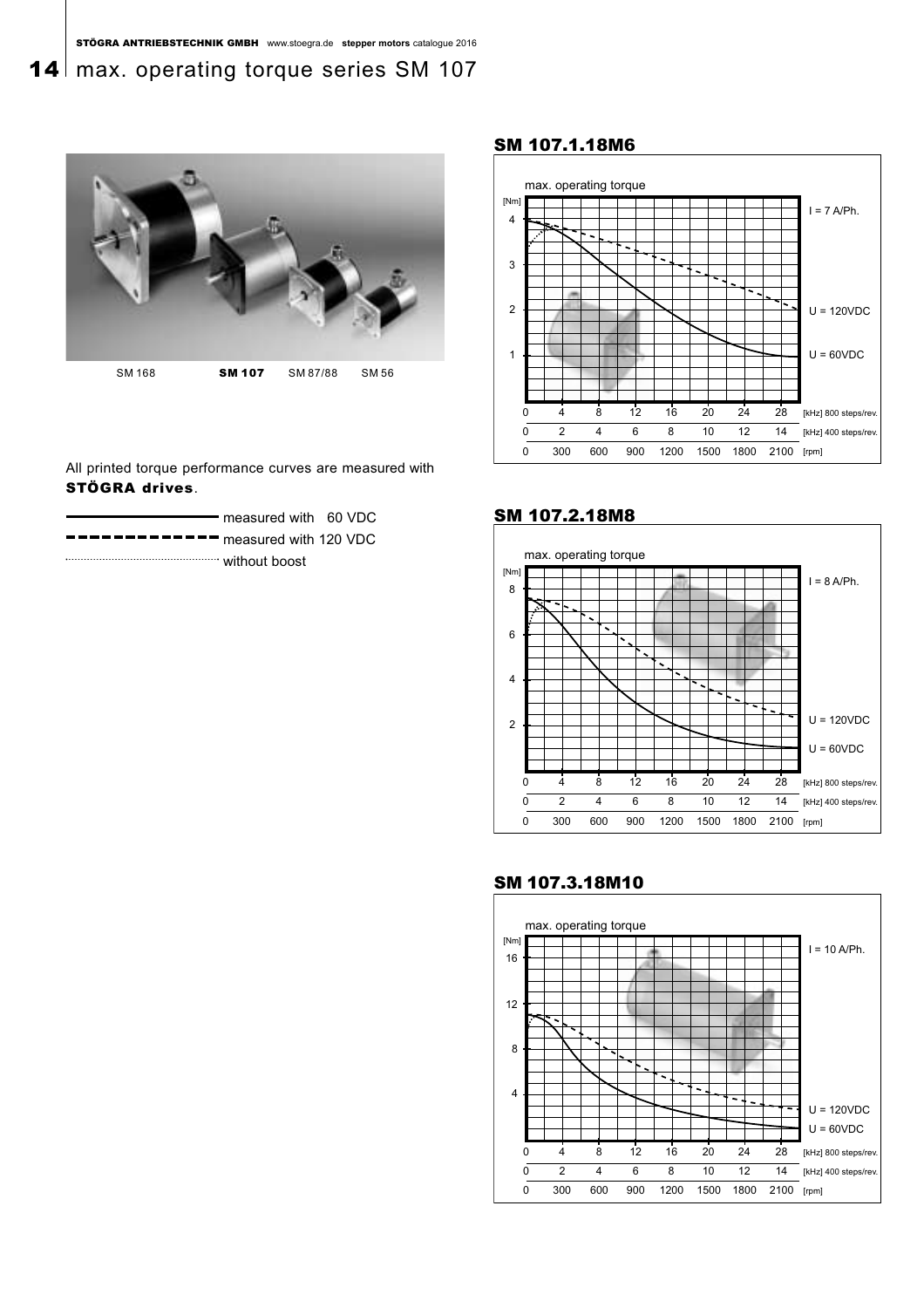### max. operating torque series SM 107 | 15

#### 0  $\overline{0}$ 0 300 600 900 1200 1500 1800 2100 [rpm] [kHz] 800 steps/rev. .<br>[kHz] 400 steps/rev. 4  $\overline{2}$ 8 4 12 6 8 10 12 14 16 20 24 28 max. operating torque max. operating torque  $I = 8$  A/Ph. U = 120VDC  $U = 60VDC$ 4 3 2 1 [Nm]

### SM 107.1.18 SM 107.1.18M12



### SM 107.2.18M10 SM 107.2.18M12



### SM 107.3.18M12 SM 107.4.18M12





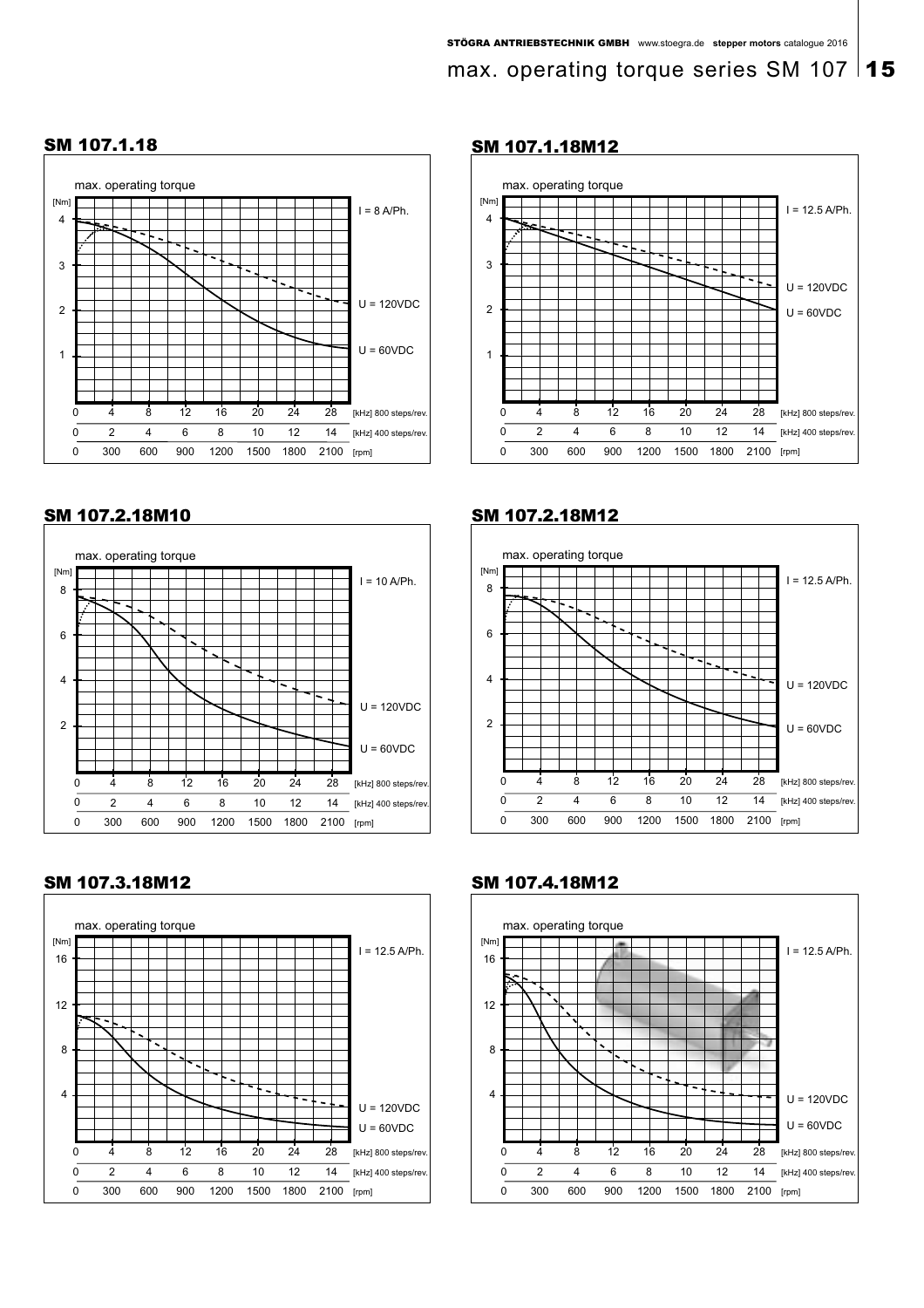### 16 | max. operating torque series SM 87 with WSE xx.230AC



SM 168 SM 107 **SM 87**/88 SM 56

All printed torque performance curves are measured with **STÖGRA drives** type WSE xx.230AC (320VDC).

[kHz] 800 steps/rev [kHz] 400 steps/rev

U = 320VDC



SM 88.1.18M2 with WSE 04.230AC

 $I = 2A$ 

- rectangular current characteristics







12

0 300 600 900 1200 1500 1800 2100 [rpm]

6 8 10 12 14 16 20 24 28

1

 $\theta$  $\overline{0}$ 

4 2

 $I = 2A$ 

8 4

max. operating torque

 $I = 2.4 A$ 

2

3

4

[Nm]





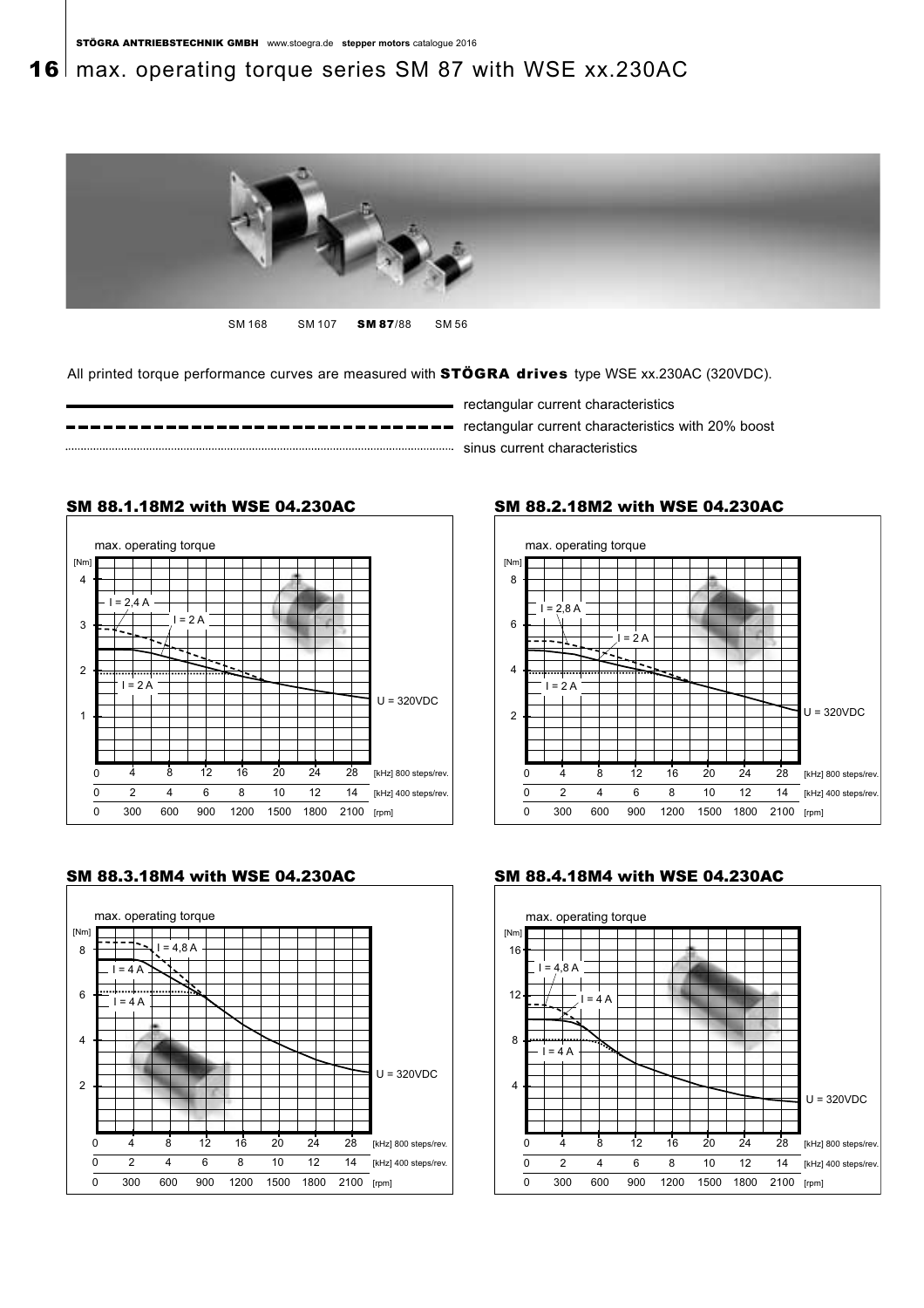### max. operating torque series SM 88 with WSE xx.230AC  $\vert$  17



SM 168 SM 107 SM 87/88 SM 56

All printed torque performance curves are measured with **STÖGRA drives** type WSE xx.230AC (320VDC).

**rectainer** correst contents with 20% boost  $\mathbf{r}$  **rectangular current characteristics with 20% boost** sinus current characteristics

- rectangular current characteristics











SM 88.2.18M2 with WSE 04.230AC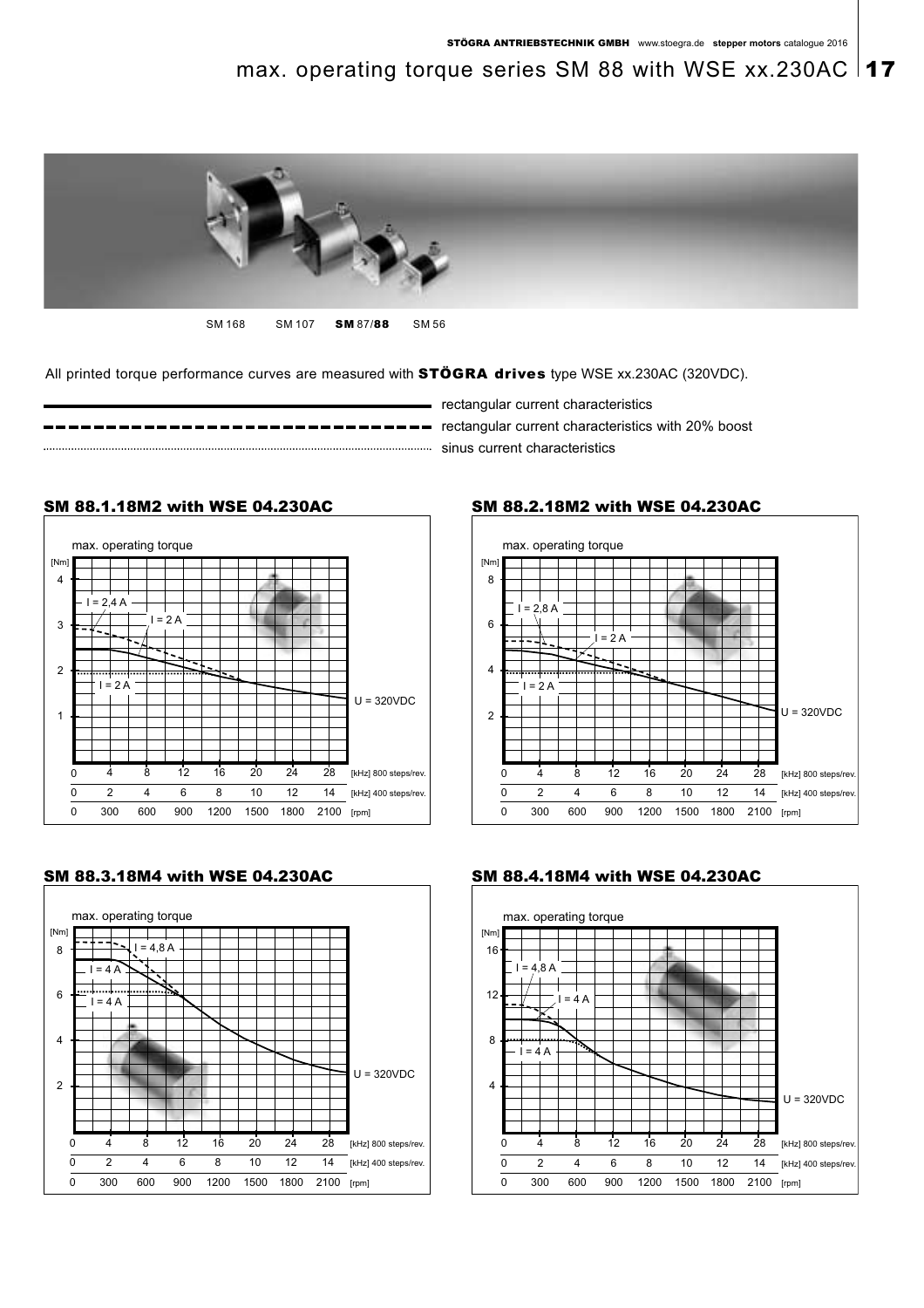### 18 | max. operating torque series SM 107 with WSE xx.230AC



SM 168 **SM 107** SM 87/88 SM 56

All printed torque performance curves are measured with **STÖGRA drives** type WSE xx.230AC (320VDC).



- rectangular current characteristics

max. operating torque

 $\overline{4}$   $\overline{4}$ 

I = 4 A

48A



## SM 107.1.18M4 with WSE 04.230AC



12

0 300 600 900 1200 1500 1800 2100 [rpm]

6 8 10 12 14 16 20 24 28 [kHz] 800 steps/rev [kHz] 400 steps/rev

U = 320VDC

 $\Omega$  $\overline{0}$ 

<u>ٰ،</u> 2

8 4



#### SM 107.3.18M6 with WSE 06.230AC SM 107.4.18M6 with WSE 06.230AC



SM 107.2.18M4 with WSE 04.230AC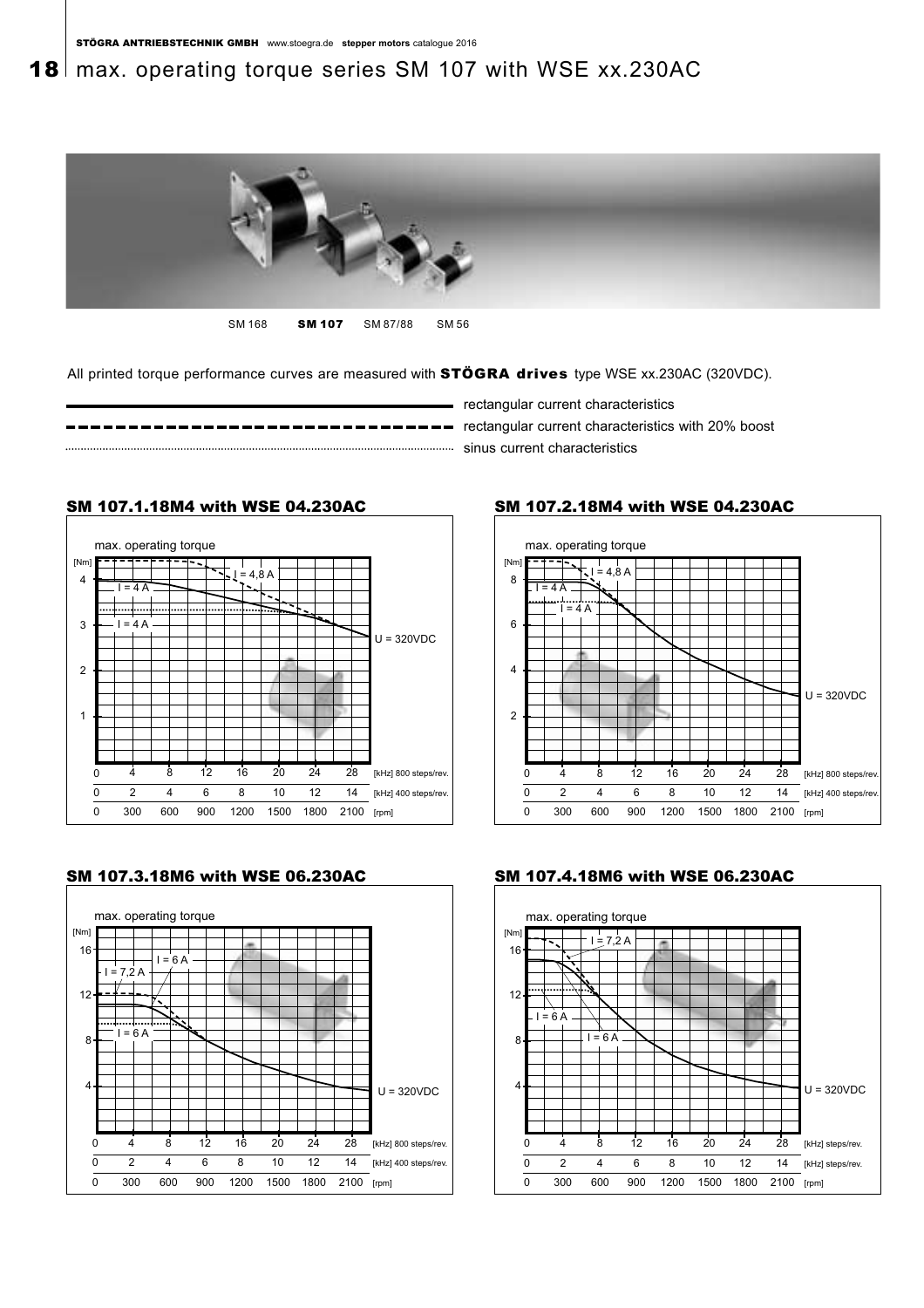### max. operating torque series SM 168



All printed torque performance curves are measured with STÖGRA drives.

|               | measured with 120 VDC                                                                                                                                                                                                                                                                                                                                                                                                                                                                      |
|---------------|--------------------------------------------------------------------------------------------------------------------------------------------------------------------------------------------------------------------------------------------------------------------------------------------------------------------------------------------------------------------------------------------------------------------------------------------------------------------------------------------|
|               | $\blacksquare$ $\blacksquare$ $\blacksquare$ $\blacksquare$ $\blacksquare$ $\blacksquare$ $\blacksquare$ $\blacksquare$ $\blacksquare$ $\blacksquare$ $\blacksquare$ $\blacksquare$ $\blacksquare$ $\blacksquare$ $\blacksquare$ $\blacksquare$ $\blacksquare$ $\blacksquare$ $\blacksquare$ $\blacksquare$ $\blacksquare$ $\blacksquare$ $\blacksquare$ $\blacksquare$ $\blacksquare$ $\blacksquare$ $\blacksquare$ $\blacksquare$ $\blacksquare$ $\blacksquare$ $\blacksquare$ $\blacks$ |
| without boost |                                                                                                                                                                                                                                                                                                                                                                                                                                                                                            |

#### SM 168.1.18M12





#### SM 168.2.18M12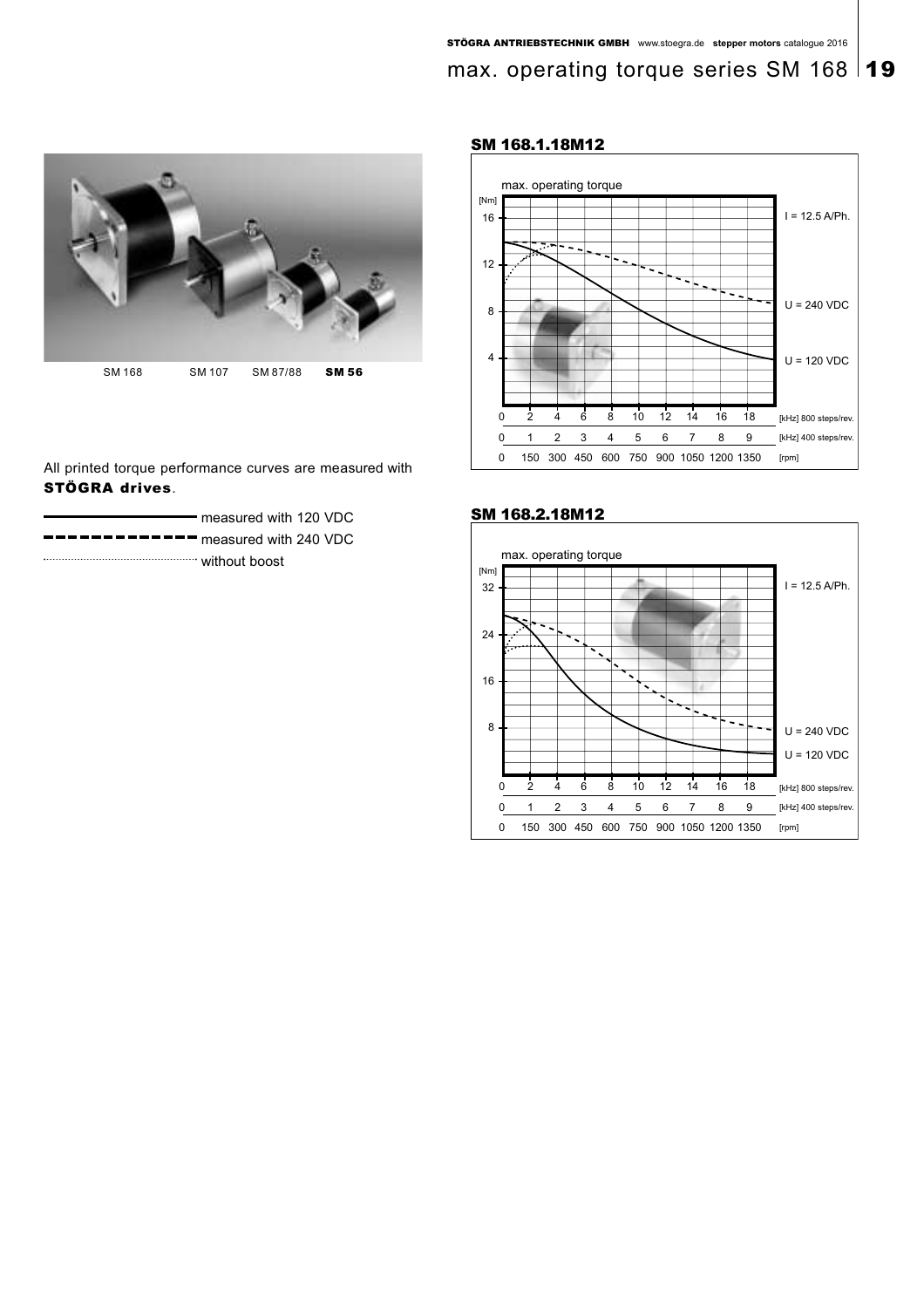### 20 stepping motor phase current characteristics

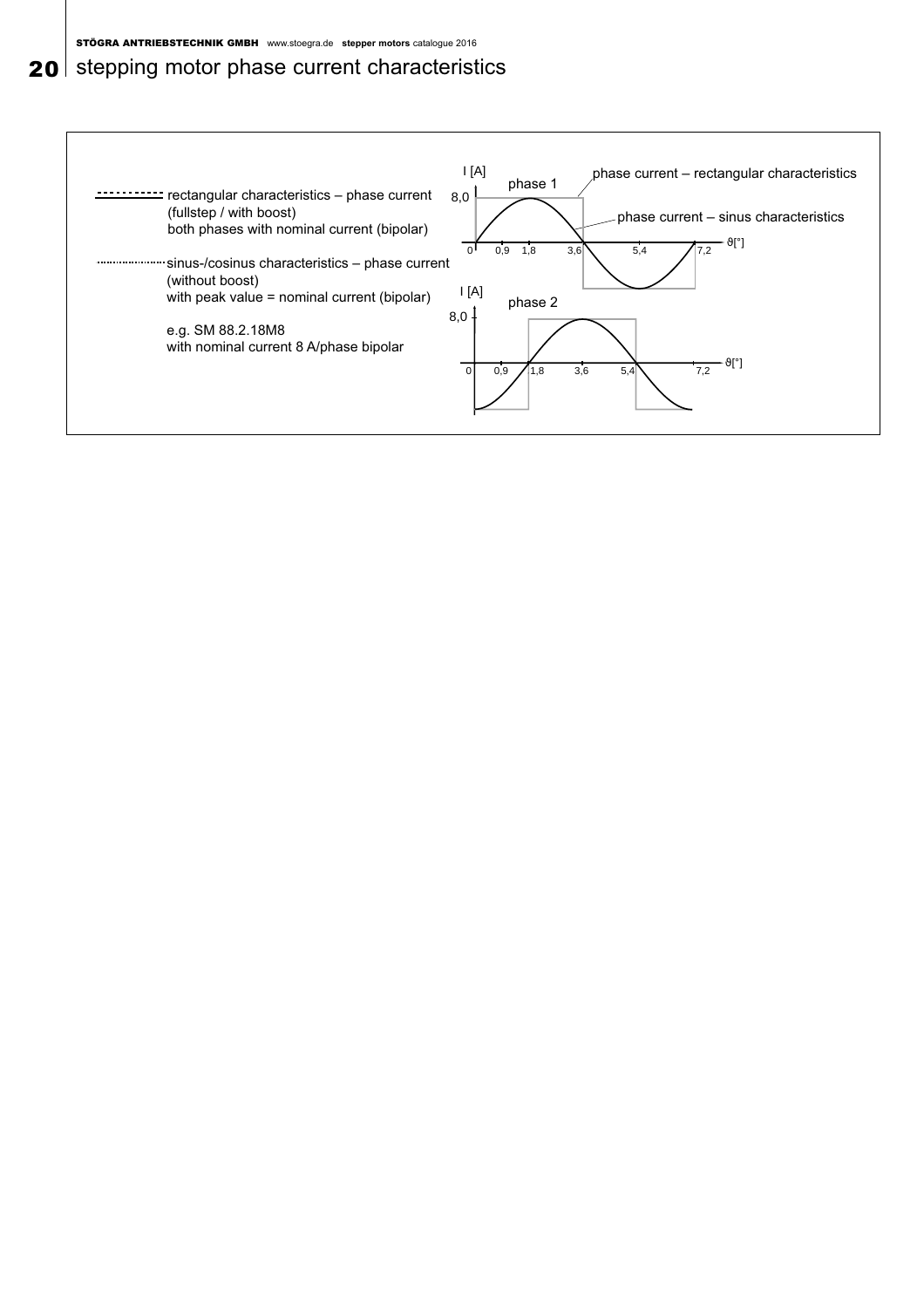### series SM hollow shaft 21

#### series SMH 88 series SMH 107





| series        | type         | L1<br>[mm] | L2<br>[mm] |  |
|---------------|--------------|------------|------------|--|
|               | SMH 88.1.18M | 112.5      | 87         |  |
| <b>SMH 88</b> | SMH 88.2.18M | 144.5      | 119        |  |
|               | SMH 88.3.18M | 176.5      | 151        |  |
|               | SMH 88.4.18M | 208.5      | 183        |  |

| $022 + 0.3$<br>$0.0 - 0.02$<br>$\varnothing$ 8.5 $\frac{1}{2}$<br>$\circ$<br>r<br>ᆖ<br>حضأ<br>108<br>43<br>L. |
|---------------------------------------------------------------------------------------------------------------|
|---------------------------------------------------------------------------------------------------------------|

| 86 | 70<br>$e^+$<br>$\Theta$<br>$\circ_{_{\mathsf{O}\,1}}$ | $\frac{3}{5}$<br>6000000<br>$\varnothing$ 22<br>43 | $\oslash$ 8.5 $\rightarrow$<br>دة<br>Ц | $\circ$<br>囲<br>108  |
|----|-------------------------------------------------------|----------------------------------------------------|----------------------------------------|----------------------|
|    | L2<br>[mm]                                            | series                                             | type                                   | $L+1$                |
|    | 87                                                    |                                                    | SMH 107.1.18M                          | 140                  |
|    | 119                                                   | <b>SMH 107</b>                                     | SMH 107.2.18M                          | 190                  |
|    | 151                                                   |                                                    | SMH 107.3.18M                          | 240                  |
|    | 183                                                   |                                                    | SMH 107.4.18M                          | 290                  |
|    | all dimensions in mm                                  |                                                    |                                        | all dimensions in mm |

#### Type key



#### **examples for ordering key: SMH 88.2.18ML4 SMH 107.3.18M12**

Electrical and mechanical specifications and max. operating torques for series SMH 88 are identical to series SM 88 (see page 7 and pages 12 to 13). For series SMH 107 the specifications are identical to series SM 107.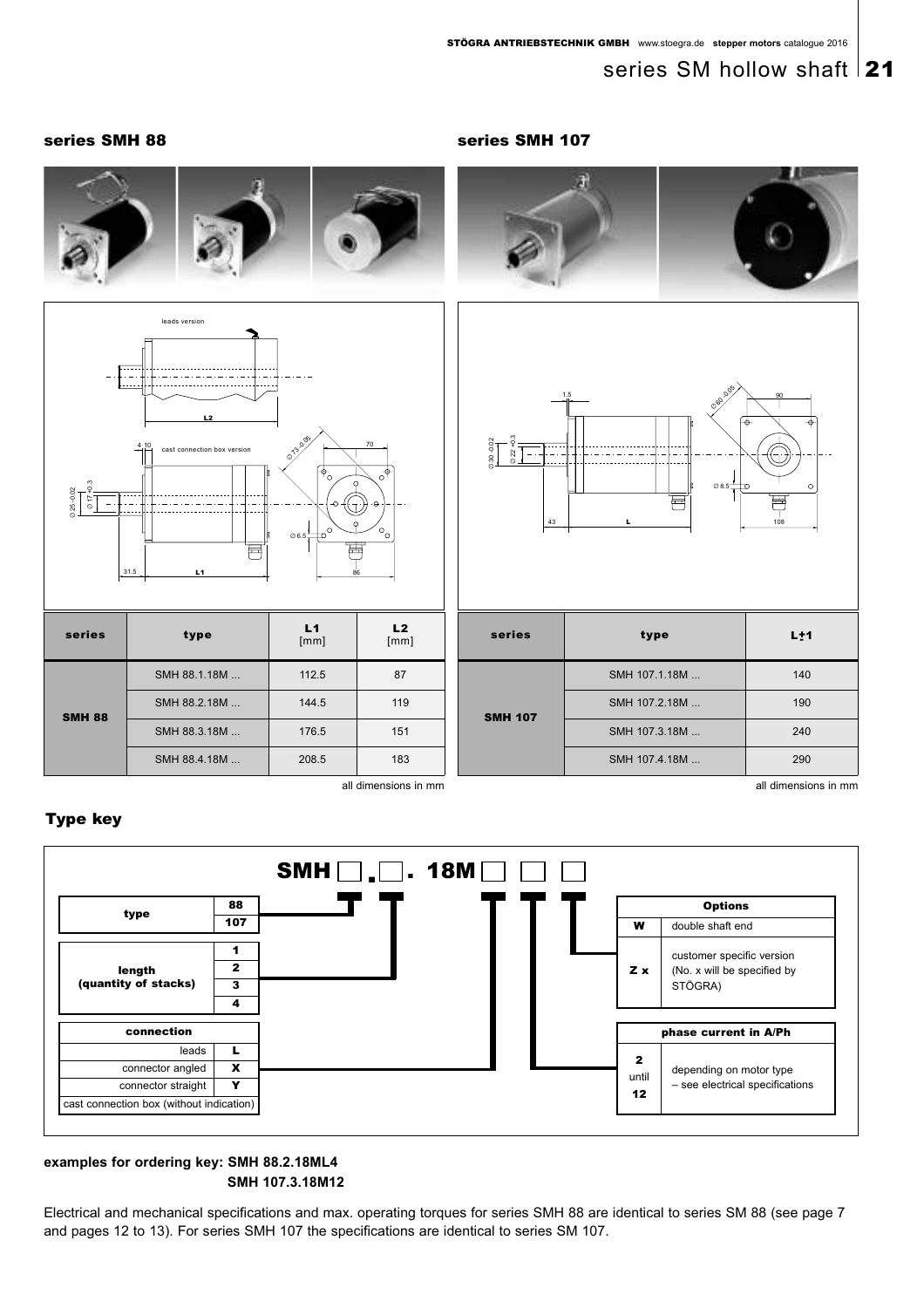### 22 stepper motor connections



#### standard stepping motors connection series SM 87, SM 88 und SM 107

#### connections stepper motors series SM 87, SM 88 and SM 107 with brake and encoder E50



The windings of types SM ...B, SM ...E50 and SM ...B E50 are for bipolar connection only (connections correspond to bipolar parallel).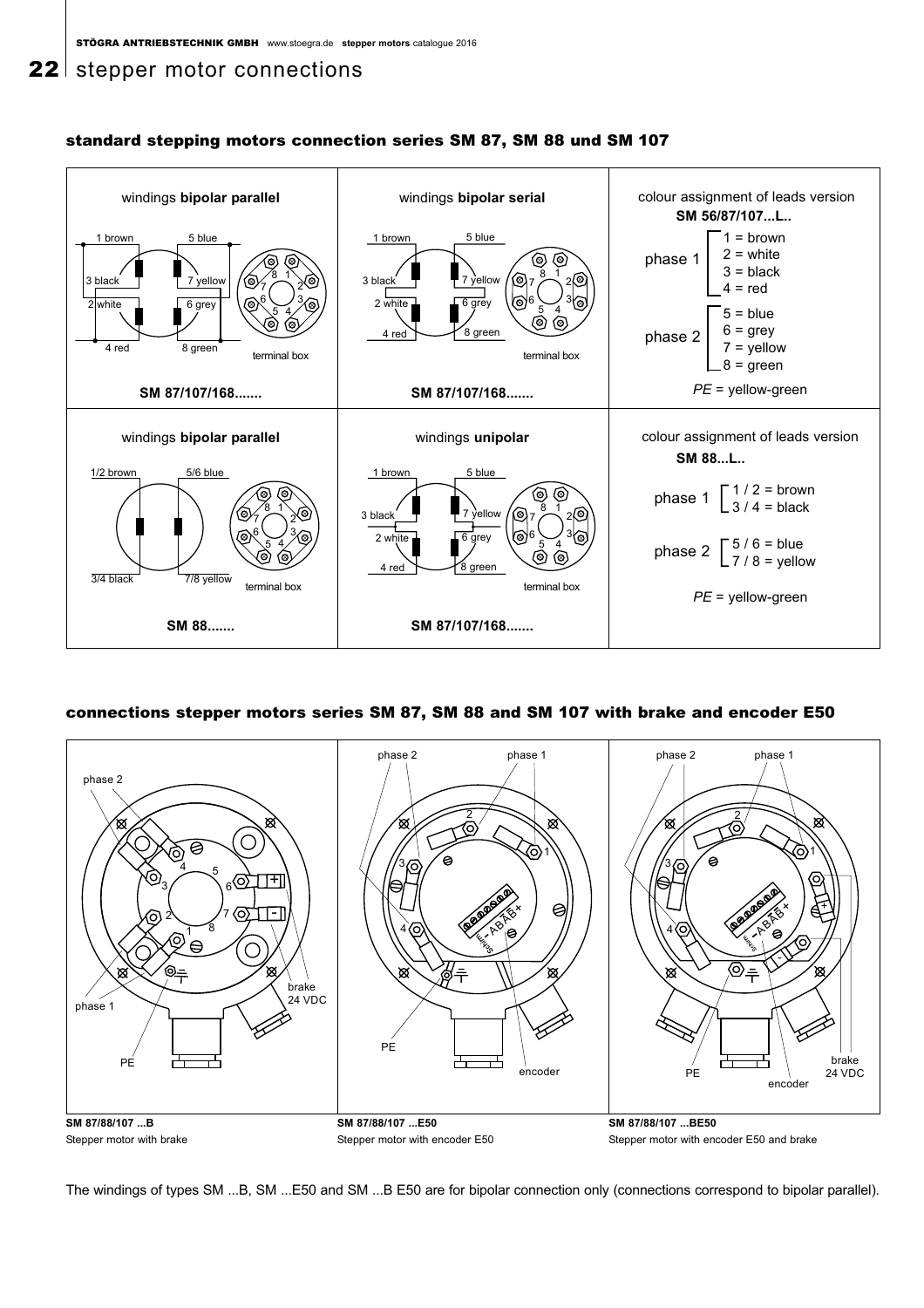#### Connections stepper motors series SM 56 standard, and connections motors series SM 56 with options brake and encoder E50



The windings of types SM ...B, SM ...E50 and SM ...B E50 are for bipolar connections only (connections correspond to bipolar parallel). Leads connections of motors SM 56...L.. are identical to the connections of the leads version of motors SM 87 / SM 107 at page 20.

### Connections stepper motors series SM 56, SM 87, SM 88 and SM 107 with brake and encoder H200/H500

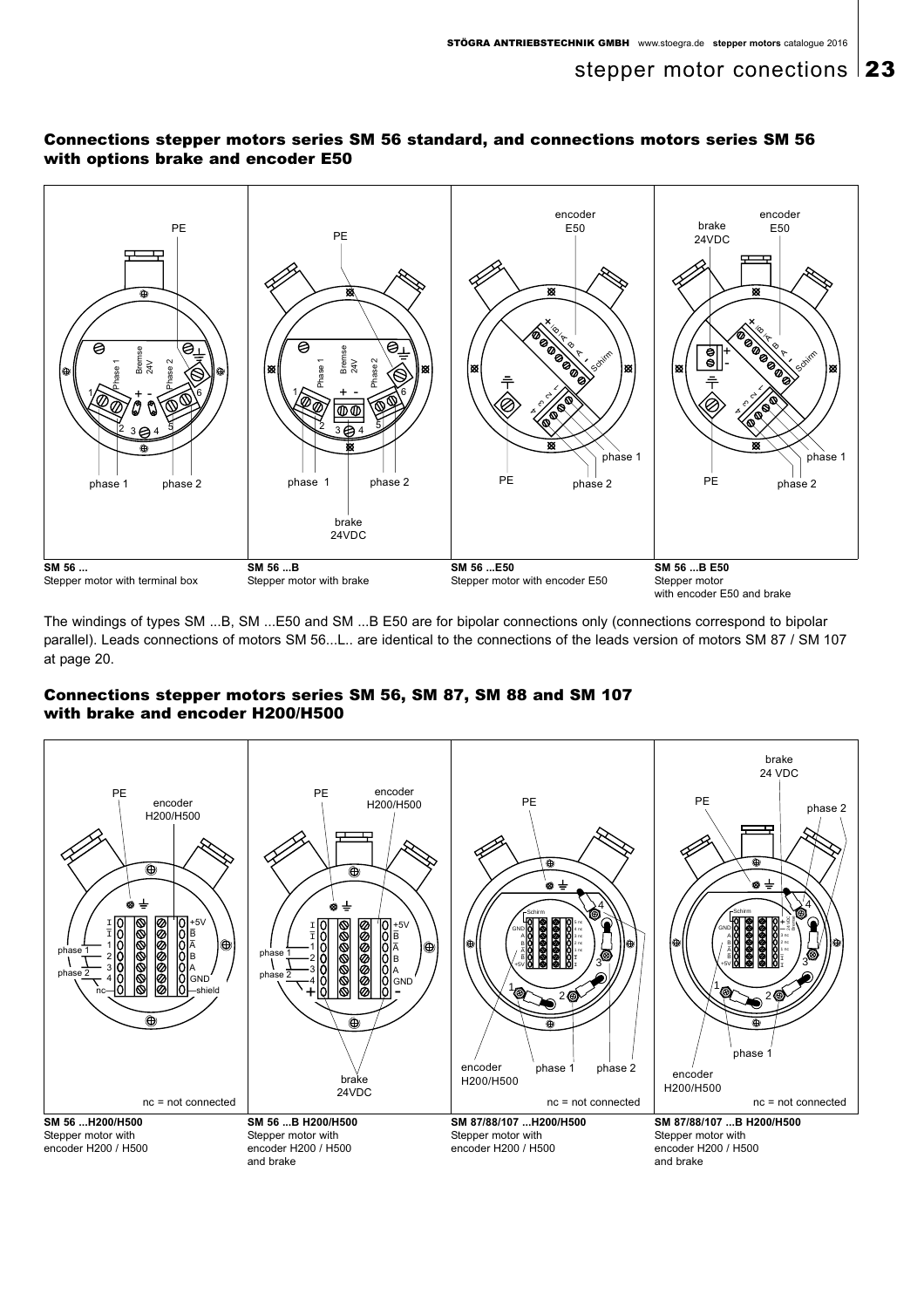### **24** stepper motors versions with connectors

#### Stepper motors with connections via circular connectors series SM ...X and SM ...Y

STÖGRA motors SM 56, SM 87, SM 88 and SM 107 are available optionally with connections via robust industry conform circular connectors type M23.

The standard options »encoder« and »brake« are available for both connector versions.

Available are standard versions with **angled** connectors series SM ...X... and with straight connectors series SM ...Y... (the connector for the brake connection ist always straight).



SM 56.3.18JX4,6B E50 with angled connectors series SM ...**X**...



SM 56.2.18JY3 with straight connector series SM ...**Y**...



SM 87.2.18MX6 with angled connector series SM ...**X**...



SM 87.2.18MY6 E50 with straight connectors series SM ...**Y**...

All connectors mounted at the motor include male contacts. The necessary counter connectors include female contacts.

Connector housings for the connections motor phases and encoder are metalic (zinc diecasting with nickled surface). Protection class of the connectors is IP67. The counter connectors are EMC-justed and a cable shield may be mounted. The connector for the brake is made of PVC, protection class also is IP67.

Ordering examples (see also ordering key at page 4):

SM 56.2.18JX3 E50 (with angled connectors and encoder E50)

SM 87.2.18MX6B (with angled connectors and brake)

SM 87.1.18MY3 H200 (with straight connectors and encoder H200)

The counter connectors are not included in the deliveries. Counter connectors have to be ordered seperately.

| ordering no.    | connector<br>angled | connector<br>straight | motor-<br>phases | encoder<br>E50 / H200 / H500 | brake    | crimp-<br>connection | soldering-<br>connection | cable<br>$\varnothing$ mm |
|-----------------|---------------------|-----------------------|------------------|------------------------------|----------|----------------------|--------------------------|---------------------------|
| GS X            | X                   |                       | $\times$         |                              |          | $\times$             |                          | $7 - 12$ mm               |
| <b>GS XL</b>    | $\times$            |                       | X                |                              |          |                      | $\times$                 | $7 - 12$ mm               |
| GS <sub>Y</sub> |                     | $\times$              | $\sf X$          |                              |          | $\times$             |                          | $7 - 12$ mm               |
| <b>GS YL</b>    |                     | $\times$              | X                |                              |          |                      | $\times$                 | $7 - 12$ mm               |
| <b>GS X E</b>   | $\times$            |                       |                  | $\mathsf{X}$                 |          | $\times$             |                          | $5 - 10$ mm               |
| GS XL E         | X                   |                       |                  | $\mathsf{X}$                 |          |                      | $\times$                 | $5 - 10$ mm               |
| <b>GSYE</b>     |                     | $\sf X$               |                  | $\times$                     |          | $\times$             |                          | $5 - 10$ mm               |
| GS YL E         |                     | $\mathsf{X}$          |                  | $\mathsf{X}$                 |          |                      | $\times$                 | $5 - 10$ mm               |
| <b>GS X B</b>   | X                   |                       |                  |                              | $\times$ |                      | X                        | $5 - 10$ mm               |

The counter connectors for connections motor phases and encoder each include a mounting set with connector housing, connectors pin socket and connector pins (female pins).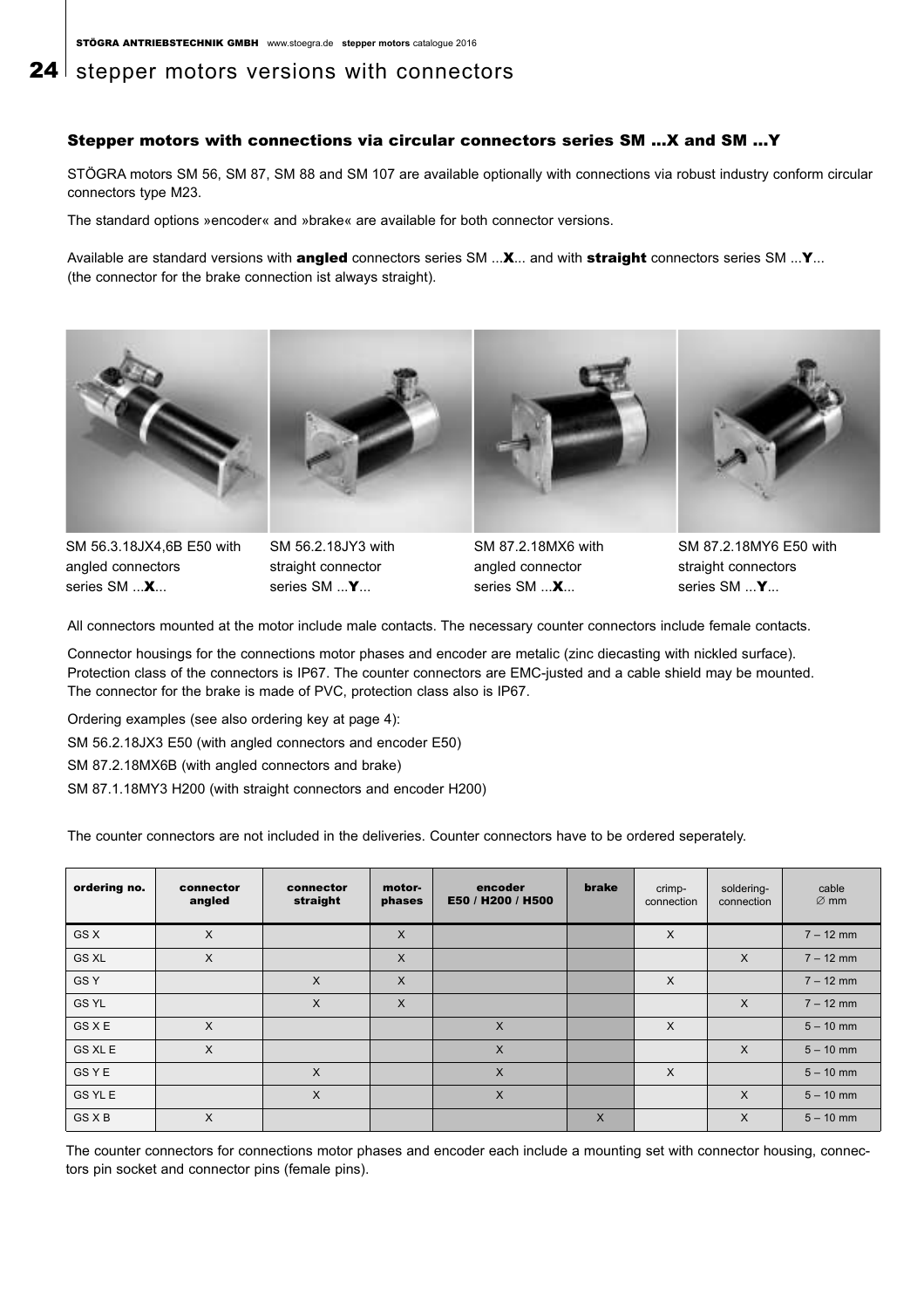#### Stepper motors with connections via circular connectors series SM ...X and SM ...Y



connector motor phases connector encoder connector encoder connector brake





Dimension A includes the dimensions connector and counter connector, but not connected cable. Dimension B depends on motor type and the options (with / without brake, encoder).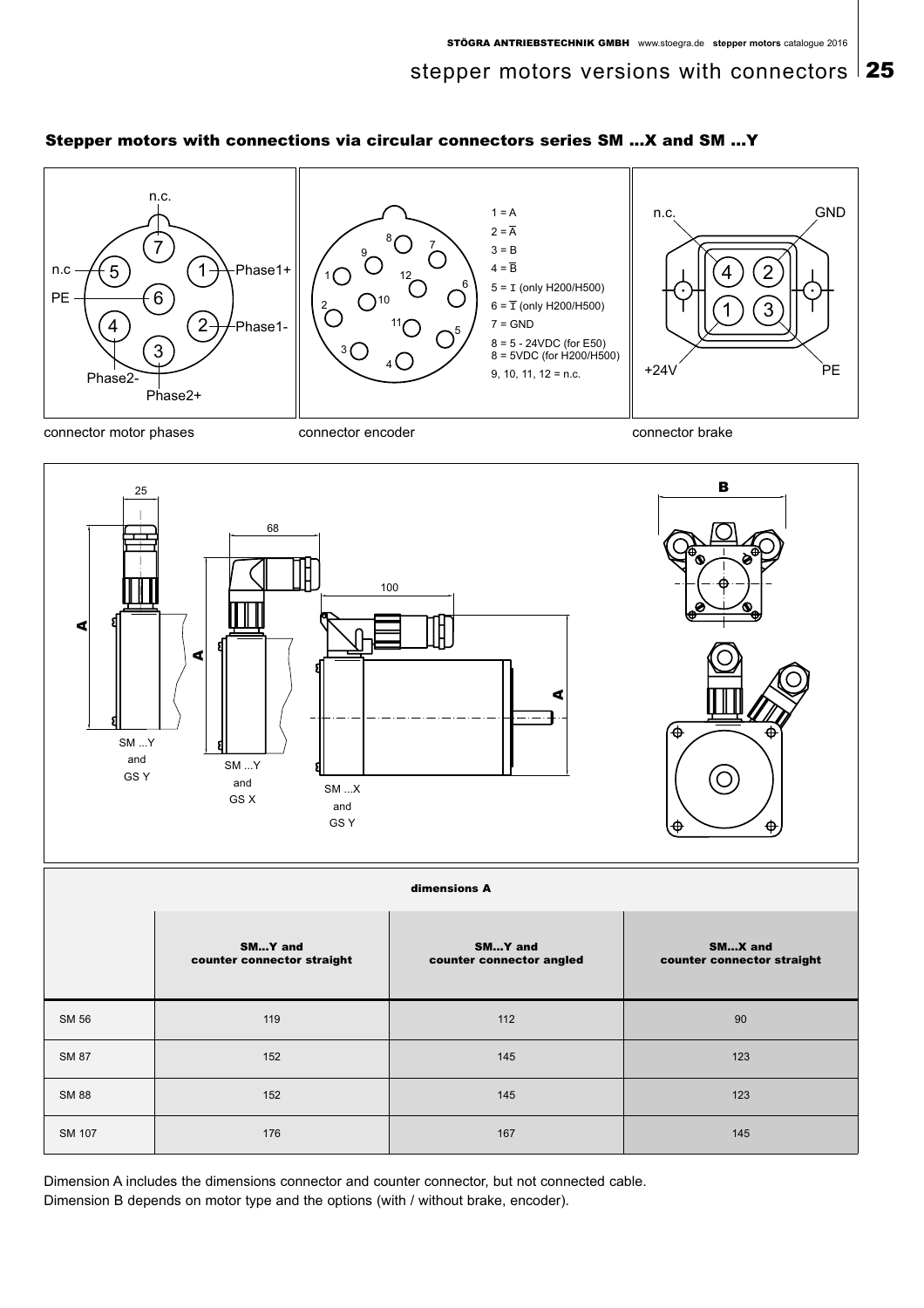### **26** stepper motor versions with connectors

#### Stepper motors with connector according to Mil-C-5015 series SM ... Z257



STÖGRA stepper motors are available optionally with connectors according to the standard Mil-C-5015, which are widely used in the industry.

Connector mounted at the motor for connections motor phases (phases and PE):

MS3102R size 14s, 5 pole, male connector type (MS3102R14s-5P)

Suitable female connectors are e.g. types MS3101, MS3106, MS3108 each size 14s and 5 poles, female connector type Example: MS3106R14s-5S

For option brake:

Mounted connector at the motor for an integrated brake: MS3102R size 10s, 2 poles, male connector type (MS3102R10s-4P). Suitable female connectors are e.g. types MS3101, MS3106, MS3108 each size 10s und 2-poles, female connector type Example: MS3106R10s-4S

The female counter connectors are not included in the delivery.

The motors need to be ordered with the type key extension »Z257«. Ordering example: motor SM 88.2.18M8B Z257

#### Stepper motors series SM 56 with 9-pole D-Sub connector



SM 56...Z154 with D-Sub connector SM 56...E50 Z159 with D-Sub connector SM 56... Z182 with D-Sub connector

For series SM 56 special versions with connections for motor, encoder and brake via 9-pole D-Sub connectors are available. There are three different versions available, which are shown in above pictures.

For all versions the options »brake« and »encoder E50« are possible.

For the version without encoder and without brake the motor includes a D-Sub-connector (male type) for the motor connections (phases + PE). Options »encoder E50« and »brake« additionally include one D-Sub-connector (female type) for each option.

All D-Sub connectors are standard 9-pole D-Sub connectors.

At the Z182-version the maximum bipolar phase current may not exceed 4,2A (SM 56.1.18J3,9 and SM 56.3.18J4,6 are not available with a D-Sub connector version Z182 - for possible special versions with special D-Sub connectors please contact us). At motor stand still a phase current reduction to 50% of the running current should be activated in the motor control.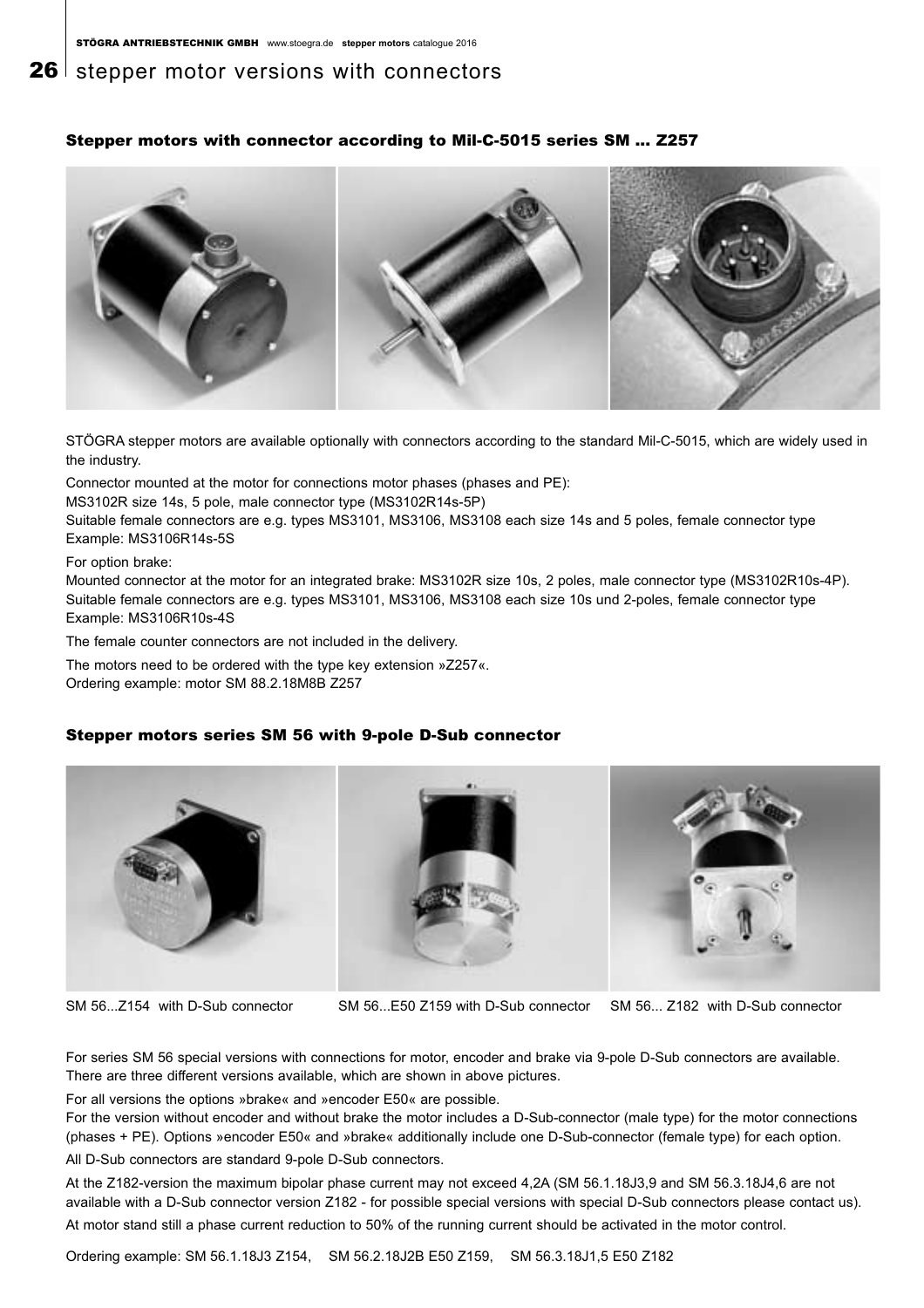### stepper motor special versions  $27$

#### Stepper motors for extended operating temperature range – options Z80 and Z240

The operating temperature range for all STÖGRA standard motors is -30°C until 80°C permanently (short time 100°C). This max. allowed temperature at the motor surface (measured at stator housing - backside near the cast connection box) may not exceeded. The motor temperature reached during operation depends from various factors: e.g. motor current, motor speed, ambient temperature, duty cycle, forced draft, heat flow from motor to other bodies, ...

For extreme applications STÖGRA offers motors with extended operating temperature:

type temperature range

Z240 -30°C until 100°C (short time until 120°C)

Z80 -30°C until 120°C (short time until 130°C)

Oerdring examples: SM 87.2.18M6 Z240, SM 88.1.18M4 Z80

STÖGRA also offers further versions, e.g. for low temperature until -50°C – please contact us.

#### Shaft diameter options for series SM 87 and SM 88 – options Z8 and Z200

The shaft diameter for series SM 87 is Ø10mm (dimension D2 in drawing page 5) for the standard »M« version (metrical dimensions). Standard shaft diameter for series SM 88 is Ø12mm.

Optionally motors SM 87 and SM 88 are available with following shaft diameters (dimension D2):

SM 87 with Ø12mm: option »Z8« – SM 87... M...Z8 (e.g. SM 87.2.18M4,6 Z8)

SM 88 with Ø10mm: option »Z200« – SM 88... M...Z200 (e.g. SM 88.2.18M8 Z200)

Also other customer specific shaft diameters and modifications are possible.

#### Metalic back cover for STÖGRA stepper motor series SM 87, SM 88 and SM 107 – Option Z48

In standard version series SM 87, SM 88 and SM 107 are delivered with a PVC back cover.

Only SM 56 and SM 168 are delivered in standard version with metalic back cover.

But optionally series SM 87, SM 88 and SM 107 also are available with metalic back cover (aluminium).

The metalic cover may be used e.g. for mounting an external encoder at motors with second shaft end.

ordering example: SM 87.3.18M3,5W Z48

#### Vacuum compatible motors series SM ... V and SM ... V Z138



For vacuum and clean room applications we offer our vacuum compatible series SM ...**V** and SM ...**V Z138**. Specifications:

- vakuum compatible until 10-6 Torr
- **blank stator surface**
- vacuum compatible special bearing grease
- **for leads motor versions including teflon leads**
- metalic back cover (aluminium)
- motors are not gased out!
- Ordering example: SM 87.3.18M6V

The option Z138 additionally includes a galvanically nickled motor surface (protection against corrosion for the blank stator). Ordering example: SM 87.3.18M6V Z138

These options are available for all **STÖGRA** motor series (but not for options brake or encoder).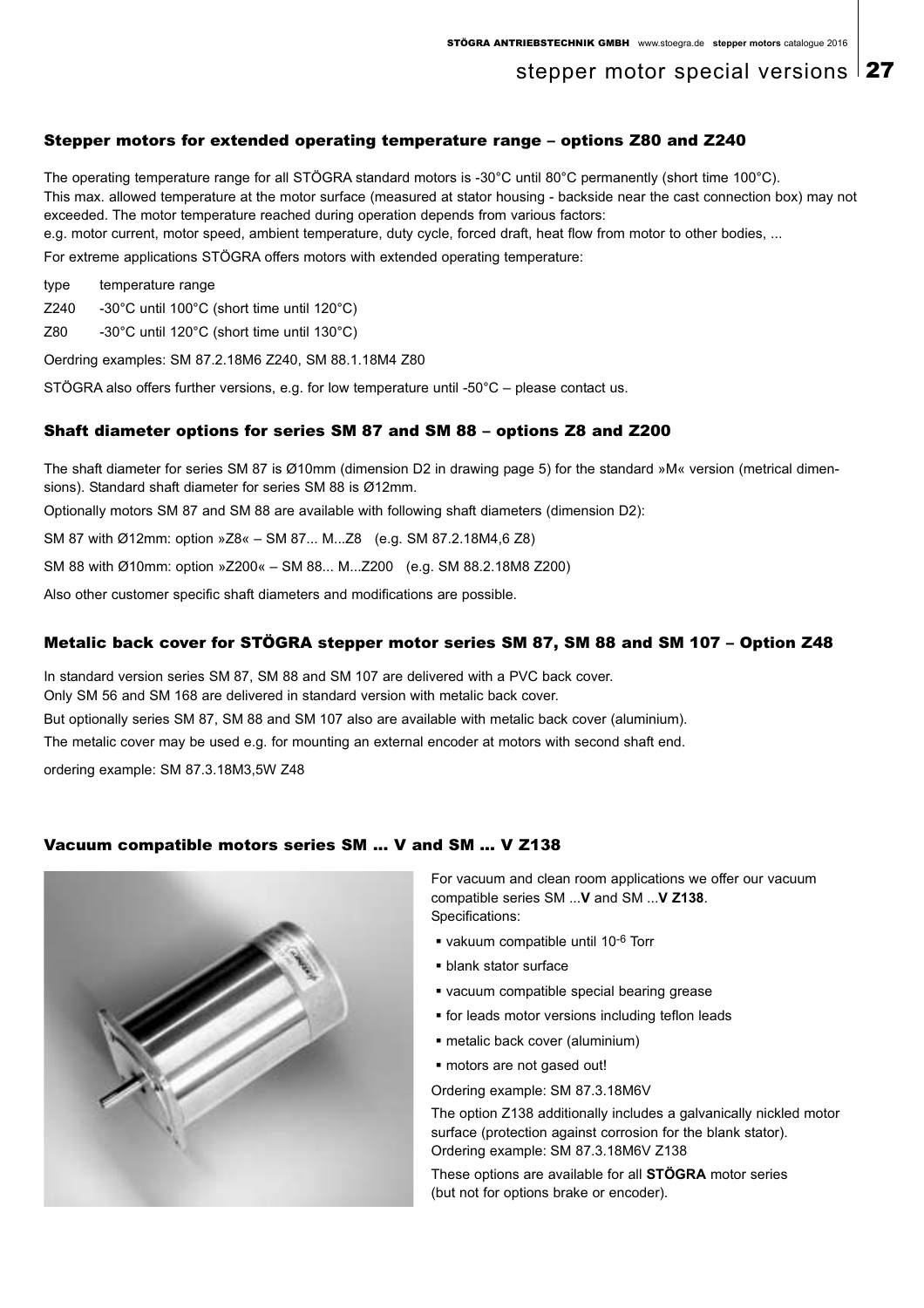### **28** stepper motor special versions

#### IP68 motors – Z9 and Z177



 $\overline{11}$ L4 (whith second shaft end) (L5) L3 L6 1.5 L2

All motor series from **STÖGRA** are available optionally with protection class IP68 **3)**.

The IP68 motors are tested under water with 1 bar pressure (corresponds to operation of motor in 10m water depth).

Typical applications for IP68 motors are, beside underwater, any plants outside (e.g. faced to rain) or in the food industry, where motors are cleaned with water.

The motors include special sealings and some special parts as special flanges.

Options »brake« and »encoder« are also possible for IP68 motors.

IP68 motors need to be ordered with the extension »Z9« in the type designation. Ordering example: SM 87.2.18M6 E50 Z9

Generally we recommend to order our IP68 motors with additional special coating for protection against corrosion (see also below Z119 und Z177). Ordering key for Z9 and special coated: Z177

|             |     |              |              |              | dimensions Z9 / Z177 |                 |
|-------------|-----|--------------|--------------|--------------|----------------------|-----------------|
| mm          | L1  | $L2 \pm 0.5$ | $L3 \pm 0.5$ | $L4 \pm 0.5$ | $L5 \pm 0.5$         | L <sub>6</sub>  |
| motor type  |     |              |              |              |                      |                 |
| SM 56.1.18  | 108 |              | 79.8         | 81.3         |                      |                 |
| SM 56.2.18  | 134 | 17.2         | 105.8        | 107.3        | 9.5                  | $5\phantom{.0}$ |
| SM 56.3.18  | 162 |              | 133.8        | 135.3        |                      |                 |
| SM 87.1.18  | 137 |              | 90           | 97           |                      |                 |
| SM 87.2.18  | 169 | 27           | 122          | 129          | 13                   | 11.5            |
| SM 87.3.18  | 201 |              | 154          | 161          |                      |                 |
| SM 87.4.18  | 233 |              | 186          | 193          |                      |                 |
| SM 88.1.18  | 145 |              | 98           | 105          |                      |                 |
| SM 88.2.18  | 177 | 27           | 130          | 137          | 13                   | 11.5            |
| SM 88.3.18  | 209 |              | 162          | 169          |                      |                 |
| SM 88.4.18  | 241 |              | 194          | 201          |                      |                 |
| SM 107.1.18 | 170 | 32           | 111          | 116          |                      |                 |
| SM 107.2.18 | 238 |              | 161          | 166          | 22                   |                 |
| SM 107.3.18 | 288 | 50           | 211          | 216          |                      | 9               |
| SM 107.4.18 | 338 |              | 261          | 266          |                      |                 |

**3)** IP68 according to DIN 40050 / EN60529 / IEC529 – IP58 according to VDE0530-5 / EN60034-5 / IEC34-5

#### Motors with special coating for protection against corrosion Z119 / Z177



All **STÖGRA** motors are available optionally with special coating. The complete motor surface will be primed two times and then specially coated. This guarantees an extremely robust protection of the complete motor surface against corrosion.

Typically motors in IP68 version (see above Z9) or motors in IP55 (standardcast connection box version) for the food industry are ordered in special coated version.

Coated motors in IP55 (standard cast connection box) must be ordered with the extension »Z119«. Ordering example: SM 87.2.18M6 E50 Z119

Coated motors in IP68 version (see above »Z9«) must be ordered with the extension »Z177«. Ordering example: SM 87.2.18M6 E50 Z177

Motors usable in sea water environment are also available (please contact us for more informations).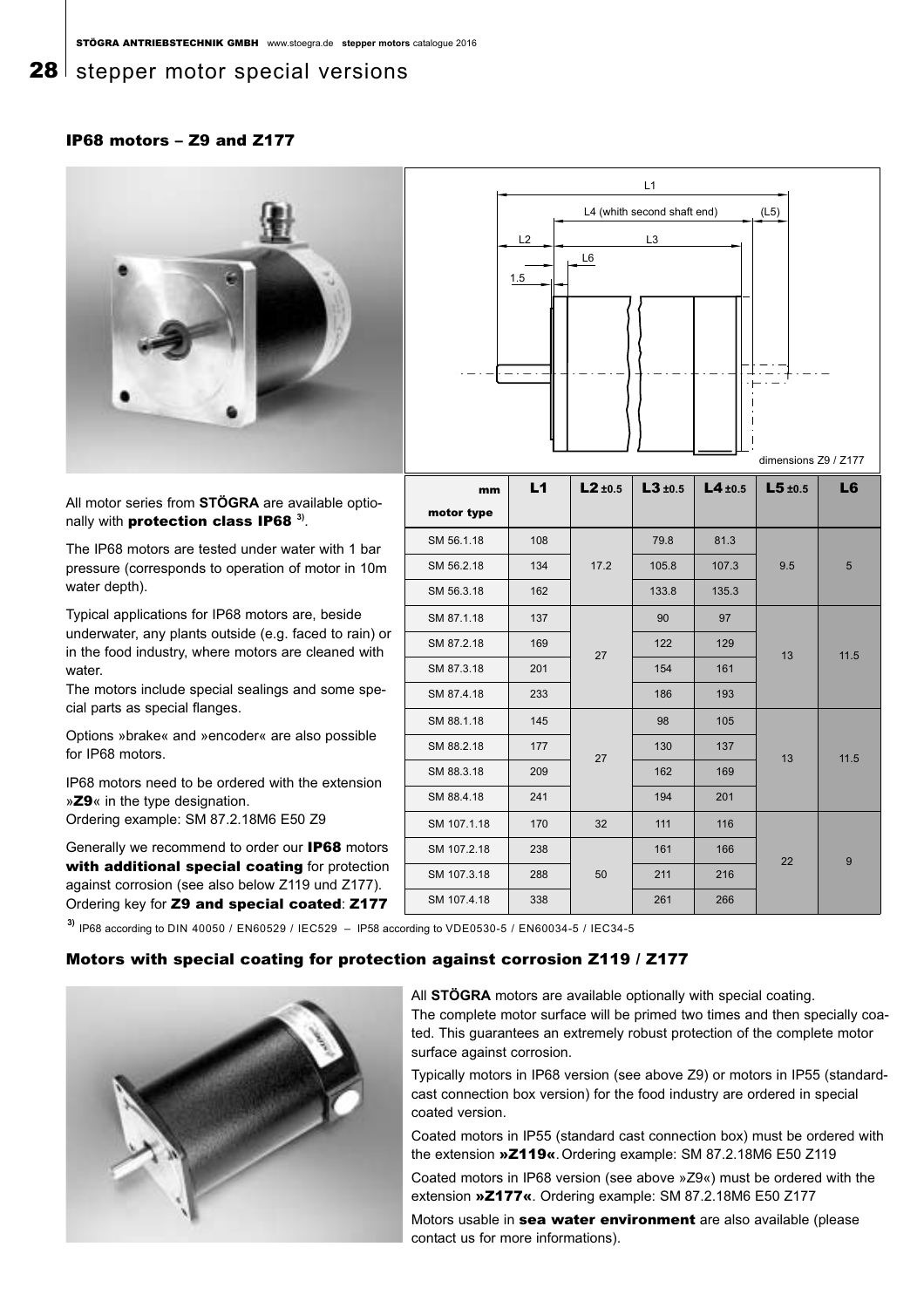table stepping motors – controls / drivers  $|29$ 

Following table shows possible combinations for stepping motors and controls / drivers (see **STÖGRA**-catalogue stepping motor controls).

SE z.i.u ... e.g. SE 800.06.85 V33 z i u SERS i.u ... e.g. SERS 06.85 V04 E50 z: steps per revolution 200, 400, 500, 800, 1000 or P05

i: current per phase 01 A until 12 A

i u

u: voltage supply 24 VDC until 240 VDC

To match the right stepping motor, the important parameters in the controls designations are i and u.

|            | $\square$ = possible combinations | SE z.02.24 / SERS 02.24 | SE z.02.60 / SERS 02.60 | SE z.03.24 / SERS 03.24 | SE z.03.60 / SERS 03.60 | SE z.04.24 / SERS 06.24 | SE z.04.85 / SERS 06.85 | SE z.04.120 / SERS 06.120 | SE z.06.24 / SERS 06.24 | SE z.06.85 / SERS 06.85 | SE z.06.120 / SERS 06.120 | SE z.08.85 / SERS 12.85 | SE z.08.120 / SERS 12.120 | SE z.12.85 / SERS 12.85 | SE z.12.120/SERS 12.120 | SE z.12.240 / SERS 12.240 | WSE / WSERS 04.80 | WSE / WSERS 08.80 | WSE / WSERS 04.230 AC | WSE / WSERS 06.230 AC |
|------------|-----------------------------------|-------------------------|-------------------------|-------------------------|-------------------------|-------------------------|-------------------------|---------------------------|-------------------------|-------------------------|---------------------------|-------------------------|---------------------------|-------------------------|-------------------------|---------------------------|-------------------|-------------------|-----------------------|-----------------------|
|            | SM 56.1.18 J1                     | $\Box$                  | $\Box$                  |                         |                         |                         |                         |                           |                         |                         |                           |                         |                           |                         |                         |                           | $\Box$            |                   |                       |                       |
|            | SM 56.1.18 J3                     |                         |                         | $\Box$                  | $\Box$                  |                         | $\Box$                  |                           |                         |                         |                           |                         |                           |                         |                         |                           | $\Box$            |                   |                       |                       |
|            | SM 56.1.18 J3.9                   |                         |                         |                         |                         | $\Box$                  | $\Box$                  |                           |                         |                         |                           |                         |                           |                         |                         |                           |                   | $\Box$            |                       |                       |
|            | SM 56.2.18 J1.5                   | $\Box$                  | $\Box$                  |                         |                         |                         |                         |                           |                         |                         |                           |                         |                           |                         |                         |                           | $\Box$            |                   |                       |                       |
| series 56  | SM 56.2.18 J2                     | $\Box$                  | $\Box$                  |                         |                         |                         |                         |                           |                         |                         |                           |                         |                           |                         |                         |                           | $\Box$            |                   |                       |                       |
|            | SM 56.2.18 J3                     |                         |                         | $\Box$                  | $\Box$                  |                         | $\Box$                  |                           |                         |                         |                           |                         |                           |                         |                         |                           | $\Box$            |                   |                       |                       |
|            | SM 56.3.18 J1.5                   | $\Box$                  | $\Box$                  |                         |                         |                         |                         |                           |                         |                         |                           |                         |                           |                         |                         |                           | $\Box$            |                   |                       |                       |
|            | SM 56.3.18 J3                     |                         |                         | $\Box$                  | $\Box$                  |                         | $\Box$                  |                           |                         |                         |                           |                         |                           |                         |                         |                           | $\Box$            |                   |                       |                       |
|            | SM 56.3.18 J4.6                   |                         |                         |                         |                         |                         |                         |                           | $\Box$                  | $\Box$                  | $\Box$                    |                         |                           |                         |                         |                           |                   | $\Box$            |                       |                       |
|            | SM 87.x.18 M2 <sup>1)</sup>       | $\Box$                  | $\Box$                  |                         |                         |                         | $\Box$                  | $\Box$                    |                         |                         |                           |                         |                           |                         |                         |                           | $\Box$            |                   | $\Box$                |                       |
|            | SM 87.x.18 M4 <sup>1)</sup>       |                         |                         | $\Box$                  | $\Box$                  |                         | $\Box$                  | $\Box$                    |                         |                         |                           |                         |                           |                         |                         |                           | $\Box$            |                   | $\Box$                |                       |
|            | SM 87.1.18 M1.6                   | $\Box$                  | $\Box$                  |                         |                         |                         |                         |                           |                         |                         |                           |                         |                           |                         |                         |                           | $\Box$            |                   |                       |                       |
|            | SM 87.1.18 M3                     |                         |                         | $\Box$                  | $\Box$                  |                         | $\Box$                  |                           |                         |                         |                           |                         |                           |                         |                         |                           | $\Box$            |                   |                       |                       |
|            | SM 87.1.18 M5                     |                         |                         |                         |                         |                         |                         |                           | $\Box$                  | $\Box$                  | $\Box$                    |                         |                           |                         |                         |                           |                   | $\Box$            |                       |                       |
|            | SM 87.2.18 M3.5                   |                         |                         |                         |                         | $\Box$                  | $\Box$                  | $\Box$                    |                         |                         |                           |                         |                           |                         |                         |                           |                   | $\Box$            |                       |                       |
| series 87  | SM 87.2.18 M4.6                   |                         |                         |                         |                         |                         |                         |                           | $\Box$                  | $\Box$                  | $\Box$                    |                         |                           |                         |                         |                           |                   | $\Box$            |                       |                       |
|            | SM 87.2.18 M6                     |                         |                         |                         |                         |                         |                         |                           | $\Box$                  | $\Box$                  | $\Box$                    |                         |                           |                         |                         |                           |                   | $\Box$            |                       |                       |
|            | SM 87.3.18 M3.5                   |                         |                         |                         |                         | $\Box$                  | $\Box$                  | $\Box$                    |                         |                         |                           |                         |                           |                         |                         |                           |                   | $\Box$            |                       |                       |
|            | SM 87.3.18 M6<br>SM 87.3.18 M7    |                         |                         |                         |                         |                         |                         |                           | $\Box$                  | $\Box$                  | $\Box$                    |                         |                           |                         |                         |                           |                   | $\Box$            |                       |                       |
|            | SM 87.4.18 M6                     |                         |                         |                         |                         |                         |                         |                           |                         |                         |                           | $\Box$                  | $\Box$                    |                         |                         |                           |                   | $\Box$            |                       |                       |
|            | SM 87.4.18 M7                     |                         |                         |                         |                         |                         |                         |                           | $\Box$                  | $\Box$                  | $\Box$                    | □                       | $\Box$                    |                         |                         |                           |                   | $\Box$<br>$\Box$  |                       |                       |
|            | SM 88.x.18 M2 <sup>1)</sup>       |                         |                         |                         |                         |                         |                         |                           |                         |                         |                           |                         |                           |                         |                         |                           |                   |                   |                       |                       |
|            | SM 88.x.18 M4 <sup>1)</sup>       | $\Box$                  | $\Box$                  | $\Box$                  | $\Box$                  |                         | $\Box$<br>$\Box$        | $\Box$<br>$\Box$          |                         |                         |                           |                         |                           |                         |                         |                           | $\Box$<br>$\Box$  |                   | $\Box$<br>$\Box$      |                       |
| series 88  | SM 88.x.18 M8 <sup>1)</sup>       |                         |                         |                         |                         |                         |                         |                           | $\Box$                  | $\Box$                  | $\Box$                    |                         |                           |                         |                         |                           |                   | $\Box$            |                       |                       |
|            | SM 88.3.18 M12                    |                         |                         |                         |                         |                         |                         |                           |                         |                         |                           |                         |                           | □                       | $\Box$                  |                           |                   |                   |                       |                       |
|            | SM 88.4.18 M12                    |                         |                         |                         |                         |                         |                         |                           |                         |                         |                           |                         |                           | □                       | $\Box$                  |                           |                   |                   |                       |                       |
|            | SM107.1.18 M4                     |                         |                         |                         |                         |                         |                         |                           |                         |                         |                           |                         |                           |                         |                         |                           |                   |                   | $\Box$                |                       |
|            | SM107.1.18 M6                     |                         |                         |                         |                         |                         |                         |                           | $\Box$                  | $\Box$                  | $\Box$                    |                         |                           |                         |                         |                           |                   | $\Box$            |                       |                       |
|            | SM107.1.18 M8                     |                         |                         |                         |                         |                         |                         |                           | $\Box$                  | $\Box$                  | $\Box$                    |                         |                           |                         |                         |                           |                   | $\Box$            |                       |                       |
|            | SM107.1.18 M12                    |                         |                         |                         |                         |                         |                         |                           |                         |                         |                           |                         |                           | □                       | $\Box$                  |                           |                   |                   |                       |                       |
|            | SM107.2.18 M4                     |                         |                         |                         |                         |                         |                         |                           |                         |                         |                           |                         |                           |                         |                         |                           |                   |                   | $\Box$                |                       |
|            | SM107.2.18 M8                     |                         |                         |                         |                         |                         |                         |                           |                         | $\Box$                  | $\Box$                    |                         |                           |                         |                         |                           |                   | $\Box$            |                       |                       |
| series 107 | SM107.2.18 M10                    |                         |                         |                         |                         |                         |                         |                           |                         |                         |                           | $\Box$                  | $\Box$                    |                         |                         |                           |                   |                   |                       |                       |
|            | SM107.2.18 M12                    |                         |                         |                         |                         |                         |                         |                           |                         |                         |                           |                         |                           | $\Box$                  | $\Box$                  |                           |                   |                   |                       |                       |
|            | SM107.3.18 M6                     |                         |                         |                         |                         |                         |                         |                           |                         |                         |                           |                         |                           |                         |                         |                           |                   |                   |                       | $\Box$                |
|            | SM107.3.18 M10                    |                         |                         |                         |                         |                         |                         |                           |                         |                         |                           | $\Box$                  | $\Box$                    |                         |                         |                           |                   |                   |                       |                       |
|            | SM107.3.18 M12                    |                         |                         |                         |                         |                         |                         |                           |                         |                         |                           |                         |                           | □                       | $\Box$                  |                           |                   |                   |                       |                       |
|            | SM107.4.18 M6                     |                         |                         |                         |                         |                         |                         |                           |                         |                         |                           |                         |                           |                         |                         |                           |                   |                   |                       | $\Box$                |
|            | SM107.4.18 M12                    |                         |                         |                         |                         |                         |                         |                           |                         |                         |                           |                         |                           | □                       | $\Box$                  | $\Box$                    |                   |                   |                       |                       |
|            | SM 168.1.18 M12                   |                         |                         |                         |                         |                         |                         |                           |                         |                         |                           |                         |                           | □                       | $\Box$                  | $\Box$                    |                   |                   |                       |                       |
| series 168 | SM 168.2.18 M12                   |                         |                         |                         |                         |                         |                         |                           |                         |                         |                           |                         |                           | $\Box$                  | $\Box$                  | $\Box$                    |                   |                   |                       |                       |

**1)** SM 88.x stands for SM 88.1, SM 88.2, SM 88.3 and SM 88.4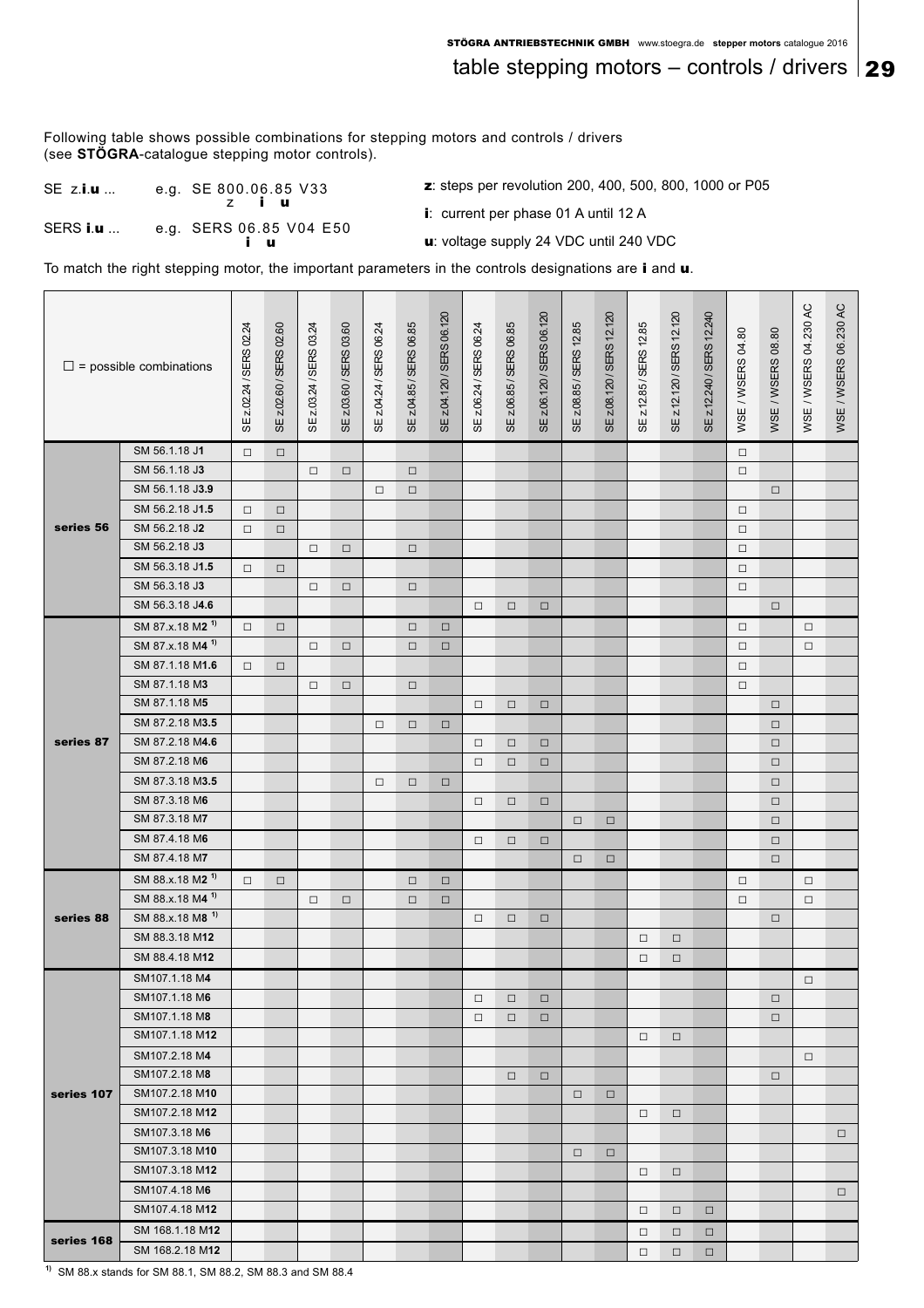### **30** overview: stepping motor with gear, encoder and brake

**STÖGRA**-**stepping motors** are available with various equipment:



#### Options for gear heads:

Gear head series PE and series PR, which are described at the following pages, together with stepper motors are available optionally with special coating Z119 (see page 26). Ordering example SM 87.2.18M6 PE40 **Z119**

Gear heads of the serie PE are available optionally with **protection class IP65.** The gear bos is sealed specially, and the gear head output shaft and the keyway are made of stainless steel. Ordering indication together with a motor is e.g. SM 87.2.18M6 PE40 **Z9**. Ordering indication additionally with special coating for protection against corrosion is e.g. SM 87.2.18M6 PE40 **Z177** (see also page 26).

Gear head series PE can also be delivered in angled version (angled gear heads series WPE). Precision gear heads series PLN with very low backlash from 3 to 5 angular minutes are available also with **STÖGRA** stepper motors.

Detailed informations for gear head series WPE and PLN are available on request.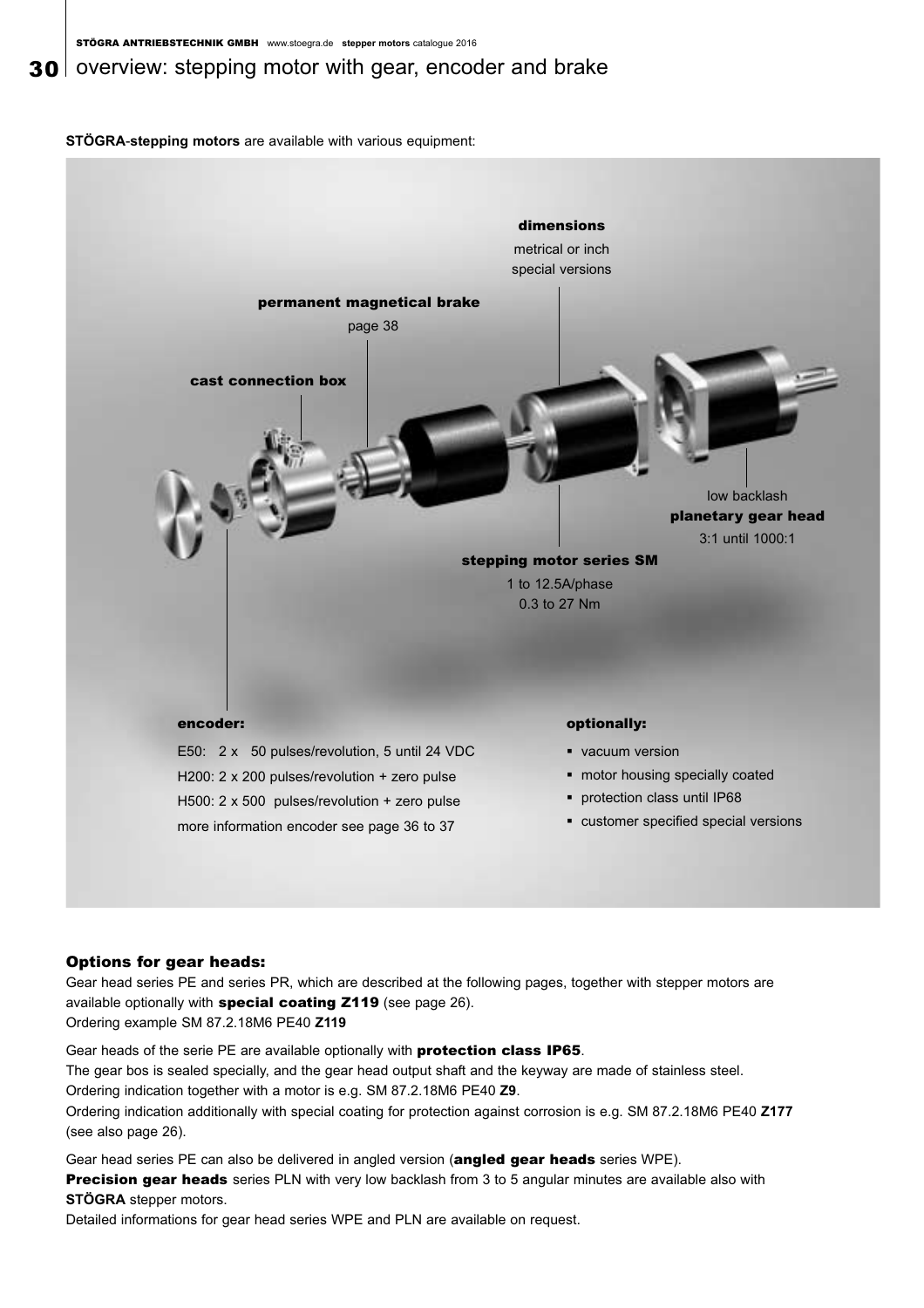### Stepping motor with planetary gear head series SM 56 PE  $|31$



bold faced types: preferencial versions (on stock) output torques are limited by the nominal output torque of the gear heads ordering indication: (example) SM 56.2.18J3 PE8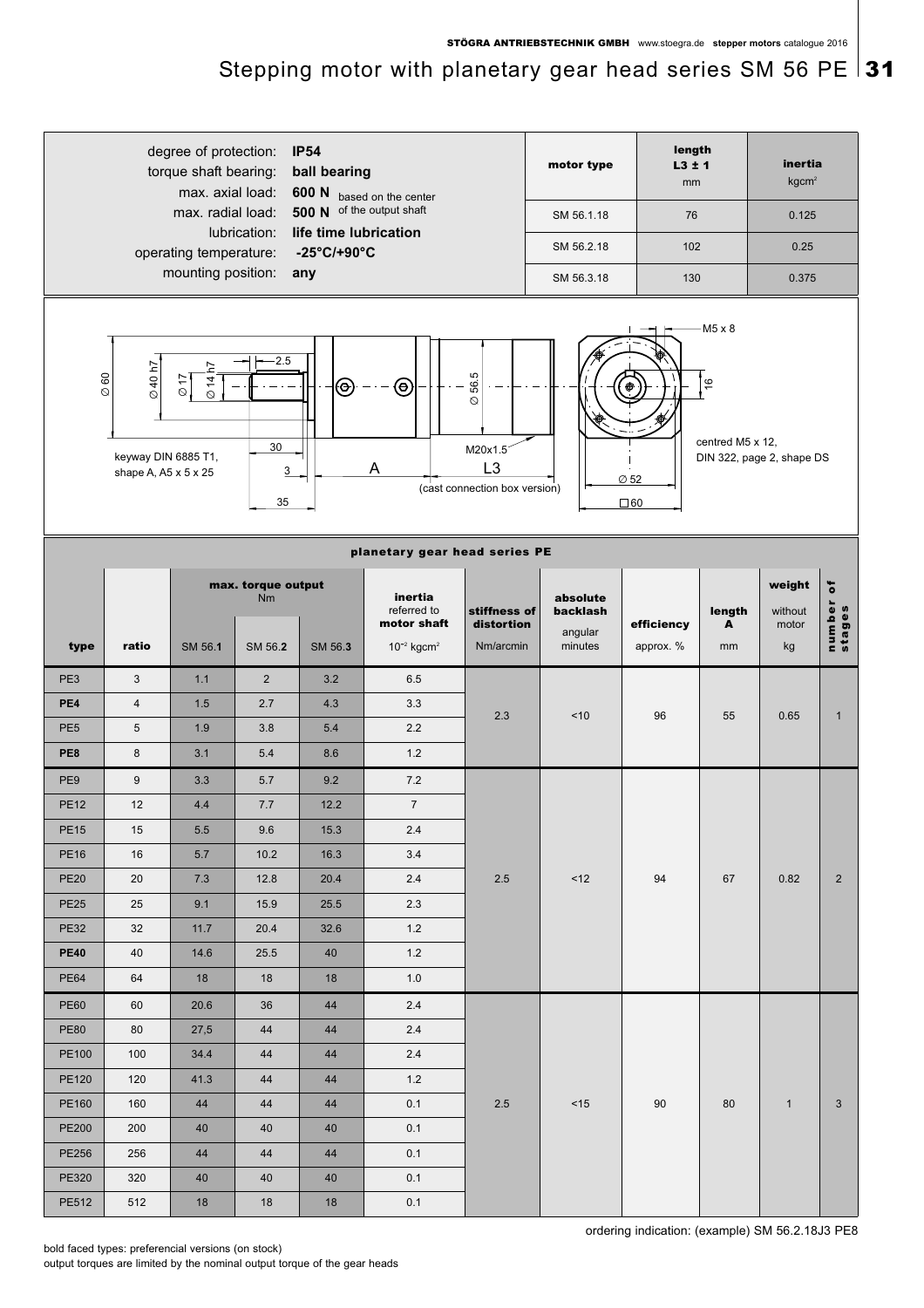## 32 Stepping motor with planetary gear head series SM 56 PRA

|                      |                                                                                                        | degree of protection:<br>torque shaft bearing:<br>max. axial load:<br>max. radial load:<br>operating temperature:<br>mounting position: | lubrication:                               | <b>IP64</b><br>ball bearing<br>life time lubrication<br>any | 330 N based on the center<br>220 N of the output shaft<br>-25°C to $+90^{\circ}$ C (short time +120°C) |                                                  | motor type<br>SM 56.1.18<br>SM 56.2.18<br>SM 56.3.18                                                                       | length $L3 \pm 1$<br>mm<br>76<br>102<br>130 |                | inertia<br>(without gear head)<br>kgcm <sup>2</sup><br>0.125<br>0.25<br>0.375 |                       |
|----------------------|--------------------------------------------------------------------------------------------------------|-----------------------------------------------------------------------------------------------------------------------------------------|--------------------------------------------|-------------------------------------------------------------|--------------------------------------------------------------------------------------------------------|--------------------------------------------------|----------------------------------------------------------------------------------------------------------------------------|---------------------------------------------|----------------|-------------------------------------------------------------------------------|-----------------------|
| 010                  | <u>ତ୍ର </u><br>25 h7<br>$\overline{Q}$<br>$\circ$<br>$\otimes$<br>keyway<br>DIN 6885 T1<br>A3 x 3 x 18 | $18-$                                                                                                                                   | $\overline{5}$<br>29                       | A                                                           | $\circledcirc$<br>27<br>M20x1.5                                                                        | 56.5<br>Ø<br>L3<br>(cast connection box version) |                                                                                                                            | $\varnothing$ 33<br>$\square 60$            | $-M4 \times 8$ | Ņ<br>centred<br><b>DIN 332 DM4</b>                                            |                       |
|                      |                                                                                                        |                                                                                                                                         |                                            |                                                             | planetary gear head series PRA                                                                         |                                                  |                                                                                                                            |                                             |                |                                                                               |                       |
| type                 | ratio                                                                                                  | SM 56.1                                                                                                                                 | max. torque output<br><b>Nm</b><br>SM 56.2 | SM 56.3                                                     | inertia<br>referred to<br>motor shaft<br>$10^{-2}$ kgcm <sup>2</sup>                                   |                                                  | absolute<br>backlash<br>stiffnes of<br>efficiency<br>distortion<br>A<br>angular<br>Nm/arcmin<br>minutes<br>approx. %<br>mm |                                             | length         | weight<br>without<br>motor<br>kg                                              | ō<br>number<br>stages |
| PRA4                 | $\overline{4}$                                                                                         | 1.5                                                                                                                                     | 2.7                                        | $\overline{4}$                                              | 0.060                                                                                                  |                                                  |                                                                                                                            |                                             |                |                                                                               |                       |
| PRA5                 | $\overline{5}$                                                                                         | 1.9                                                                                                                                     | 3.8                                        | 4.5                                                         | 0.058                                                                                                  |                                                  |                                                                                                                            |                                             |                |                                                                               |                       |
| PRA7                 | $\sqrt{7}$                                                                                             | 2.7                                                                                                                                     | 4.5                                        | 4.5                                                         | 0.057                                                                                                  | 0.4                                              | $20$                                                                                                                       | 96                                          | 66             | 0.3                                                                           | $\mathbf{1}$          |
| PRA9                 | 9                                                                                                      | 3.4                                                                                                                                     | $\overline{4}$                             | $\overline{4}$                                              | 0.056                                                                                                  |                                                  |                                                                                                                            |                                             |                |                                                                               |                       |
| <b>PRA16</b>         | 16                                                                                                     |                                                                                                                                         |                                            |                                                             | 0.060                                                                                                  |                                                  |                                                                                                                            |                                             |                |                                                                               |                       |
| <b>PRA20</b>         | 20                                                                                                     |                                                                                                                                         |                                            |                                                             | 0.058                                                                                                  |                                                  |                                                                                                                            |                                             |                |                                                                               |                       |
| <b>PRA25</b>         | 25                                                                                                     |                                                                                                                                         |                                            |                                                             | 0.058                                                                                                  |                                                  |                                                                                                                            |                                             |                |                                                                               |                       |
| <b>PRA28</b>         | 28                                                                                                     |                                                                                                                                         | $\overline{5}$                             |                                                             | 0.058                                                                                                  | 0.5                                              | $25$                                                                                                                       | 94                                          | 82             | 0.4                                                                           | $\overline{2}$        |
| <b>PRA35</b>         | 35                                                                                                     |                                                                                                                                         |                                            |                                                             | 0.057                                                                                                  |                                                  |                                                                                                                            |                                             |                |                                                                               |                       |
| <b>PRA49</b>         | 49                                                                                                     |                                                                                                                                         |                                            | 0.057                                                       |                                                                                                        |                                                  |                                                                                                                            |                                             |                |                                                                               |                       |
| PRA64                | 64                                                                                                     |                                                                                                                                         |                                            | 0.03                                                        |                                                                                                        |                                                  |                                                                                                                            |                                             |                |                                                                               |                       |
| <b>PRA80</b>         | 80                                                                                                     |                                                                                                                                         |                                            |                                                             | 0.03                                                                                                   |                                                  |                                                                                                                            |                                             |                |                                                                               |                       |
| <b>PRA100</b><br>100 |                                                                                                        |                                                                                                                                         | 0.03                                       |                                                             |                                                                                                        |                                                  |                                                                                                                            |                                             |                |                                                                               |                       |
| <b>PRA140</b>        | 140                                                                                                    |                                                                                                                                         |                                            |                                                             | 0.03                                                                                                   |                                                  |                                                                                                                            |                                             |                |                                                                               |                       |
| <b>PRA175</b>        | 175                                                                                                    | $\sqrt{5}$                                                                                                                              |                                            |                                                             | 0.03                                                                                                   | 0.6                                              | $30$                                                                                                                       | 90                                          | 93             | 0.5                                                                           | $\mathbf{3}$          |
| <b>PRA245</b>        | 245                                                                                                    |                                                                                                                                         |                                            |                                                             | 0.03                                                                                                   |                                                  |                                                                                                                            |                                             |                |                                                                               |                       |
| <b>PRA343</b>        | 343                                                                                                    |                                                                                                                                         |                                            |                                                             | 0.03                                                                                                   |                                                  |                                                                                                                            |                                             |                |                                                                               |                       |
| <b>PRA729</b>        | 729                                                                                                    |                                                                                                                                         |                                            |                                                             | 0.03                                                                                                   |                                                  |                                                                                                                            |                                             |                |                                                                               |                       |

bold faced types: preferencial versions (on stock)

output torques are limited by the nominal output torque of the gear heads

ordering indication: (example) SM 56.2.18 M3 PRA20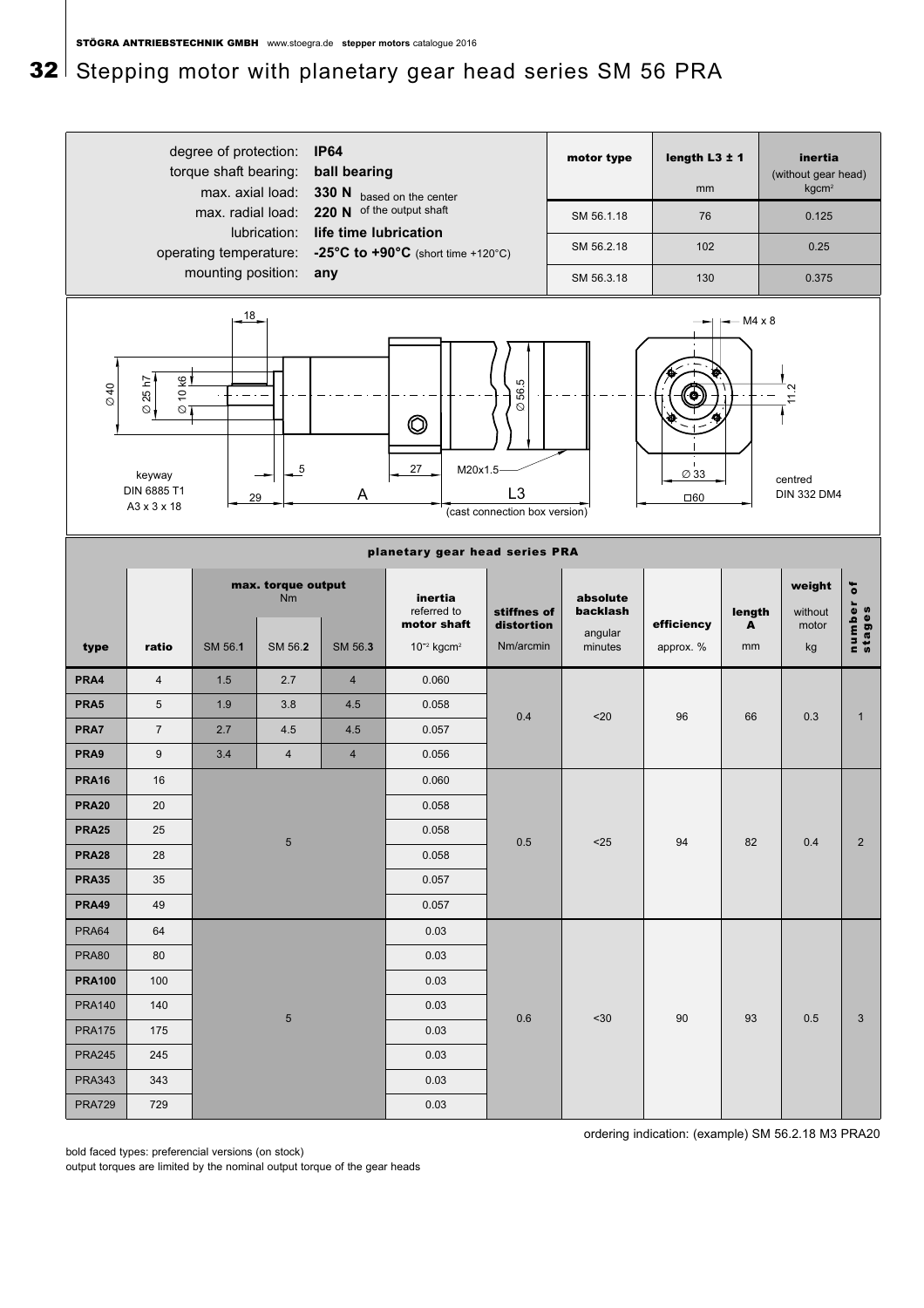## Stepping motor with planetary gear head series SM 56 PR  $\vert$  33

|                 |                                                                   | degree of protection:<br>torque shaft bearing:<br>max. axial load:<br>max. radial load: |                                       | <b>IP64</b><br>ball bearing<br>1080 N<br>930 N | based on the center<br>of the output shaft                                      |                           | motor type                         | length $L3 \pm 1$<br>mm |                                                | inertia<br>(without gear head)<br>kgcm <sup>2</sup> |                     |
|-----------------|-------------------------------------------------------------------|-----------------------------------------------------------------------------------------|---------------------------------------|------------------------------------------------|---------------------------------------------------------------------------------|---------------------------|------------------------------------|-------------------------|------------------------------------------------|-----------------------------------------------------|---------------------|
|                 |                                                                   |                                                                                         | life time lubrication<br>lubrication: | SM 56.1.18<br>76                               |                                                                                 |                           | 0.125                              |                         |                                                |                                                     |                     |
|                 |                                                                   | operating temperature:                                                                  |                                       | -25°C to $+90^{\circ}$ C (short time +120°C)   |                                                                                 |                           | 102<br>SM 56.2.18                  |                         |                                                |                                                     |                     |
|                 |                                                                   | mounting position:                                                                      |                                       | any                                            |                                                                                 | SM 56.3.18                | 130                                |                         | 0.375                                          |                                                     |                     |
|                 |                                                                   | $2.5 - 25$                                                                              |                                       |                                                |                                                                                 |                           |                                    | $-$ M5 x 10             |                                                |                                                     |                     |
|                 | 640h7<br>$\varnothing$ 65<br>keyway<br>DIN 6885 T1<br>A5 x 5 x 25 | <u>ତ ।</u><br>$\overline{4}$<br>$\varnothing$                                           | 30<br>8<br>39                         |                                                | 56.5<br>$\oslash$<br>M20x1.5<br>L <sub>3</sub><br>(cast connection box version) |                           | О<br>$\varnothing$ 52<br>$\Box 65$ |                         | $\frac{1}{2}$<br>centred<br><b>DIN 332 DM5</b> |                                                     |                     |
|                 |                                                                   |                                                                                         |                                       | planetary gear head series PR                  |                                                                                 |                           |                                    |                         |                                                |                                                     |                     |
|                 |                                                                   |                                                                                         | max. torque output<br><b>Nm</b>       |                                                | inertia<br>referred to<br>motor shaft                                           | stiffnes of<br>distortion | absolute<br>backlash               | efficiency              | length<br>A                                    | weight<br>without<br>motor                          | number of<br>stages |
| type            | ratio                                                             | SM 56.1                                                                                 | SM 56.2                               | SM 56.3                                        | $10^{-2}$ kgcm <sup>2</sup>                                                     | Nm/arcmin                 | angular<br>minutes                 | approx. %               | mm                                             | kg                                                  |                     |
| PR <sub>3</sub> | 3                                                                 | 1.1                                                                                     | $\sqrt{2}$                            | 3.2                                            | 0.367                                                                           |                           |                                    |                         |                                                |                                                     |                     |
| PR <sub>4</sub> | $\overline{\mathbf{4}}$                                           | 1.5                                                                                     | 2.7                                   | 4.3                                            | 0.324                                                                           |                           |                                    |                         |                                                |                                                     |                     |
| PR <sub>5</sub> | $\overline{5}$                                                    | 1.9                                                                                     | 3.8                                   | 5.4                                            | 0.314                                                                           | 1.6                       | 12                                 | 97                      | 90.5                                           | 1.3                                                 | $\mathbf{1}$        |
| PR7             | $\overline{7}$                                                    | 2.7                                                                                     | 5.3                                   | 7.6                                            | 0.304                                                                           |                           |                                    |                         |                                                |                                                     |                     |
| <b>PR10</b>     | 10                                                                | 3.8                                                                                     | 7.6                                   | 10.8                                           | 0.299                                                                           |                           |                                    |                         |                                                |                                                     |                     |
| <b>PR16</b>     | 16                                                                | 5.7                                                                                     | 10.2                                  | 16.3                                           | 0.321                                                                           |                           |                                    |                         |                                                |                                                     |                     |
| <b>PR20</b>     | 20                                                                | 7.3                                                                                     | 12.8                                  | 19                                             | 0.313                                                                           |                           |                                    |                         |                                                |                                                     |                     |
| <b>PR25</b>     | 25                                                                | 9.1                                                                                     | 15.9                                  | 21                                             | 0.311                                                                           |                           |                                    |                         |                                                |                                                     |                     |
| <b>PR28</b>     | 28                                                                | 10.2                                                                                    | 17.8                                  | 21                                             | 0.303                                                                           |                           |                                    |                         |                                                |                                                     |                     |
| <b>PR35</b>     | 35                                                                | 12.7                                                                                    | 21                                    | 21                                             | 0.303                                                                           | $\overline{2}$            | 15                                 | 94                      | 114.5                                          | 1.7                                                 | $\overline{2}$      |
| <b>PR40</b>     | 40                                                                | 14.6                                                                                    | 21                                    | 21                                             | 0.299                                                                           |                           |                                    |                         |                                                |                                                     |                     |
| <b>PR50</b>     | 50                                                                | 18.2                                                                                    | 21                                    | 21                                             | 0.299                                                                           |                           |                                    |                         |                                                |                                                     |                     |
| <b>PR70</b>     | 70                                                                | 17                                                                                      | 17                                    | 17                                             | 0.298                                                                           |                           |                                    |                         |                                                |                                                     |                     |
| <b>PR100</b>    | 100                                                               | 16                                                                                      | 16                                    | 16                                             | 0.298                                                                           |                           |                                    |                         |                                                |                                                     |                     |
| <b>PR120</b>    | 120                                                               | 21                                                                                      | 21                                    | 21                                             | 0.059                                                                           |                           |                                    |                         |                                                |                                                     |                     |
| PR160           | 160                                                               | 21                                                                                      | 21                                    | 21                                             | 0.059                                                                           |                           |                                    |                         |                                                |                                                     |                     |
| <b>PR200</b>    | 200                                                               | 21                                                                                      | 21                                    | 21                                             | 0.059                                                                           |                           |                                    |                         |                                                |                                                     |                     |
| <b>PR250</b>    | 250                                                               | 21                                                                                      | 21                                    | 21                                             | 0.059                                                                           | 2.1                       | 20                                 | 90                      | 132                                            | $\overline{2}$                                      | 3                   |
| PR350           | 350                                                               | 21                                                                                      | 21                                    | 21                                             | 0.059                                                                           |                           |                                    |                         |                                                |                                                     |                     |
| <b>PR500</b>    | 500                                                               | 21                                                                                      | 21                                    | 21                                             | 0.059                                                                           |                           |                                    |                         |                                                |                                                     |                     |
| <b>PR700</b>    | 700                                                               | 19                                                                                      | 19                                    | 19                                             | 0.059                                                                           |                           |                                    |                         |                                                |                                                     |                     |
| PR1000          | 1000                                                              | 18                                                                                      | 18                                    | 18                                             | 0.059                                                                           |                           |                                    |                         |                                                |                                                     |                     |

ordering indication: (example) SM 56.2.18 M3 PR10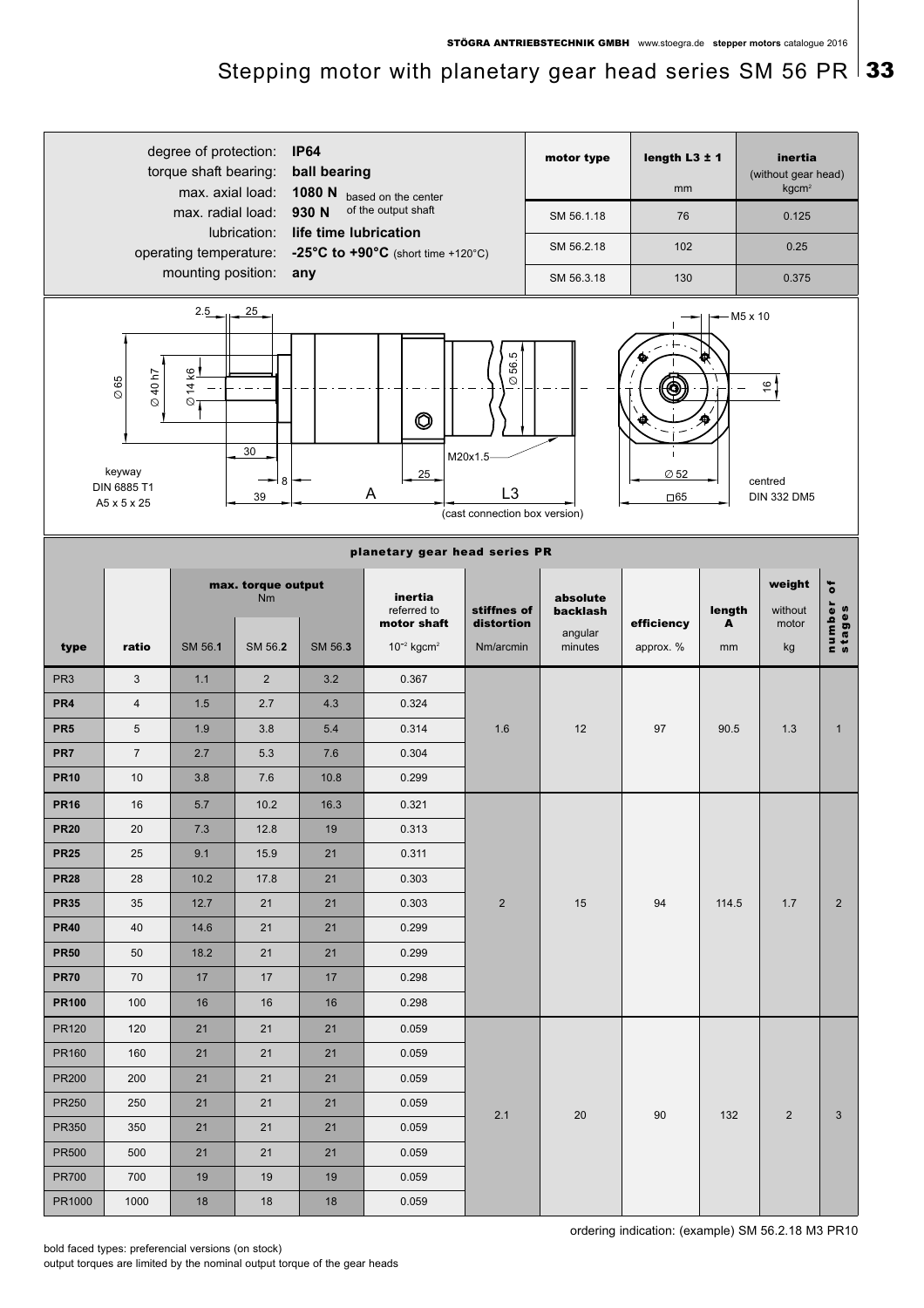## 34 Stepping motor with planetary gear head series SM 87 PE / SM 88 PE



output torques are limited by the nominal output torque of the gear heads

ordering indication: (example) SM SM 87.1.18 M3 PE8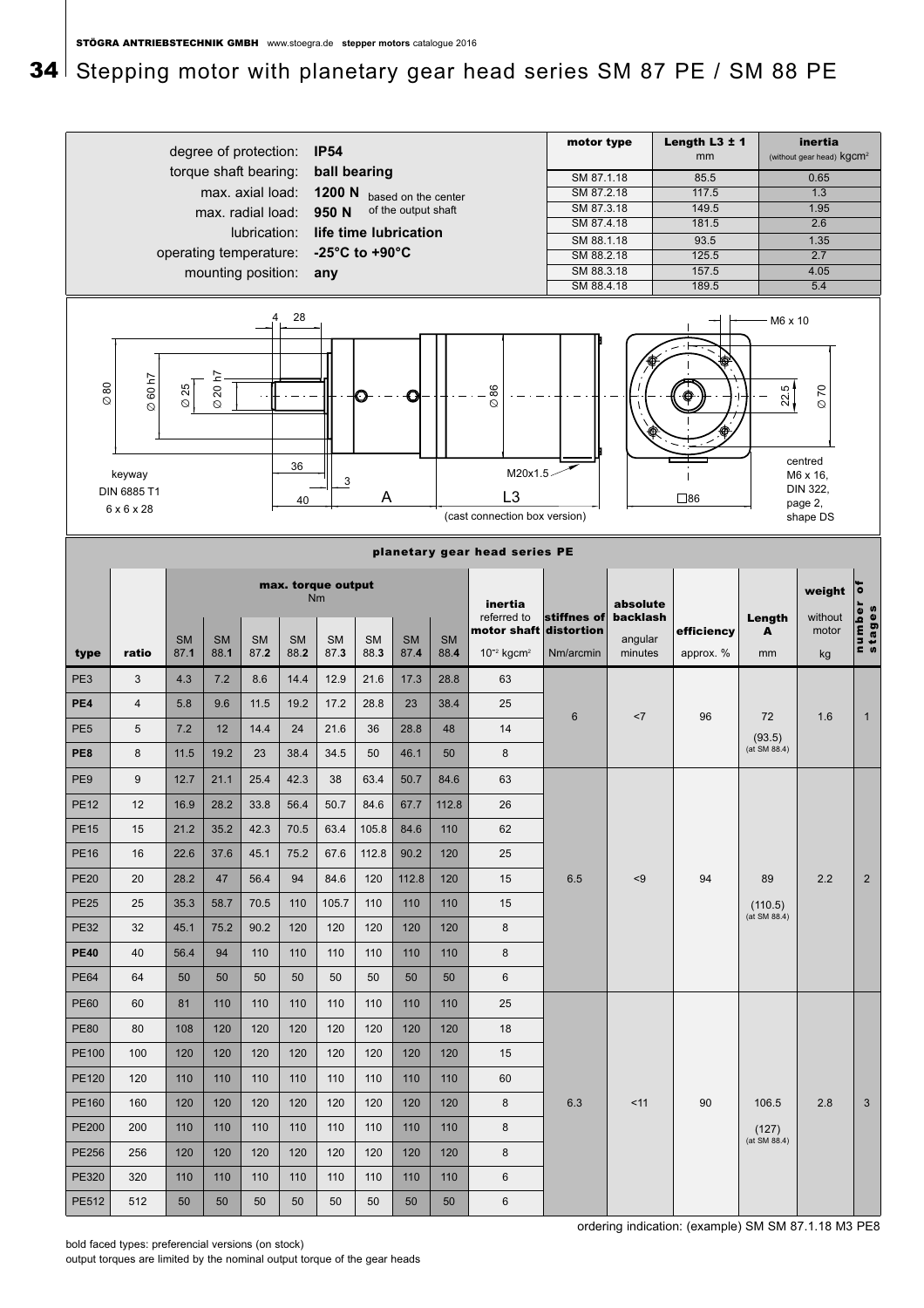Stepping motor with planetary gear head series SM 87 PR / SM 88 PR  $\vert$  35

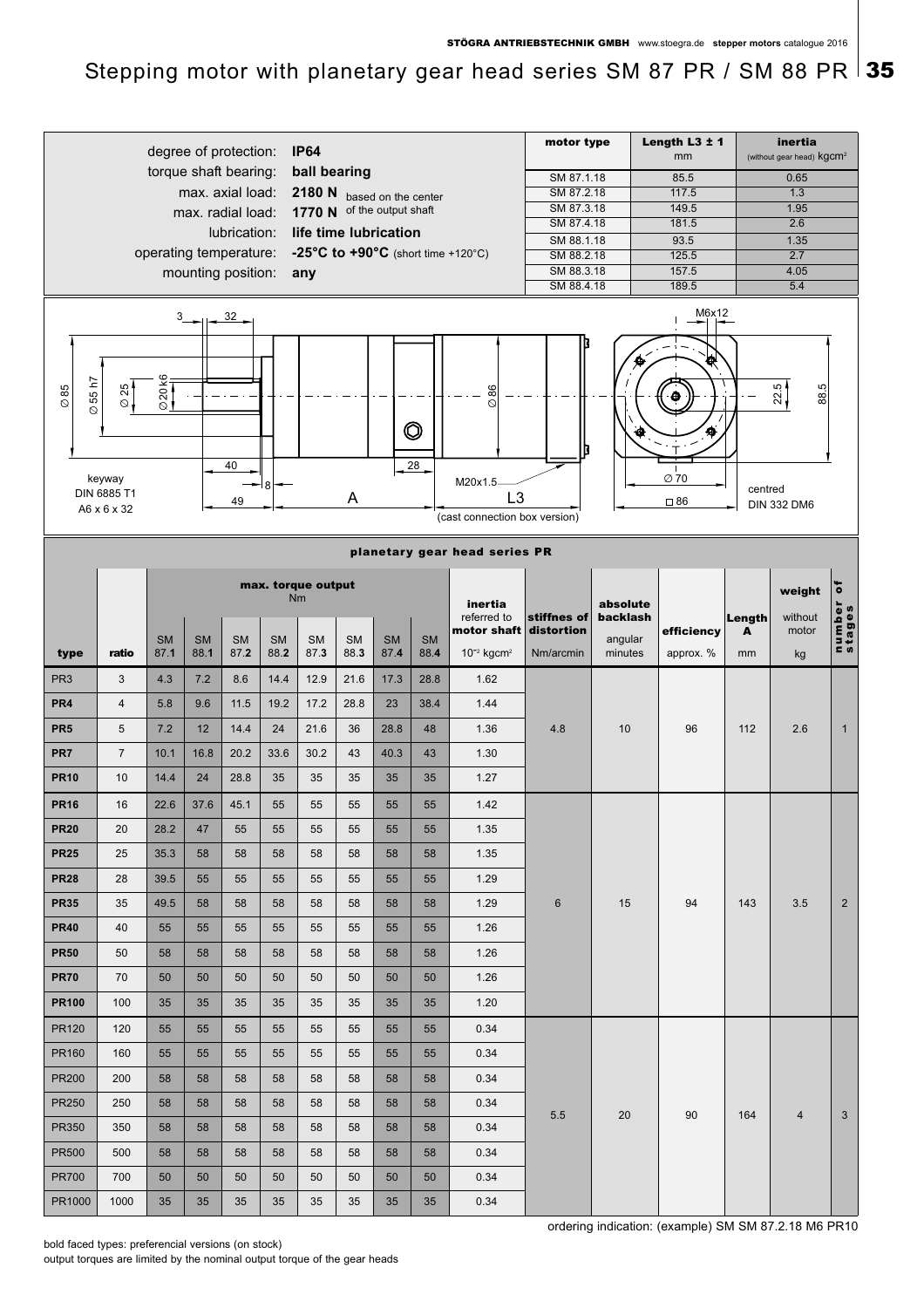## 36 Stepping motor with planetary gear head series SM 107 PE

|                              |                                                             | degree of protection:<br>torque shaft bearing:<br>max. axial load:<br>max. radial load: |                     | <b>IP54</b><br>ball bearing<br>2800 N | based on the center<br>2000 N of the output shaft |                                       |                           |                           | motor type<br>SM 107.1.18       | Length $L3 \pm 1$<br>mm<br>111 |             | inertia<br>(without gear head)<br>kgcm <sup>2</sup><br>$\overline{4}$     |                       |
|------------------------------|-------------------------------------------------------------|-----------------------------------------------------------------------------------------|---------------------|---------------------------------------|---------------------------------------------------|---------------------------------------|---------------------------|---------------------------|---------------------------------|--------------------------------|-------------|---------------------------------------------------------------------------|-----------------------|
|                              |                                                             |                                                                                         | lubrication:        |                                       | life time lubrication                             |                                       |                           |                           | SM 107.2.18                     | 161                            |             | 8                                                                         |                       |
|                              |                                                             | operating temperature:<br>mounting position:                                            |                     | -25°C to +90°C<br>any                 |                                                   |                                       |                           |                           | SM 107.3.18                     | 211                            |             | 12                                                                        |                       |
|                              |                                                             |                                                                                         |                     |                                       |                                                   |                                       |                           |                           | SM 107.4.18                     | 261                            |             | 16                                                                        |                       |
| $\oslash$ 115<br>DIN 6885 T1 | $\oslash$ 80 h7<br>$\varnothing$ 35<br>keyway<br>8 x 7 x 40 | 25 h7<br>$\varnothing$                                                                  | 40<br>5<br>50<br>55 | $\overline{4}$<br>A                   | O<br>57.5                                         | (cast connection box version)         | M20x1.5<br>L <sub>3</sub> | $\varnothing$ 108         |                                 | ∅100<br>$\square$ 115          | ⋒           | M10 x 16<br>28<br>centred<br>M10 x 22,<br>DIN 322,<br>page 2,<br>shape DS |                       |
|                              |                                                             |                                                                                         |                     |                                       |                                                   | planetary gear head series PE         |                           |                           |                                 |                                |             |                                                                           |                       |
|                              |                                                             |                                                                                         |                     | max. torque output<br><b>Nm</b>       |                                                   | inertia<br>referred to<br>motor shaft |                           | stiffnes of<br>distortion | absolute<br>backlash<br>angular | efficiency                     | Length<br>A | weight<br>without<br>motor                                                | ō<br>number<br>stages |
| type                         | ratio                                                       | SM 107.1                                                                                | SM 107.2            | SM 107.3                              | SM 107.4                                          | $10^{-2}$ kgcm <sup>2</sup>           |                           | Nm/arcmin                 | minutes                         | approx. %                      | mm          | kg                                                                        |                       |
| PE3                          | $\sqrt{3}$                                                  | 10.8                                                                                    | 20.8                | 29.7                                  | 39.4                                              | 2.6                                   |                           |                           |                                 |                                |             |                                                                           |                       |
| PE4                          | $\overline{4}$                                              | 14.4                                                                                    | 27.7                | 39.6                                  | 52.6                                              | 1.79                                  |                           |                           |                                 |                                |             |                                                                           |                       |
| PE <sub>5</sub>              | 5                                                           | 18                                                                                      | 34.7                | 49.5                                  | 65.7                                              | 1.53                                  |                           | 12                        | <7                              | 96                             | 74          | 6.5                                                                       | $\mathbf{1}$          |
| PE8                          | $\bf 8$                                                     | 28.8                                                                                    | 55.4                | 79.2                                  | 105                                               | 1.32                                  |                           |                           |                                 |                                |             |                                                                           |                       |
| PE <sub>9</sub>              | $9\,$                                                       | 30.6                                                                                    | 58.9                | 84.2                                  | 112                                               | 2.62                                  |                           |                           |                                 |                                |             |                                                                           |                       |
| <b>PE12</b>                  | 12                                                          | 40.8                                                                                    | 78.5                | 112                                   | 149                                               | 2.56                                  |                           |                           |                                 |                                |             |                                                                           |                       |
| <b>PE15</b>                  | 15                                                          | 51                                                                                      | 98.2                | 140                                   | 186                                               | 2.53                                  |                           |                           |                                 |                                |             |                                                                           |                       |
| <b>PE16</b>                  | 16                                                          | 54.4                                                                                    | 105                 | 150                                   | 198                                               | 1.75                                  |                           |                           |                                 |                                |             |                                                                           |                       |
| <b>PE20</b>                  | 20                                                          | 68                                                                                      | 131                 | 187                                   | 248                                               | 1.5                                   |                           | 13                        | < 9                             | 94                             | 101         | $9\,$                                                                     | $\overline{2}$        |
| <b>PE25</b>                  | 25                                                          | 85                                                                                      | 164                 | 230                                   | 230                                               | 1.49                                  |                           |                           |                                 |                                |             |                                                                           |                       |
| <b>PE32</b>                  | 32                                                          | 109                                                                                     | 209                 | 260                                   | 260                                               | 1.3                                   |                           |                           |                                 |                                |             |                                                                           |                       |
| <b>PE40</b>                  | 40                                                          | 136                                                                                     | 230                 | 230                                   | 230                                               | 1.3                                   |                           |                           |                                 |                                |             |                                                                           |                       |
| <b>PE64</b>                  | 64                                                          | 120                                                                                     | 120                 | 120                                   | 120                                               | 1.3                                   |                           |                           |                                 |                                |             |                                                                           |                       |
| <b>PE60</b>                  | 60                                                          | 192                                                                                     | 260                 | 260                                   | 260                                               | 2.57                                  |                           |                           |                                 |                                |             |                                                                           |                       |
| <b>PE80</b>                  | 80                                                          | 256                                                                                     | 260                 | 260                                   | 260                                               | 1.5                                   |                           |                           |                                 |                                |             |                                                                           |                       |
| PE100                        | 100                                                         | 260                                                                                     | 260                 | 260                                   | 260                                               | 1.5                                   |                           |                           |                                 |                                |             |                                                                           |                       |
| PE120                        | 120                                                         | 230                                                                                     | 230                 | 230                                   | 230                                               | 2.5                                   |                           |                           |                                 |                                |             |                                                                           |                       |
| PE160                        | 160                                                         | 260                                                                                     | 260                 | 260                                   | 260                                               | 1.3                                   |                           | 12                        | $11$                            | 90                             | 128         | 11.5                                                                      | $\mathbf{3}$          |
| PE200                        | 200                                                         | 230                                                                                     | 230                 | 230                                   | 230                                               | 1.3                                   |                           |                           |                                 |                                |             |                                                                           |                       |
| PE256                        | 256                                                         | 260                                                                                     | 260                 | 260                                   | 260                                               | 1.3                                   |                           |                           |                                 |                                |             |                                                                           |                       |
| PE320                        | 320                                                         | 230                                                                                     | 230                 | 230                                   | 230                                               | 1.3                                   |                           |                           |                                 |                                |             |                                                                           |                       |
| PE512                        | 512                                                         | 120                                                                                     | 120                 | 120                                   | 120                                               | 1.3                                   |                           |                           |                                 |                                |             |                                                                           |                       |

output torques are limited by the nominal output torque of the gear heads

ordering indication: (example) SM 107.2.18 M12 PE8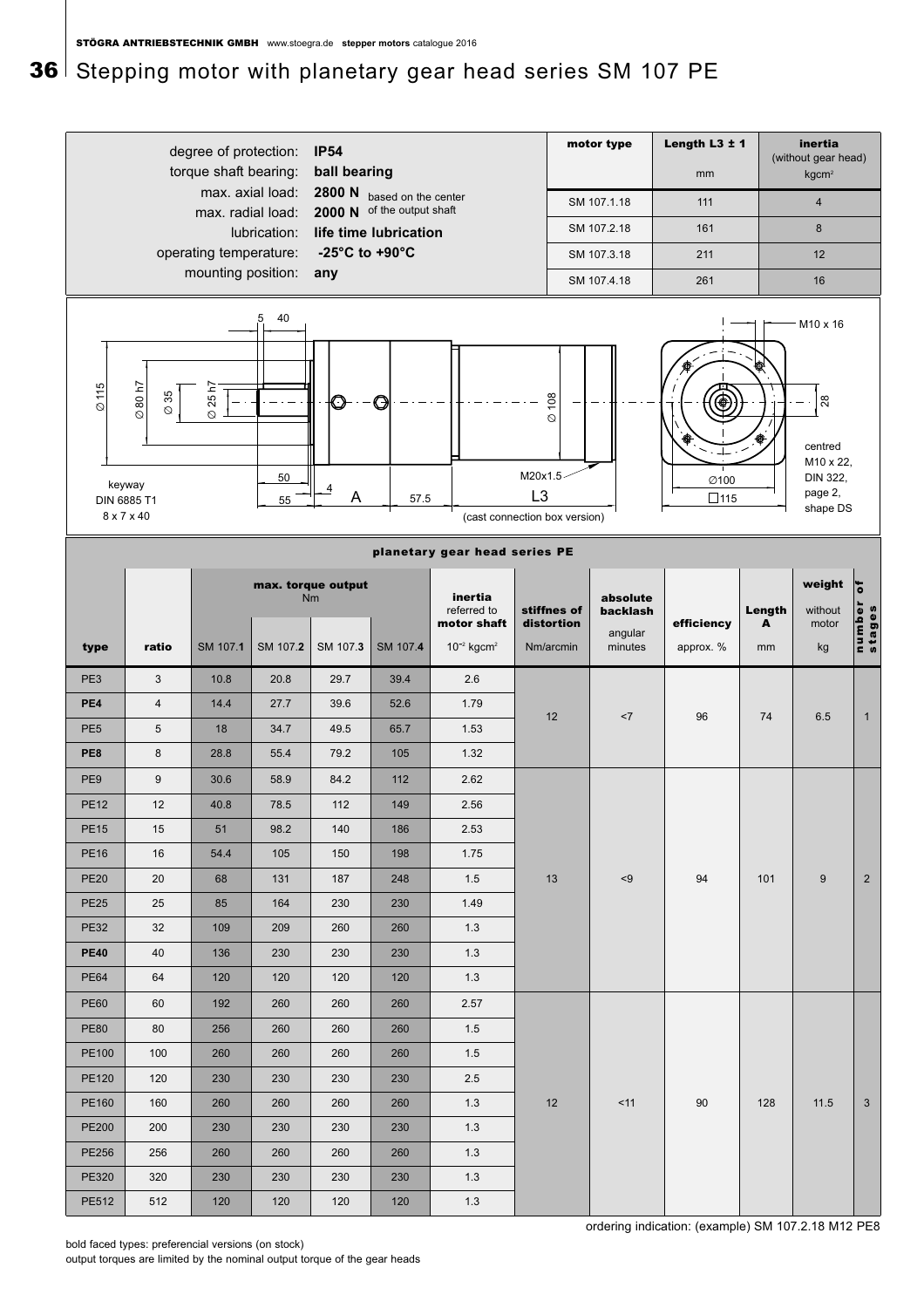## Stepping motor with planetary gear head series SM 107 PR  $\vert$  37

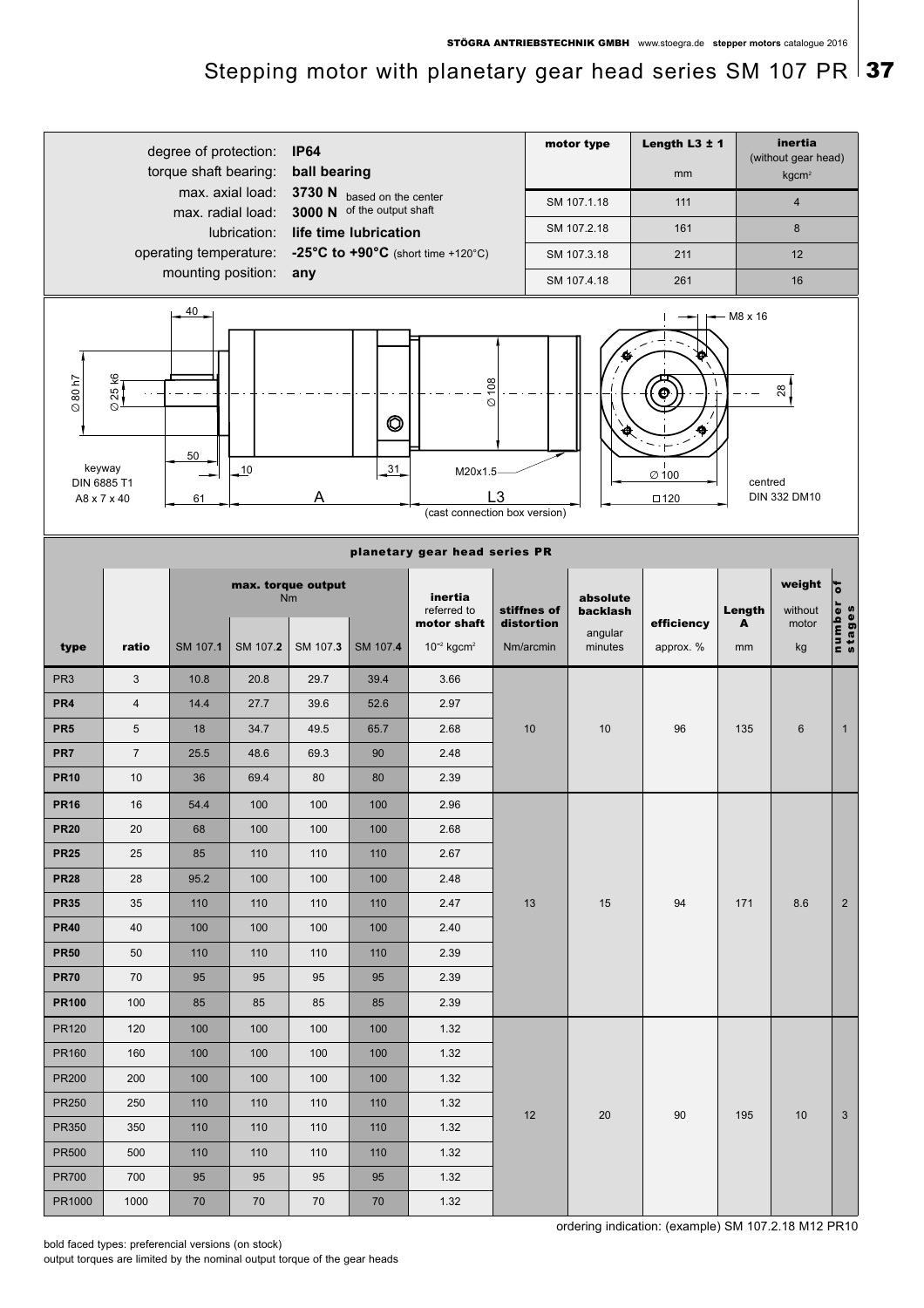### **38** stepping motor  $-$  equipment

#### Stepping motor with integrated encoder

In non disturbed operation the stepping motor runs synchronously to the pulses coming from the control, that means the motor rotation (= rotation of the rotor) is synchronously to the pulse frequency (= rotating stator field in the motor).

In case of a load at the motor (e.g. via a static load at the motor shaft or because of accelerating the motor – dynamical load) the running of the motor will differ from the pulse frequency within a short time and within a certain max range. This results in changing the load angle (= difference between the real position of the rotor and its position command value).

#### Stepping motor with integrated encoder E50

The encoder series E50 monitors the motion of the motor. Together with a STÖGRA-drive series SE... E50 or SERS .. E50 the load angle of the stepping motor can be controlled. When exceeding the max. load angle allowed (e.g. in case of the motor running is interrupted because of a mechanical overload) the drive will create an error signal.



#### special characteristics

simple and robust low cost version

signal outputs

- $\blacksquare$  no changes of the motor dimensions in comparison to the standard version with cast connection box (except SM 56)
- the encoder is integrated in the motor housing. There is no additional measure necessary for protection – available until IP68
- all requirements for mechanical and climatical ambient condtions (vibration-, shock resistence, temperature and humidity) are fullfilled.
- evaluation of the encoder signals and realisation of a step angle control with generating an error signal can be done by using standard **STÖGRA.**

#### Specifications E50

#### electrical specifications

voltage supply: 5 to 24VDC

current consumption: typ. approx 35mA (no load at outputs) – max. load at outputs 100mA / output operating temperature: -40 to 125°C

#### outputs

- 2 x 50 pulses per revolution signals A and B with rectangular shape and inverted signals Aand B
- duty cycle 1:1  $\pm$  max. 20% error
- Bipolar switching to VCC and GND
- short circuit protected signals against GND
- pulse frequency min. 20 kHz

| B |  |
|---|--|
| Ē |  |

#### connections

connection via screw terminals for nominal cross section max.  $1mm^2$  (26 – 16AWG) optionally also available with connector (see pages 22 – 24)

dimensions as standard motor types! (except series SM56 – see table page 39)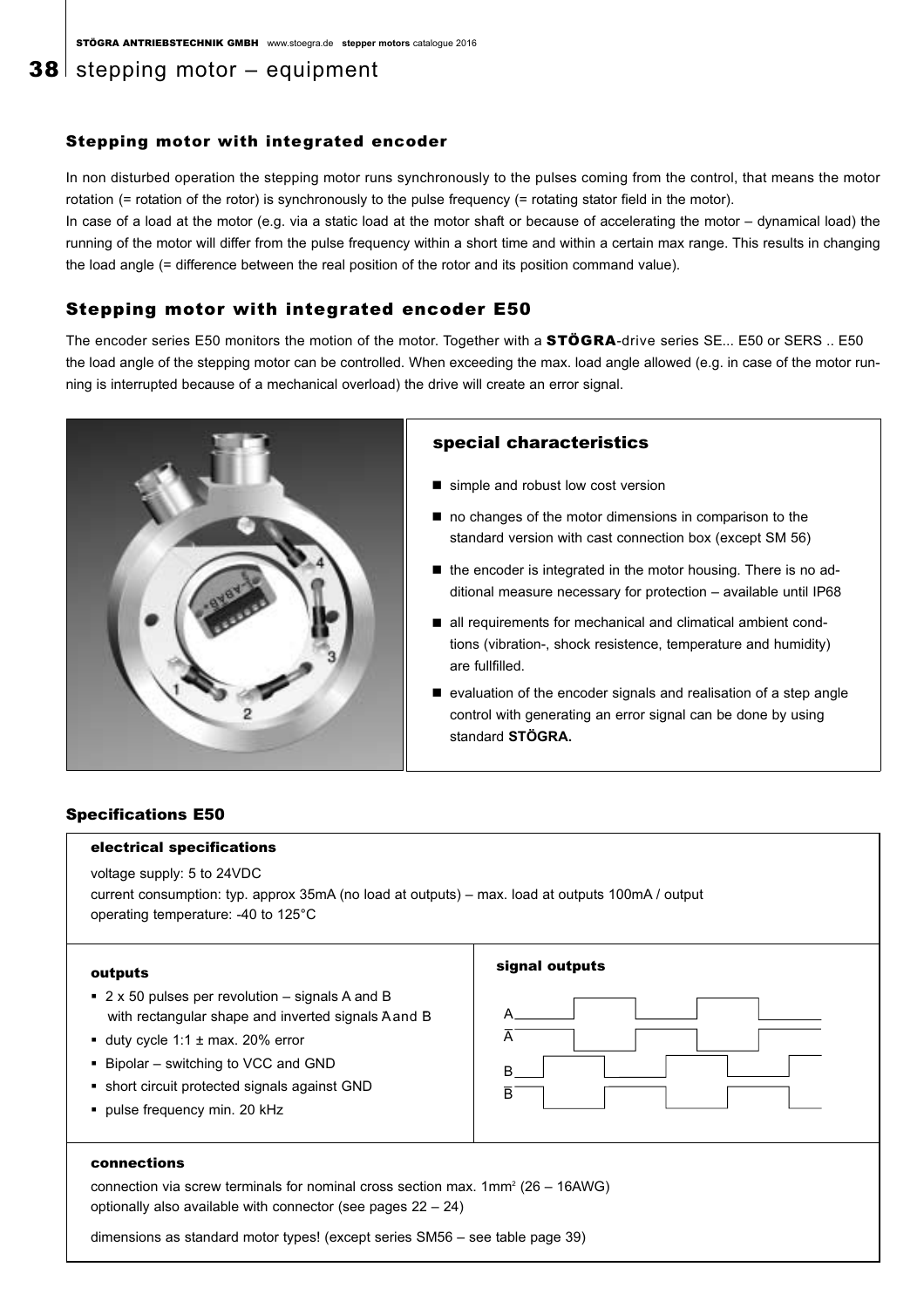#### Stepping motor with integrated encoder H200 and H500



#### special characteristics

- the encoder is integrated in the motor housing. There is no additional measure necessary for protection
- available until protection class IP68
- all requirements for mechanical and climatical ambient conditions (vibration-, shock resistance, temperature and humidity) are fullfilled
- evaluation of the encoder signals and realisation of a step angle control with generation of an error signal can be done by using standard **STÖGRA** controls SERS...E50...

### Technical specifications H200 and H500

#### general specifications H200 and H500

- optical encoder
- voltage supply: 5 VDC
- operating temperature: -40 to 100°C

#### outputs

- 2 x 200 pulse per revolution for H200 2 x 500 pulse per revolution for H500 rectangular shape signals A und B, with inverted signals A and B
- H200 and H500: zero pulse and inverted zero pulse – 1 pulse per revolution
- duty cycle 1:1  $\pm$  max. 10% error
- RS422-line driver
- short circuit protected signals against GND
- pulse frequency min. 100 kHz



#### dimensions

the modified dimensions – compared to the standard motors without encoder – can be found in the table at page 39

#### connections

connection via screw terminals for nominal cross section max. 1mm<sup>2</sup> (26 –16AWG) optionally also available with connector (see pages 22 – 24)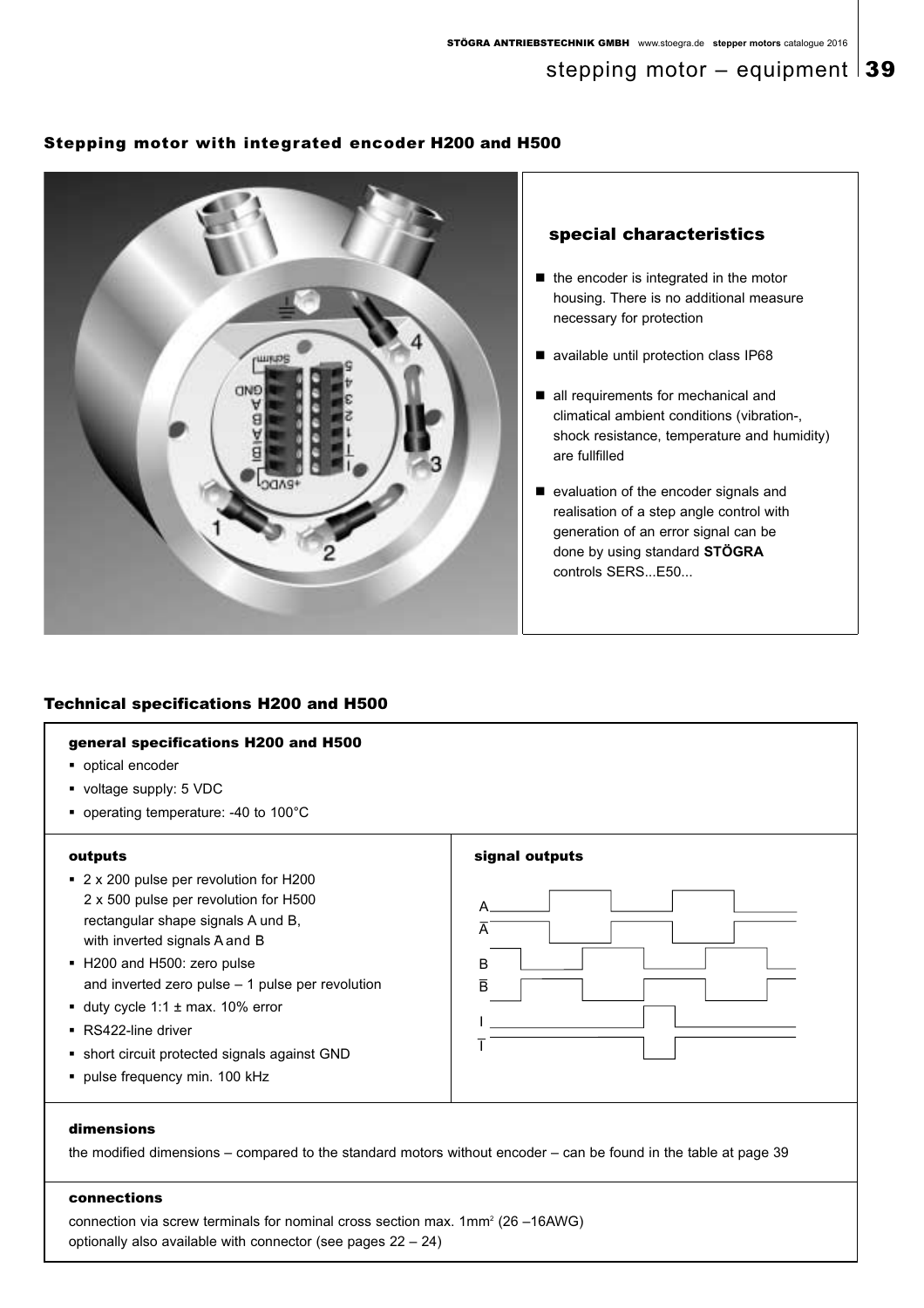### **40** stepping motor  $-$  equipment

#### Stepping motor with holding brake



#### Connections brake

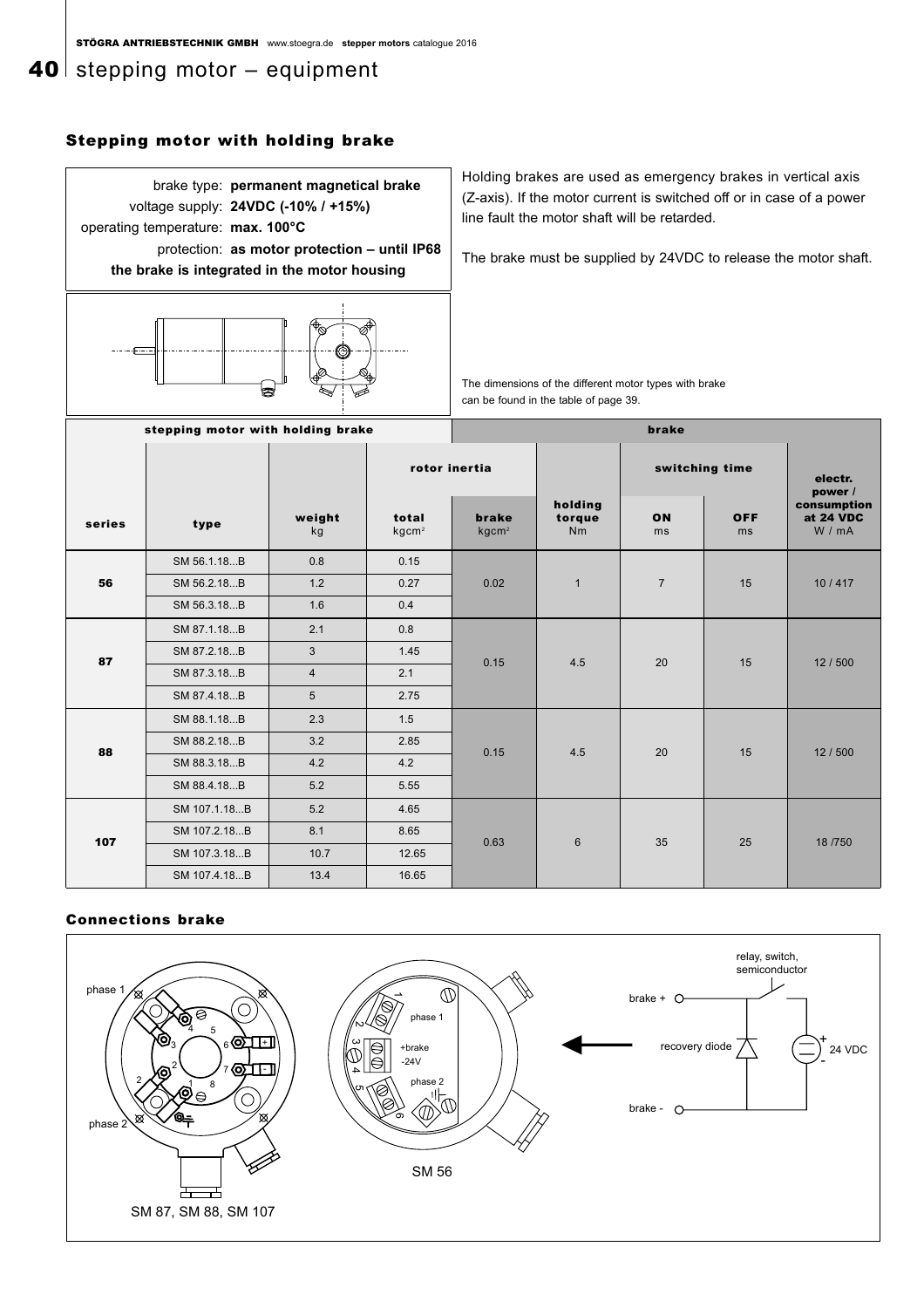### stepping motor – equipment  $|41$

### Dimensions stepping motor with gear box, encoder and brake







SM 87.2 with brake SM 87.3 with encoder H200 SM 87.2 with brake



and encoder H200

| total length<br>$L3 \pm 0.5$ mm | standard<br>cast connection box | brake | <b>E50</b> | H200/H500 | brake<br>and<br><b>E50</b> | brake<br>and<br>H200/H500 |
|---------------------------------|---------------------------------|-------|------------|-----------|----------------------------|---------------------------|
| SM 56.1                         | 76                              | 116   | 88         | 98        | 128                        | 137.5                     |
| SM 56.2                         | 102                             | 142   | 114        | 124       | 154                        | 163.5                     |
| SM 56.3                         | 130                             | 170   | 142        | 152       | 182                        | 191.5                     |
| SM 87.1                         | 85.5                            | 131   | 85.5       | 104       | 131                        | 153                       |
| SM 87.2                         | 117.5                           | 163   | 117.5      | 136       | 163                        | 185                       |
| SM 87.3                         | 149.5                           | 195   | 149.5      | 168       | 195                        | 217                       |
| SM 87.4                         | 181.5                           | 227   | 181.5      | 200       | 227                        | 249                       |
| SM 88.1                         | 93.5                            | 139   | 93.5       | 112       | 139                        | 161                       |
| SM 88.2                         | 125.5                           | 171   | 125.5      | 144       | 171                        | 193                       |
| SM 88.3                         | 157.5                           | 203   | 157.5      | 176       | 203                        | 225                       |
| SM 88.4                         | 189.5                           | 235   | 189.5      | 208       | 235                        | 257                       |
| SM 107.1                        | 111                             | 168   | 111        | 136       | 168                        | 193                       |
| SM 107.2                        | 161                             | 218   | 161        | 186       | 218                        | 243                       |
| SM 107.3                        | 211                             | 268   | 211        | 236       | 268                        | 293                       |
| SM 107.4                        | 261                             | 318   | 261        | 286       | 318                        | 343                       |
| SM 168.1                        | 179                             |       | 179        |           |                            |                           |
| SM 168.2                        | 254                             |       | 254        |           |                            |                           |

### SM cable gland



| thread           | for cable $\varnothing$<br>mm | type key              | width across flats<br><sub>mm</sub> | connections cast connection box |
|------------------|-------------------------------|-----------------------|-------------------------------------|---------------------------------|
| $M16 \times 1.5$ | 59                            | $KV - M16 \times 1.5$ | 17                                  | encoder and brake               |
| $M20 \times 1.5$ | 913                           | $KV - M20 \times 1.5$ | 22                                  | stepper motor phases            |

#### metric EMC cabel glands:

• protection type IP68 up to 5 bar

• material brass nickel plated

• for shielded cables

• sealing insert made of neoprene

• O-ring on external thread